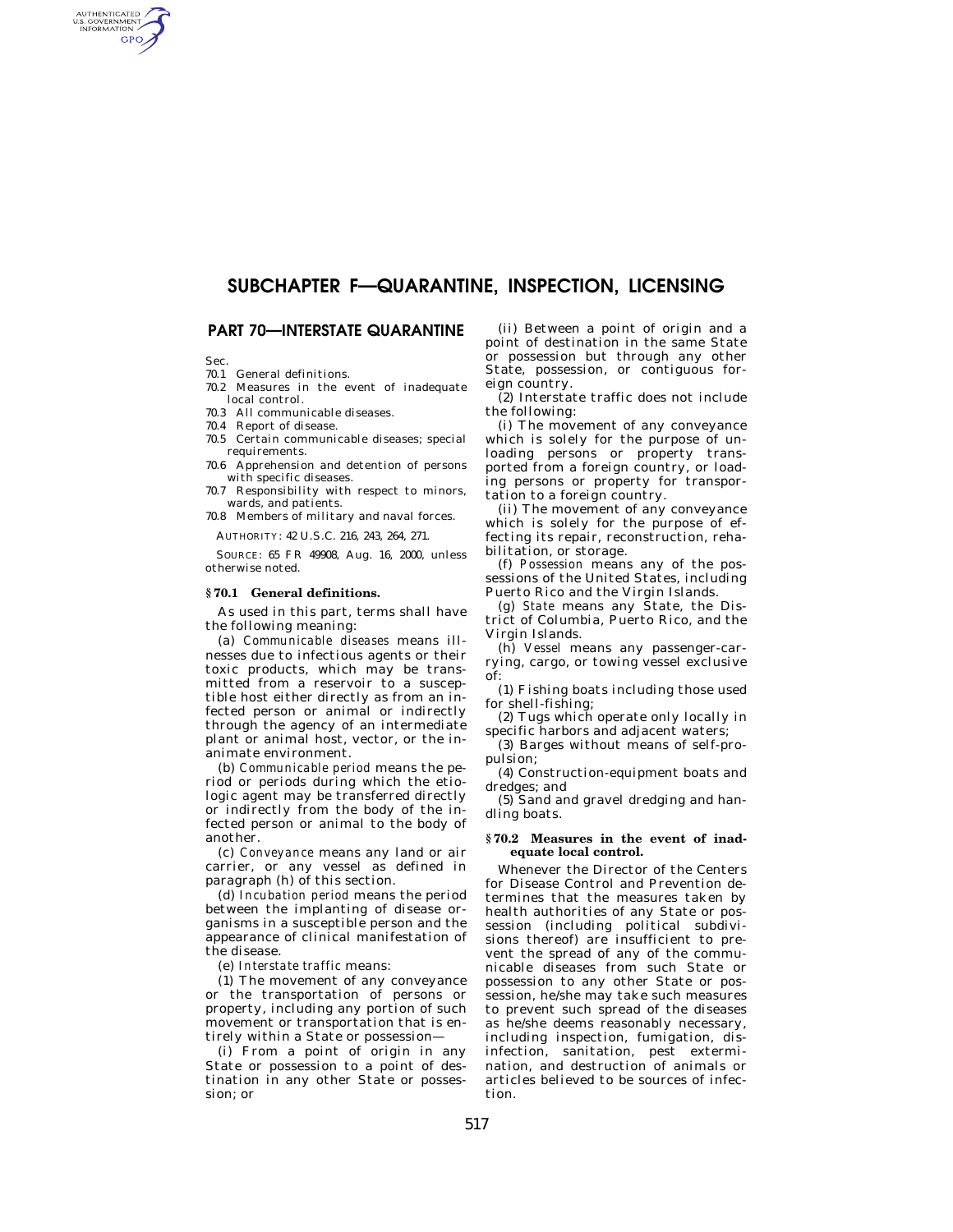# **§ 70.3 42 CFR Ch. I (10–1–00 Edition)**

## **§ 70.3 All communicable diseases.**

A person who has a communicable disease in the communicable period shall not travel from one State or possession to another without a permit from the health officer of the State, possession, or locality of destination, if such permit is required under the law applicable to the place of destination. Stop-overs other than those necessary for transportation connections shall be considered as places of destination.

## **§ 70.4 Report of disease.**

The master of any vessel or person in charge of any conveyance engaged in interstate traffic, on which a case or suspected case of a communicable disease develops shall, as soon as practicable, notify the local health authority at the next port of call, station, or stop, and shall take such measures to prevent the spread of the disease as the local health authority directs.

### **§ 70.5 Certain communicable diseases; special requirements.**

The following provisions are applicable with respect to any person who is in the communicable period of cholera, plague, smallpox, typhus or yellow fever, or who, having been exposed to any such disease, is in the incubation period thereof:

(a) *Requirements relating to travelers.* (1) No such person shall travel from one State or possession to another, or on a conveyance engaged in interstate traffic, without a written permit of the Surgeon General or his/her authorized representative.

(2) Application for a permit may be made directly to the Surgeon General or to his/her representative authorized to issue permits.

(3) Upon receipt of an application, the Surgeon General or his/her authorized representative shall, taking into consideration the risk of introduction, transmission, or spread of the disease from one State or possession to another, reject it, or issue a permit that may be conditioned upon compliance with such precautionary measures as he/she shall prescribe.

(4) A person to whom a permit has been issued shall retain it in his/her possession throughout the course of his/her authorized travel and comply

with all conditions prescribed therein, including presentation of the permit to the operators of conveyances as required by its terms.

(b) *Requirements relating to operation of conveyances.* (1) The operator of any conveyance engaged in interstate traffic shall not knowingly:

(i) Accept for transportation any person who fails to present a permit as required by paragraph (a) of this section; or

(ii) Transport any person in violation of conditions prescribed in his/her permit.

(2) Whenever a person subject to the provisions of this section is transported on a conveyance engaged in interstate traffic, the operator thereof shall take such measures to prevent the spread of the disease, including submission of the conveyance to inspection, disinfection and the like, as an officer of the Public Health Service designated by the Surgeon General for such purposes deems reasonably necessary and directs.

## **§ 70.6 Apprehension and detention of persons with specific diseases.**

Regulations prescribed in this part are not applicable to the apprehension, detention, or conditional release of individuals except for the purpose of preventing the introduction, transmission, or spread of the following diseases: Anthrax, chancroid, cholera, dengue, diphtheria, granuloma inguinale, infectious encephalitis, favus, gonorrhea, leprosy, lymphogranuloma venereum, meningococcus meningitis, plague, poliomyelitis, psittacosis, relapsing fever, ringworm of the scalp, scarlet fever, streptococcic sore throat, smallpox, syphilis, trachoma, tuberculosis, typhoid fever, typhus, and yellow fever.

## **§ 70.7 Responsibility with respect to minors, wards, and patients.**

A parent, guardian, physician, nurse, or other such person shall not transport, or procure or furnish transportation for any minor child or ward, patient or other such person who is in the communicable period of a communicable disease, except in accordance with provisions of this part.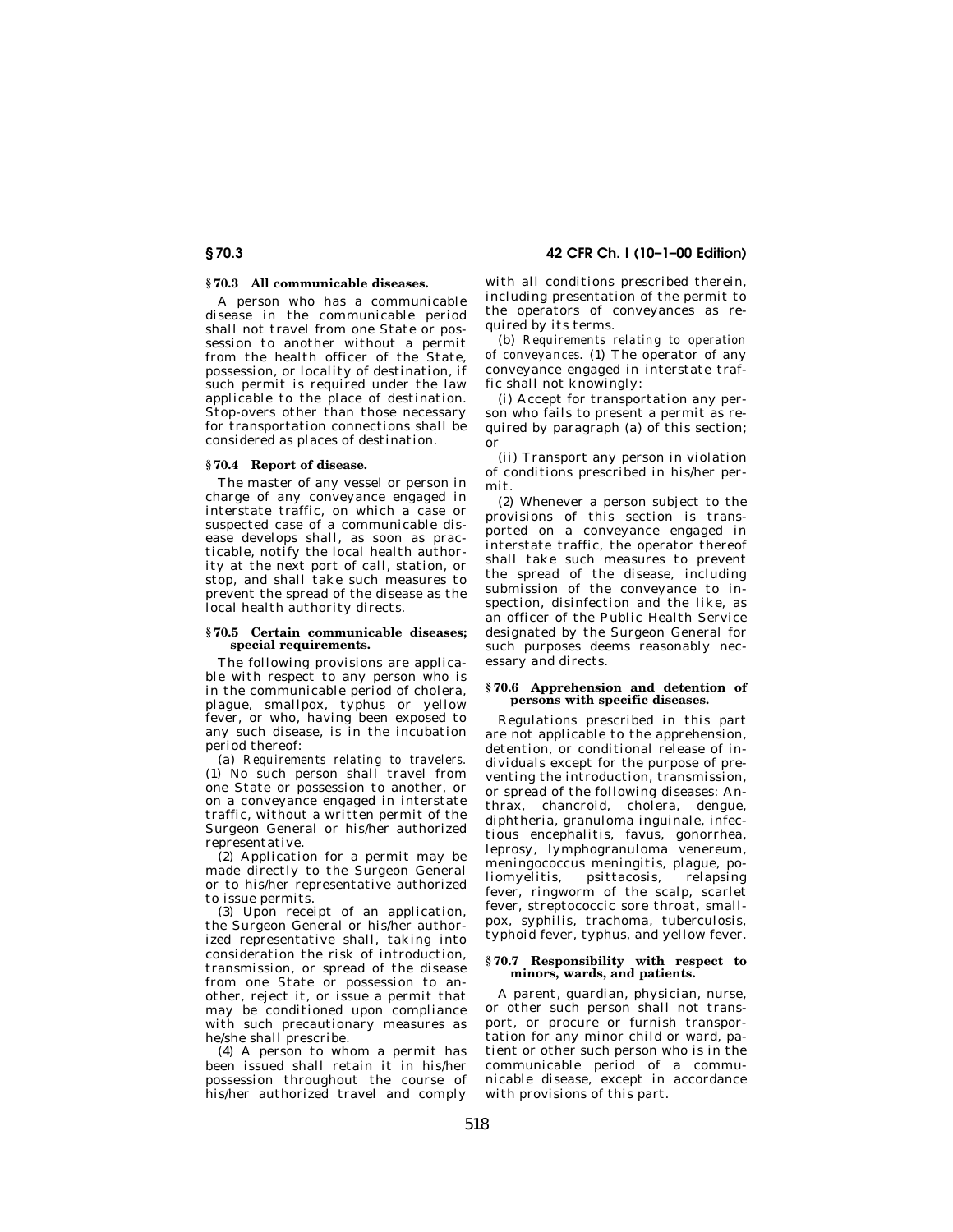## **Public Health Service, HHS § 71.1**

### **§ 70.8 Members of military and naval forces.**

The provisions of §§70.3, 70.4, 70.5, 70.7, and this section shall not apply to members of the military or naval forces, and medical care or hospital beneficiaries of the Army, Navy, Veterans' Administration, or Public Health Service, when traveling under competent orders: *Provided*, That in the case of persons otherwise subject to the provisions of §70.5 the authority authorizing the travel requires precautions to prevent the possible transmission of infection to others during the travel period.

# **PART 71—FOREIGN QUARANTINE**

#### **Subpart A—Definitions and General Provisions**

Sec.

- 71.1 Scope and definitions.
- 71.2 Penalties.
- 71.3 Designation of yellow fever vaccination centers; Validation stamps.

## **Subpart B—Measures at Foreign Ports**

71.11 Bills of health.

## **Subpart C—Notice of Communicable Disease Prior to Arrival**

71.21 Radio report of death or illness.

## **Subpart D—Health Measures at U.S. Ports: Communicable Diseases**

- 71.31 General provisions.
- 71.32 Persons, carriers, and things.
- 71.33 Persons: Isolation and surveillance.
- 71.34 Carriers of U.S. military services.
- 71.35 Report of death or illness on carrier during stay in port.

## **Subpart E—Requirements Upon Arrival at U.S. Ports: Sanitary Inspection**

- 71.41 General provisions.
- 71.42 Disinsection of imports.
- 71.43 Exemption for mails.
- 71.44 Disinsection of aircraft.
- 71.45 Food, potable water, and waste: U.S. seaports and airports.
- 71.46 Issuance of Deratting Certificates and Deratting Exemption Certificates.
- 71.47 Special provisions relating to airports: Office and isolation facilities.
- 71.48 Carriers in intercoastal and interstate traffic.

## **Subpart F—Importations**

- 71.51 Dogs and cats.
- 71.52 Turtles, tortoises, and terrapins.
- 71.53 Nonhuman primates.<br>71.54 Etiological agents h
- Etiological agents, hosts, and vectors. 71.55 Dead bodies.

AUTHORITY: Sec. 215 of Public Health Service (PHS) Act, as amended (42 U.S.C. 216); secs. 361–369, PHS Act, as amended (42 U.S.C. 264–272); E.O. 12452 of December 22, 1983, 48 FR 56927.

SOURCE: 50 FR 1519, Jan. 11, 1985, unless otherwise noted.

# **Subpart A—Definitions and General Provisions**

## **§ 71.1 Scope and definitions.**

(a) The provisions of this part contain the regulations to prevent the introduction, transmission, and spread of communicable disease from foreign countries into the States or possessions of the United States. Regulations pertaining to preventing the interstate spread of communicable diseases are contained in 21 CFR parts 1240 and 1250.

(b) As used in this part the term:

*Carrier* means a ship, aircraft, train, road vehicle, or other means of transport, including military.

*Communicable disease* means an illness due to a specific infectious agent or its toxic products which arises through transmission of that agent or its products from an infected person or animal or a reservoir to a susceptible host, either directly, or indirectly through an intermediate animal host, vector, or the inanimate environment.

*Contamination* means the presence of undesirable substances or material which may contain infectious agents or their toxic products.

*Controlled Free Pratique* means permission for a carrier to enter a U.S. port, disembark, and begin operation under certain stipulated conditions.

*Deratting Certificate* means a certificate issued under the instructions of the Director, in the form prescribed by the International Health Regulations, recording the inspection and deratting of the ship.

*Deratting Exemption Certificate* means a certificate issued under the instructions of the Director, in the form prescribed by the International Health Regulations, recording the inspection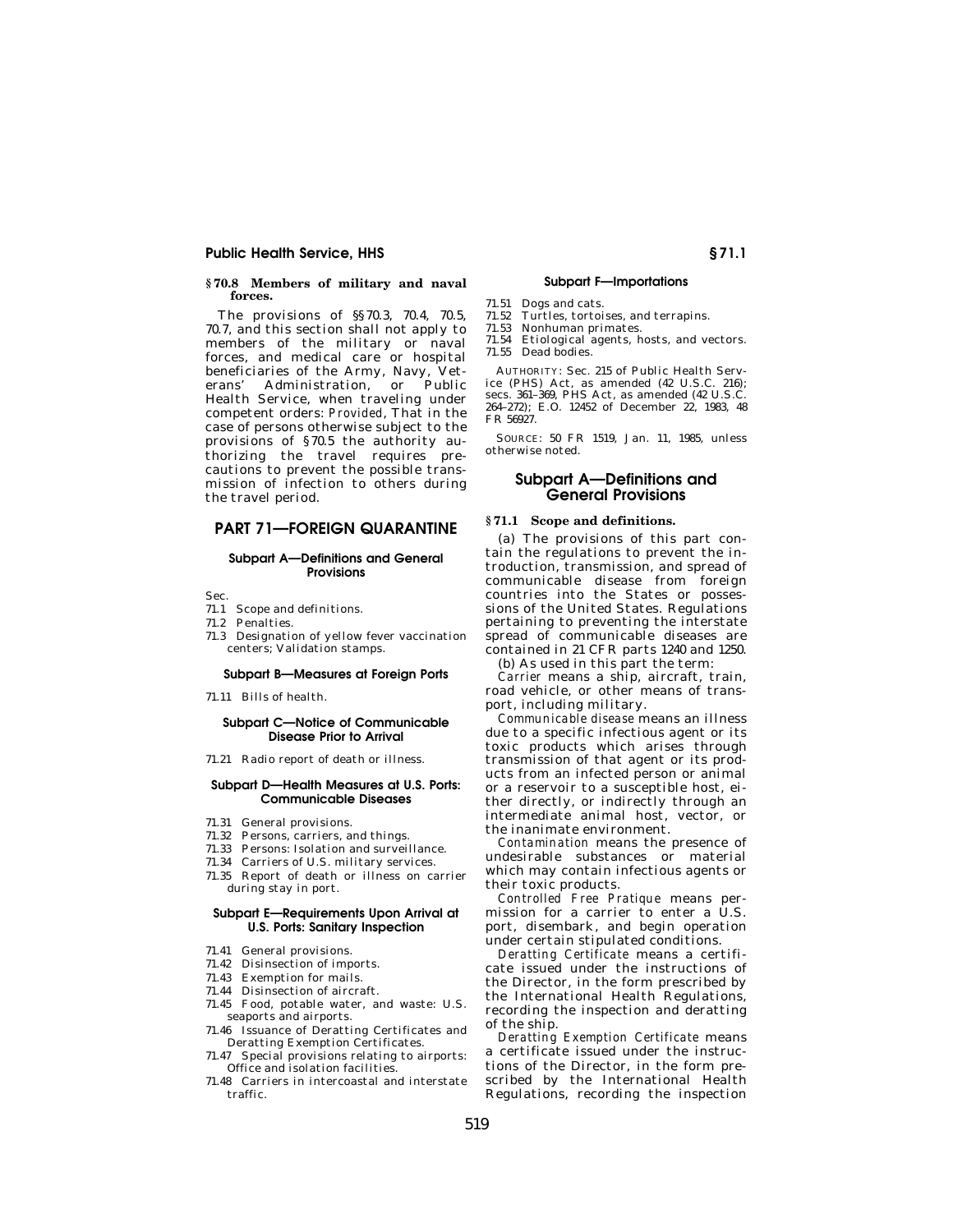**§ 71.1 42 CFR Ch. I (10–1–00 Edition)**

and exemption from deratting of the ship which is rodent free.

*Detention* means the temporary holding of a person, ship, aircraft, or other carrier, animal, or thing in such place and for such period of time as may be determined by the Director.

*Director* means the Director, Centers for Disease Control, Public Health Service, Department of Health and Human Services, or his/her authorized representative.

*Disinfection* means the killing of infectious agents or inactivation of their toxic products outside the body by direct exposure to chemical or physical agents.

*Disinfestation* means any chemical or physical process serving to destroy or remove undesired small animal forms, particularly arthropods or rodents, present upon the person, the clothing, or the environment of an individual, or upon animals and carriers.

*Disinsection* means the operation in which measures are taken to kill the insect vectors of human disease present in carriers and containers.

*Educational purpose* means use in the teaching of a defined educational program at the university level or equivalent.

*Exhibition purpose* means use as a part of a display in a facility comparable to a zoological park or in a trained animal act. The animal display must be open to the general public at routinely scheduled hours on 5 or more days of each week. The trained animal act must be routinely scheduled for multiple performances each week and open to the general public except for reasonable vacation and retraining periods.

*Ill person* means a person who:

(1) Has a temperature of 100 °F. (or 38 °C.) or greater, accompanied by a rash, glandular swelling, or jaundice, or which has persisted for more than 48 hours; or

(2) Has diarrhea, defined as the occurrence in a 24-hour period of three or more loose stools or of a greater than normal (for the person) amount of loose stools.<br>International

*International Health Regulations* means the International Health Regulations of the World Health Organization, adopted by the Twenty-Second World Health Assembly in 1969, as amended by the Twenty-Sixth World Health Assembly in 1973, the Thirty-Fourth World Health Assembly in 1981, and as may be further amended.

*International voyage* means: (1) In the case of a carrier, a voyage between ports or airports of more than one country, or a voyage between ports or airports of the same country if the ship or aircraft stopped in any other country on its voyage; or (2) in the case of a person, a voyage involving entry into a country other than the country in which that person begins his/her voyage.

*Isolation* means: (1) When applied to a person or group of persons, the separation of that person or group of persons from other persons, except the health staff on duty, in such a manner as to prevent the spread of infection; or (2) when applied to animals, the separation of an animal or group of animals from persons, other animals, or vectors of disease in such a manner as to prevent the spread of infection.

*Military services* means the U.S. Army, the U.S. Air Force, the U.S. Navy, and the U.S. Coast Guard.

*Scientific purpose* means use for scientific research following a defined protocol and other standards for research projects as normally conducted at the university level. The term also includes the use for safety testing, potency testing, and other activities related to the production of medical products.

*Surveillance* means the temporary supervision of a person who may have or has been exposed to a communicable disease.

*U.S. port* means any seaport, airport, or border crossing point under the control of the United States.

*United States* means the several States, the District of Columbia, Guam, the Commonwealth of Puerto Rico, the Northern Mariana Islands, the Virgin Islands, American Samoa, and the Trust Territory of the Pacific Islands.

*Vector* means an animal (including insects) or thing which conveys or is capable of conveying infectious agents from a person or animal to another person or animal.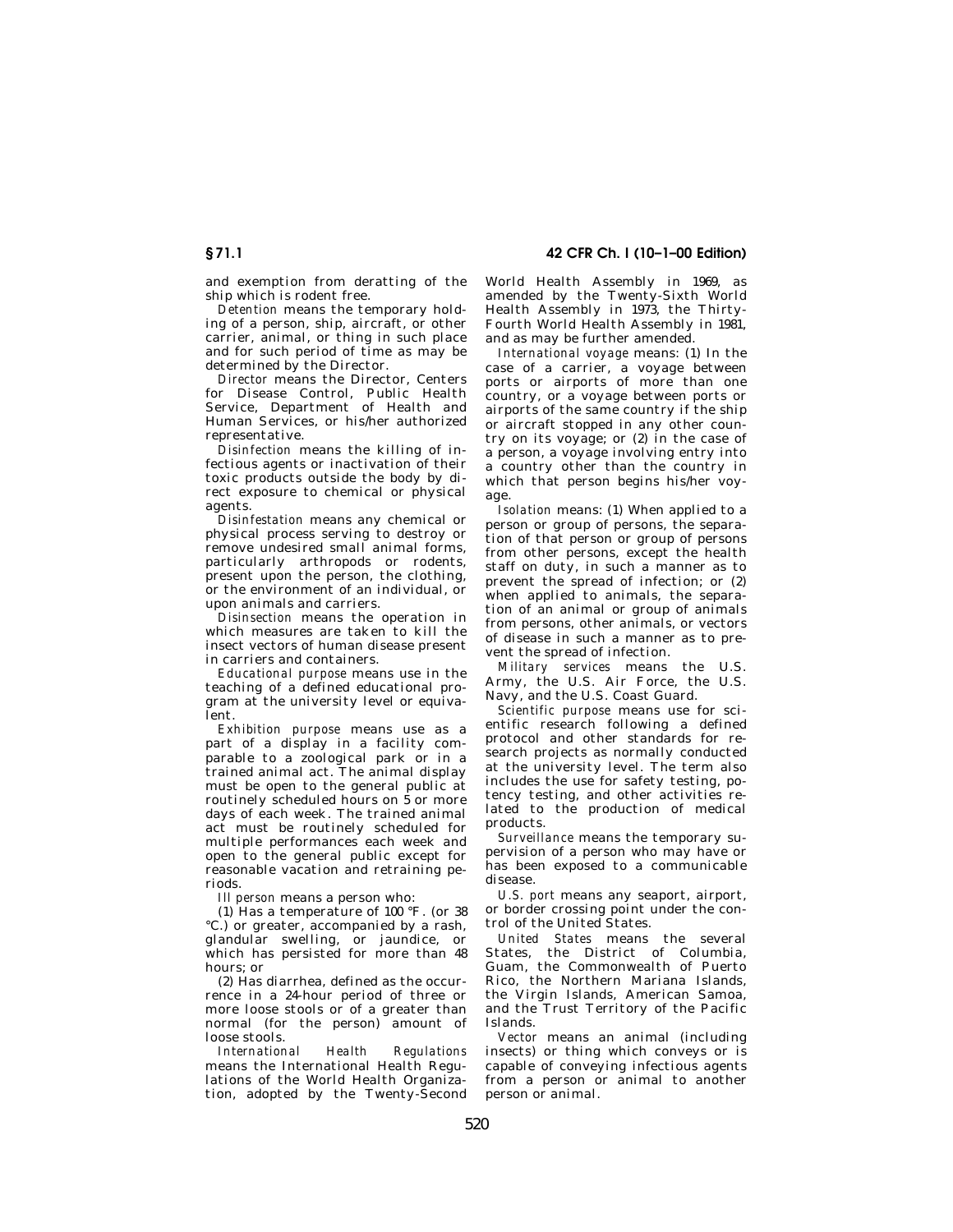## **Public Health Service, HHS § 71.21**

## **§ 71.2 Penalties.**

Any person violating any provision of these regulations shall be subject to a fine of not more than \$1,000 or to imprisonment for not more than 1 year, or both, as provided in section 368 of the Public Health Service Act (42 U.S.C. 271).

### **§ 71.3 Designation of yellow fever vaccination centers; Validation stamps.**

(a) *Designation of yellow fever vaccination centers.* (1) The Director is responsible for the designation of yellow fever vaccination centers authorized to issue certificates of vaccination. This responsibility is delegated by the Director to a State or territorial health department with respect to yellow fever vaccination activities of non-Federal medical, public health facilities, and licensed physicians functioning within the respective jurisdictions of a State or territorial health department. Designation may be made upon application and presentation of evidence satisfactory to a State or territorial health department that the applicant has adequate facilities and professionally trained personnel for the handling, storage, and administration of a safe, potent, and pure yellow fever vaccine. Medical facilities of Federal agencies are authorized to obtain yellow fever vaccine without being designated as a yellow fever vaccination center by the Director.

(2) A designated yellow fever vaccination center shall comply with the instruction issued by the Director or by a delegated officer or employee of a State or territorial health department for the handling, storage, and administration of yellow fever vaccine. If a designated center fails to comply with such instruction, after notice to the center, the Director or, for non-Federal centers, a State or territorial health department, may revoke designation.

(b) *Validation stamps.* International Certificates of Vaccination against cholera and yellow fever issued for vaccinations performed in the United States shall be validated by:

(1) The Seal of the Public Health Service; or

(2) The Seal of the Department of State; or

(3) The stamp of the Department of Defense; or

(4) The stamp issued to the National Aeronautics and Space Administration; or

(5) The stamp issued by a State or territorial health department; or

(6) An official stamp of a design and size approved by the Director for such purpose.

## **Subpart B—Measures at Foreign Ports**

# **§ 71.11 Bills of health.**

A carrier at any foreign port clearing or departing for any U.S. port shall not be required to obtain or deliver a bill of health.

# **Subpart C—Notice of Communicable Disease Prior to Arrival**

## **§ 71.21 Radio report of death or illness.**

(a) The master of a ship destined for a U.S. port shall report immediately to the quarantine station at or nearest the port at which the ship will arrive, the occurrence, on board, of any death or any ill person among passengers or crew (including those who have disembarked or have been removed) during the 15-day period preceding the date of expected arrival or during the period since departure from a U.S. port (whichever period of time is shorter).

(b) The commander of an aircraft destined for a U.S. airport shall report immediately to the quarantine station at or nearest the airport at which the aircraft will arrive, the occurrence, on board, of any death or ill person among passengers or crew.

(c) In addition to paragraph (a) of this section, the master of a ship carrying 13 or more passengers must report by radio 24 hours before arrival the number of cases (including zero) of diarrhea in passengers and crew recorded in the ship's medical log during the current cruise. All cases of diarrhea that occur after the 24 hour report must also be reported not less than 4 hours before arrival.

(Approved by the Office of Management and Budget under control number 0920–0134)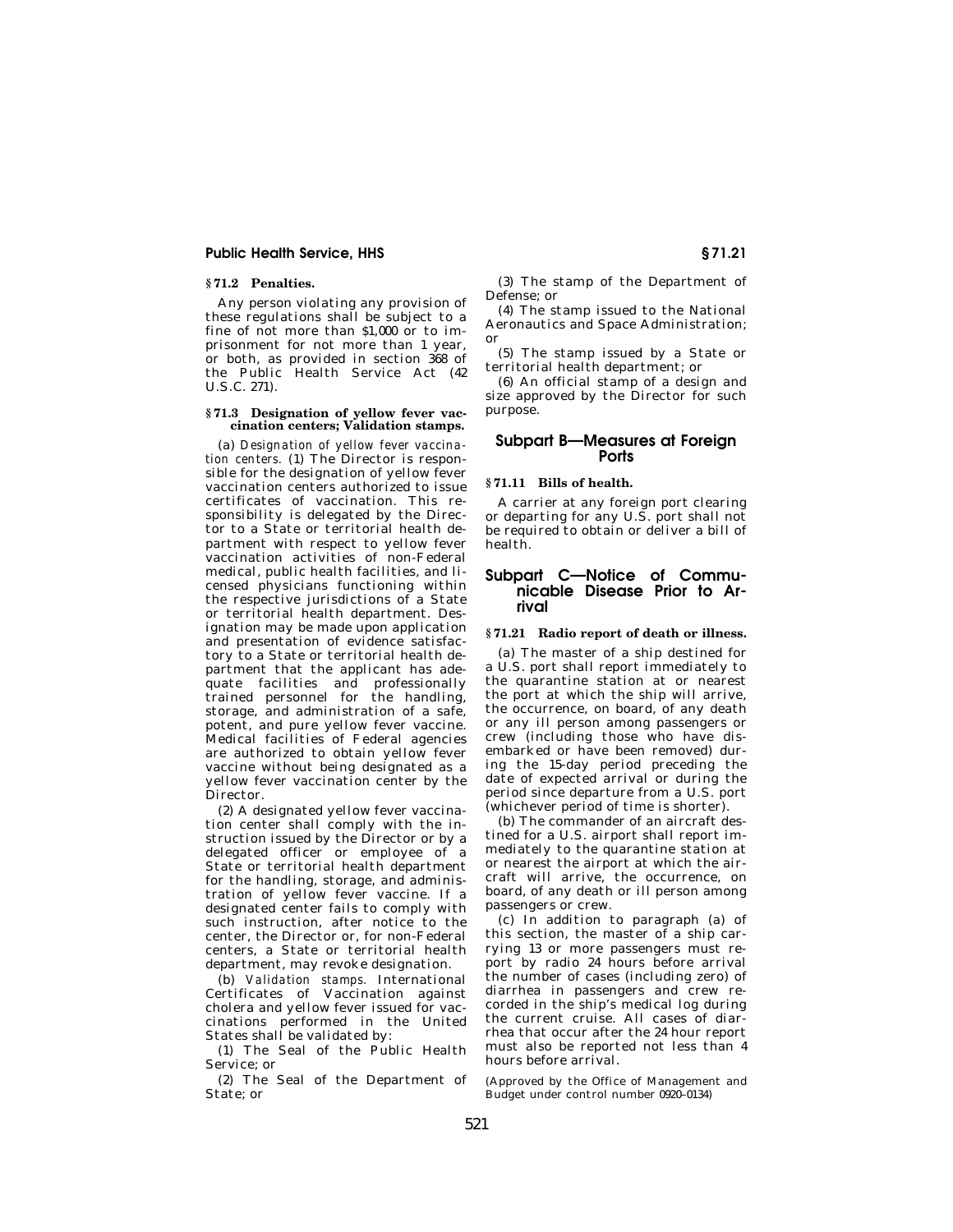# **Subpart D—Health Measures at U.S. Ports: Communicable Diseases**

## **§ 71.31 General provisions.**

(a) Upon arrival at a U.S. port, a carrier will not undergo inspection unless the Director determines that a failure to inspect will present a threat of introduction of communicable diseases into the United States, as may exist when the carrier has on board individual(s) reportable in accordance with §71.21 or meets the circumstances described in §71.42. Carriers not subject to inspection under this section will be subject to sanitary inspection under §71.41 of this part.

(b) The Director may require detention of a carrier until the completion of the measures outlined in this part that are necessary to prevent the introduction or spread of a communicable disease. The Director may issue a controlled free pratique to the carrier stipulating what measures are to be met, but such issuance does not prevent the periodic boarding of a carrier and the inspection of persons and records to verify that the conditions have been met for granting the pratique.

## **§ 71.32 Persons, carriers, and things.**

(a) Whenever the Director has reason to believe that any arriving person is infected with or has been exposed to any of the communicable diseases listed in paragraph (b) of this section, he/ she may detain, isolate, or place the person under surveillance and may order disinfection or disinfestation as he/she considers necessary to prevent the introduction, transmission, or spread of the listed communicable diseases.

(b) The communicable diseases authorizing the application of sanitary, detention, and/or isolation measures under paragraph (a) of this section are: cholera or suspected cholera, diphtheria, infectious tuberculosis, plague, suspected smallpox, yellow fever, or suspected viral hemorrhagic fevers (Lassa, Marburg, Ebola, Congo-Crimean, and others not yet isolated or named).

(c) Whenever the Director has reason to believe that any arriving carrier or

**§ 71.31 42 CFR Ch. I (10–1–00 Edition)**

article or thing on board the carrier is or may be infected or contaminated with a communicable disease, he/she may require detention, disinsection, disinfection, disinfestation, fumigation, or other related measures respecting the carrier or article or thing as he/ she considers necessary to prevent the introduction, transmission, or spread of communicable diseases.

#### **§ 71.33 Persons: Isolation and surveillance.**

(a) Persons held in isolation under this subpart may be held in facilities suitable for isolation and treatment.

(b) The Director may require isolation where surveillance is authorized in this subpart whenever the Director considers the risk of transmission of infection to be exceptionally serious.

(c) Every person who is placed under surveillance by authority of this subpart shall, during the period of surveillance:

(1) Give information relative to his/ her health and his/her intended destination and report, in person or by telephone, to the local health officer having jurisdiction over the areas to be visited, and report for medical examinations as may be required;

(2) Upon arrival at any address other than that stated as the intended destination when placed under surveillance, or prior to departure from the United States, inform, in person or by telephone, the health officer serving the health jurisdiction from which he/ she is departing.

(d) From time to time the Director may, in accordance with section 322 of the Public Health Service Act, enter into agreements with public or private medical or hospital facilities for providing care and treatment for persons detained under this part.

(Approved by the Office of Management and Budget under control number 0920–0134)

[50 FR 1519, Jan. 11, 1985; 50 FR 3910, Jan. 29, 1985]

#### **§ 71.34 Carriers of U.S. military services.**

(a) Carriers belonging to or operated by the military services of the United States may be exempted from inspection if the Director is satisfied that they have complied with regulations of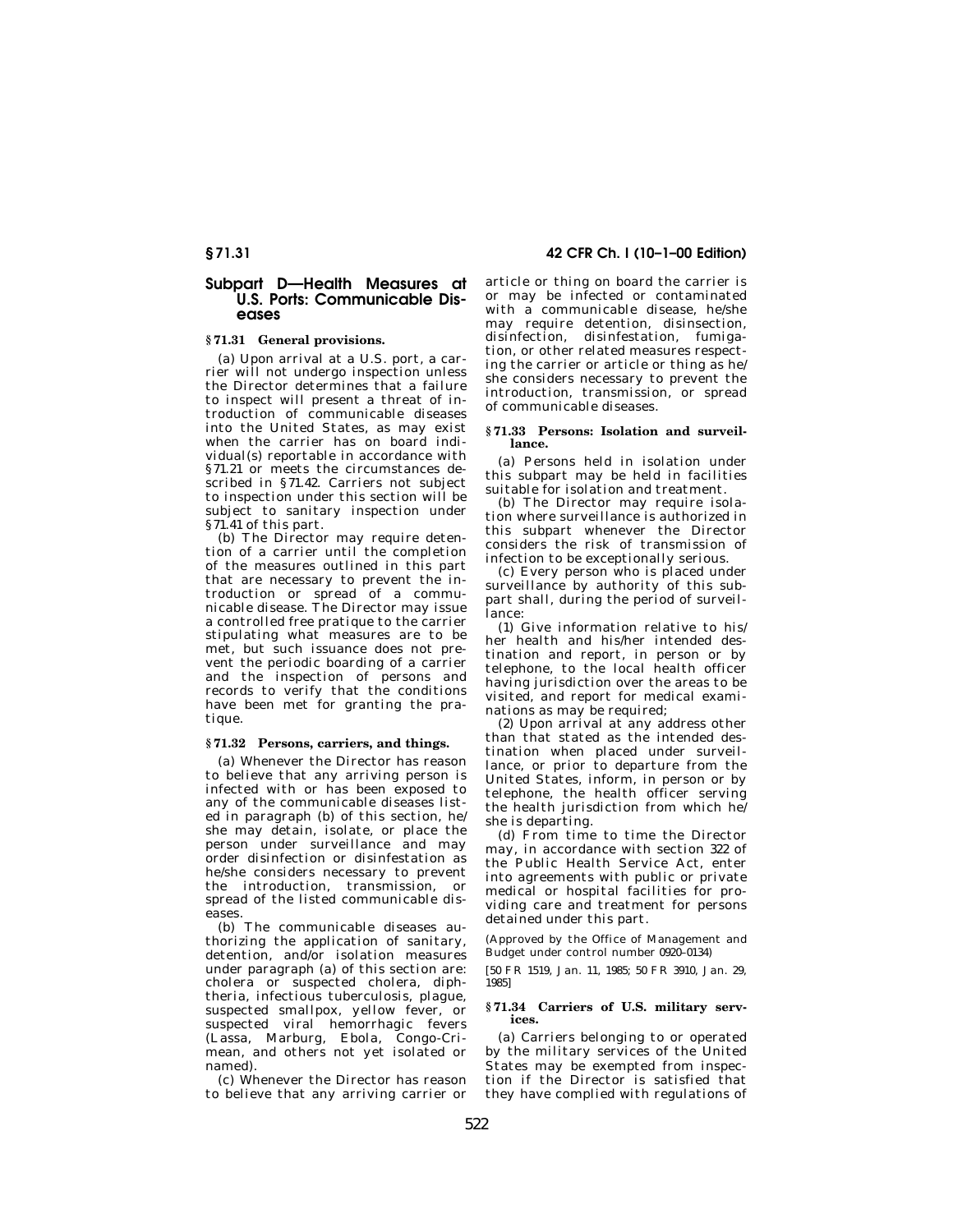## **Public Health Service, HHS § 71.45**

the military services which also meet the requirements of the regulations in this part. (For applicable regulations of the military services, see Army Regulation No. 40–12, Air Force Regulation No. 161–4, Secretary of the Navy Instruction 6210.2, and Coast Guard Commandant Instruction 6210.2).

(b) Notwithstanding exemption from inspection of carriers under this section, animals or articles on board shall be required to comply with the applicable requirements of subpart F of this part.

### **§ 71.35 Report of death or illness on carrier during stay in port.**

The master of any carrier at a U.S. port shall report immediately to the quarantine station at or nearest the port the occurrence, on board, of any death or any ill person among passengers or crew.

(Approved by the Office of Management and Budget under control number 0920–0134)

# **Subpart E—Requirements Upon Arrival at U.S. Ports: Sanitary Inspection**

## **§ 71.41 General provisions.**

Carriers arriving at a U.S. port from a foreign area shall be subject to a sanitary inspection to determine whether there exists rodent, insect, or other vermin infestation, contaminated food or water, or other insanitary conditions requiring measures for the prevention of the introduction, transmission, or spread of communicable disease.

#### **§ 71.42 Disinfection of imports.**

When the cargo manifest of a carrier lists articles which may require disinfection under the provisions of this part, the Director shall disinfect them on board or request the appropriate customs officer to keep the articles separated from the other cargo pending appropriate disposition.

# **§ 71.43 Exemption for mails.**

Except to the extent that mail contains any article or thing subject to restrictions under subpart F of this part, nothing in the regulations in this part shall render liable to detention, dis-

infection, or destruction any mail conveyed under the authority of the postal administration of the United States or of any other Government.

## **§ 71.44 Disinsection of aircraft.**

(a) The Director may require disinsection of an aircraft if it has left a foreign area that is infected with insect-borne communicable disease and the aircraft is suspected of harboring insects of public health importance.

(b) Disinsection shall be the responsibility of the air carrier or, in the case of aircraft not for hire, the pilot in command, and shall be subject to monitoring by the Director.

(c) Disinsection of the aircraft shall be accomplished immediately after landing and blocking.

(1) The cargo compartment shall be disinsected before the mail, baggage, and other cargo are discharged.

(2) The rest of the aircraft shall be disinsected after passengers and crew deplane.

(d) Disinsection shall be performed with an approved insecticide in accordance with the manufacturer's instructions. The current list of approved insecticides and sources may be obtained from the Division of Quarantine, Center for Prevention Services, Centers for Disease Control, Atlanta, GA 30333.

### **§ 71.45 Food, potable water, and waste: U.S. seaports and airports.**

(a) Every seaport and airport shall be provided with a supply of potable water from a watering point approved by the Commissioner of Food and Drugs, Food and Drug Administration, in accordance with standards established in title 21, Code of Federal Regulations, parts 1240 and 1250.

(b) All food and potable water taken on board a ship or aircraft at any seaport or airport intended for human consumption thereon shall be obtained from sources approved in accordance with regulations cited in paragraph (a) of this section.

(c) Aircraft inbound or outbound on an international voyage shall not discharge over the United States any excrement, or waste water or other polluting materials. Arriving aircraft shall discharge such matter only at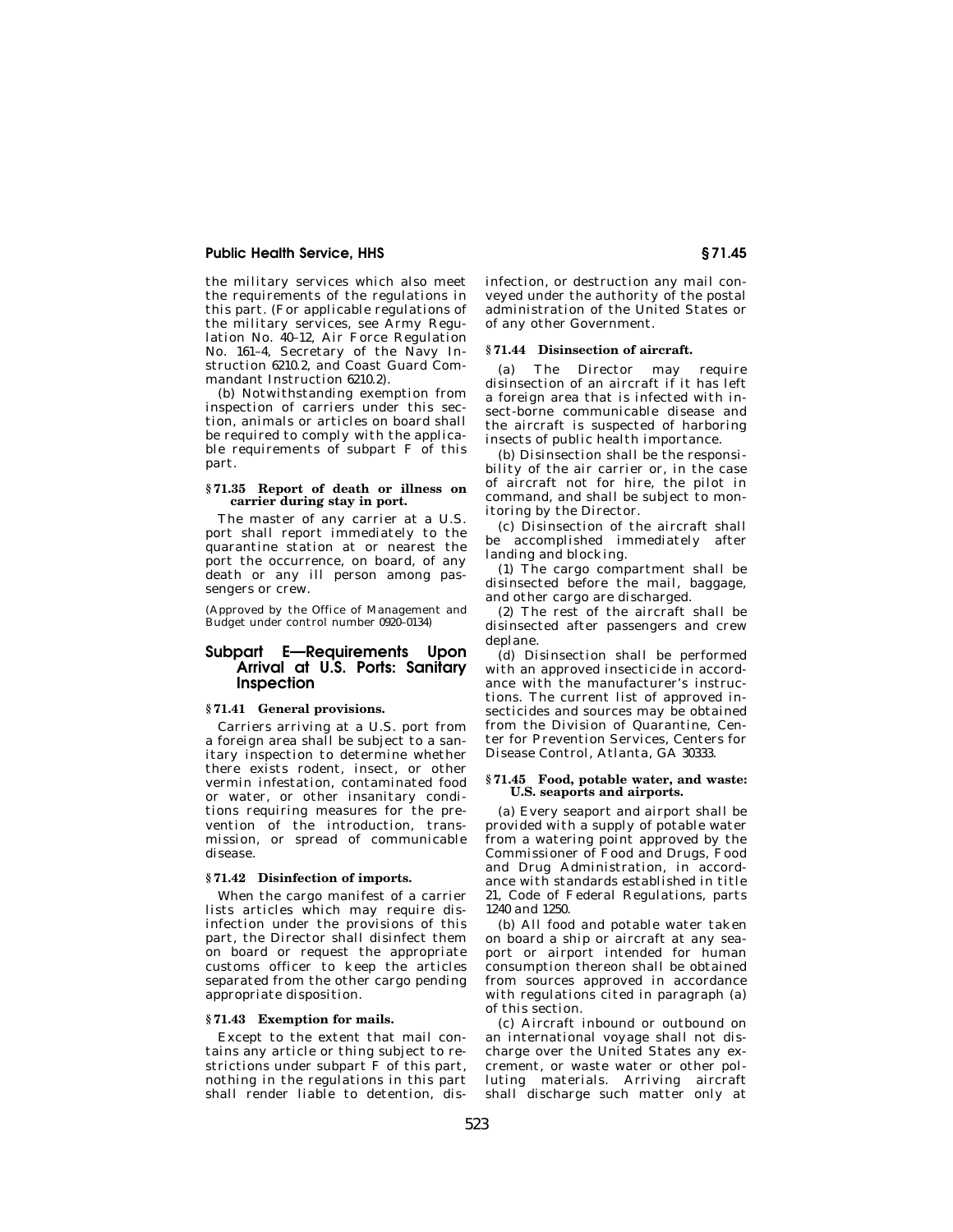servicing areas approved under regulations cited in paragraph (a) of this section.

## **§ 71.46 Issuance of Deratting Certificates and Deratting Exemption Certificates.**

Valid Deratting Certificates or Deratting Exemption Certificates are not required for ships to enter a U.S. seaport. In accordance with Article 17 of the International Health Regulations, the Public Health Service may perform rodent infestation inspections and issue Deratting Certificates and Deratting Exemption Certificates.

#### **§ 71.47 Special provisions relating to airports: Office and isolation facilities.**

Each U.S. airport which receives international traffic shall provide without cost to the Government suitable office, isolation, and other exclusive space for carrying out the Federal responsibilities under this part.

## **§ 71.48 Carriers in intercoastal and interstate traffic.**

Carriers, on an international voyage, which are in traffic between U.S. ports, shall be subject to inspection as described in §§71.31 and 71.41 when there occurs on board, among passengers or crew, any death, or any ill person, or when illness is suspected to be caused by insanitary conditions.

# **Subpart F—Importations**

## **§ 71.51 Dogs and cats.**

(a) *Definitions.*

As used in this section the term: *Cat* means all domestic cats.

*Confinement* means restriction of a dog or cat to a building or other enclosure at a U.S. port, en route to destination and at destination, in isolation from other animals and from persons except for contact necessary for its care or, if the dog or cat is allowed out of the enclosure, muzzling and keeping it on a leash.

*Dog* means all domestic dogs.

*Owner* means owner or agent.

*Valid rabies vaccination certificate* means a certificate which was issued for a dog not less than 3 months of age at the time of vaccination and which:

(1) Identifies a dog on the basis of breed, sex, age, color, markings, and other identifying information.

(2) Specifies a date of rabies vaccination at least 30 days before the date of arrival of the dog at a U.S. port.

(3) Specifies a date of expiration which is after the date of arrival of the dog at a U.S. port. If no date of expiration is specified, then the date of vaccination shall be no more than 12 months before the date of arrival at a U.S. port.

(4) Bears the signature of a licensed veterinarian.

(b) *General requirements for admission of dogs and cats—*(1) *Inspection by Director.* The Director shall inspect all dogs and cats which arrive at a U.S. port, and admit only those dogs and cats which show no signs of communicable disease as defined in §71.1.

(2) *Examination by veterinarian and confinement of dogs and cats.* When, upon inspection, a dog or cat does not appear to be in good health on arrival (e.g., it has symptoms such as emaciation, lesions of the skin, nervous system disturbances, jaundice, or diarrhea), the Director may require prompt confinement and give the owner an opportunity to arrange for a licensed veterinarian to examine the animal and give or arrange for any tests or treatment indicated. The Director will consider the findings of the examination and tests in determining whether or not the dog or cat may have a communicable disease. The owner shall bear the expense of the examination, tests, and treatment. When it is necessary to detain a dog or cat pending determination of its admissibility, the owner shall provide confinement facilities which in the judgment of the Director will afford protection against any communicable disease. The owner shall bear the expense of confinement. Confinement shall be subject to conditions specified by the Director to protect the public health.

(3) *Record of sickness or death of dogs and cats and requirements for exposed animals.* (i) The carrier responsible for the care of dogs and cats shall maintain a record of sickness or death of animals en route to the United States and shall submit the record to the quarantine station at the U.S. port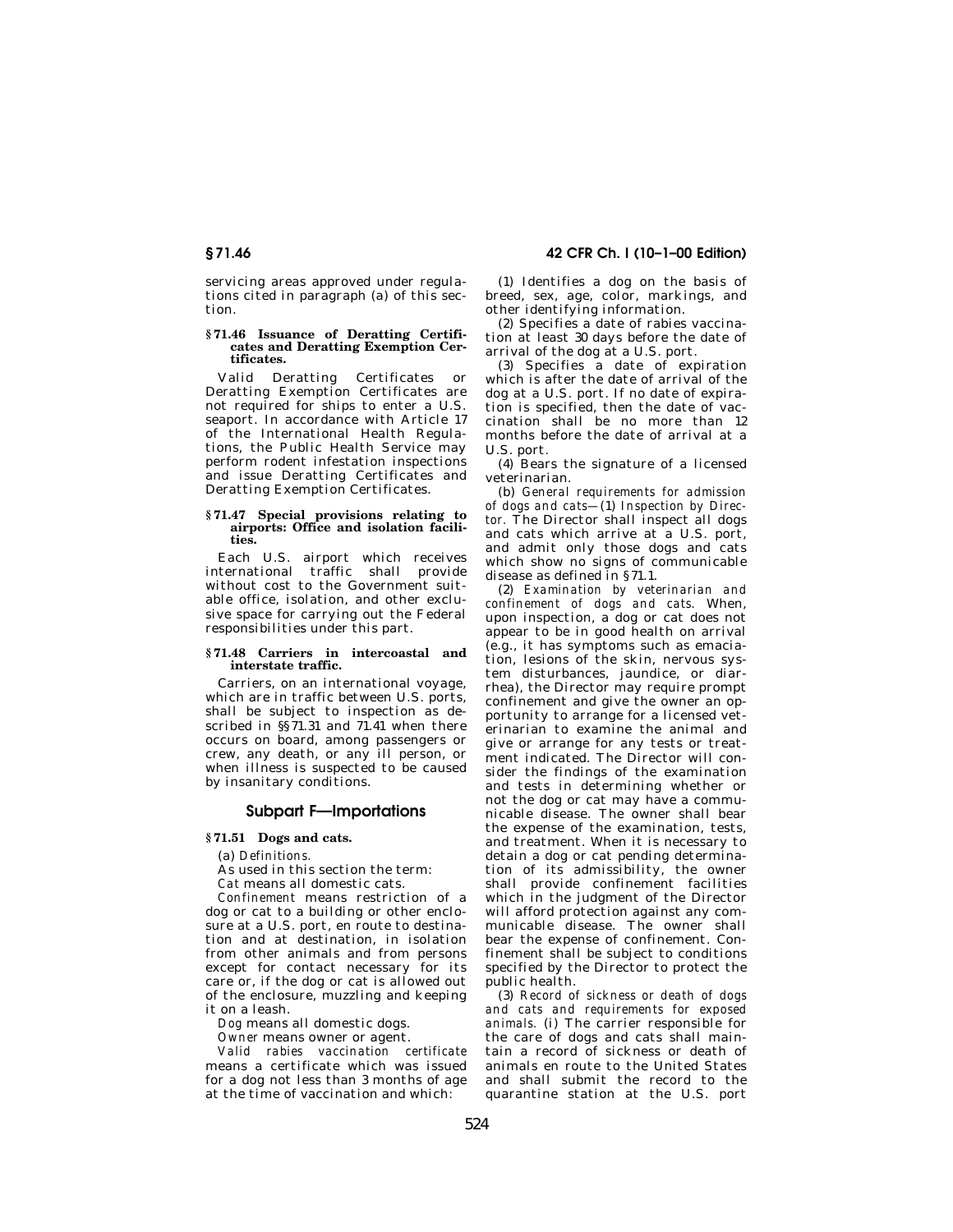## **Public Health Service, HHS § 71.51**

upon arrival. Dogs or cats which have become sick while en route or are dead on arrival shall be separated from other animals as soon as the sickness or death is discovered, and shall be held in confinement pending any necessary examination as determined by the Director.

(ii) When, upon inspection, a dog or cat appears healthy but, during shipment, has been exposed to a sick or dead animal suspected of having a communicable disease, the exposed dog or cat shall be admitted only if examination or tests made on arrival reveal no evidence that the animal may be infected with a communicable disease. The provisions of paragraph (b)(2) of this section shall be applicable to the examination or tests.

(4) *Sanitation.* When the Director finds that the cages or other containers of dogs or cats arriving in the United States are in an insanitary or other condition that may constitute a communicable disease hazard, the dogs or cats shall not be admitted in such containers unless the owner has the containers cleaned and disinfected.

(c) *Rabies vaccination requirements for dogs.* (1) A valid rabies vaccination certificate is required at a U.S. port for admission of a dog unless the owner submits evidence satisfactory to the Director that:

(i) If a dog is less than 6 months of age, it has been only in a country determined by the Director to be rabiesfree (a current list of rabies-free countries may be obtained from the Division of Quarantine, Center for Prevention Services, Centers for Disease Control, Atlanta, GA 30333); or

(ii) If a dog is 6 months of age or older, for the 6 months before arrival, it has been only in a country determined by the Director to be rabies-free; or

(iii) The dog is to be taken to a research facility to be used for research purposes and vaccination would interfere with its use for such purposes.

(2) Regardless of the provisions of paragraph (c)(1) of this section, the Director may authorize admission as follows:

(i) If the date of vaccination shown on the vaccination certificate is less than 30 days before the date of arrival,

the dog may be admitted, but must be confined until at least 30 days have elapsed since the date of vaccination;

(ii) If the dog is less than 3 months of age, it may be admitted, but must be confined until vaccinated against rabies at 3 months of age and for at least 30 days after the date of vaccination;

(iii) If the dog is 3 months of age or older, it may be admitted, but must be confined until it is vaccinated against rabies. The dog must be vaccinated within 4 days after arrival at destination but no more than 10 days after arrival at a U.S. port. It must be kept in confinement for at least 30 days after the date of vaccination.

(3) When a dog is admitted under paragraph (c)(2) of this section, the Director shall notify the health department or other appropriate agency having jurisdiction at the point of destination and shall provide the address of the specified place of confinement and other pertinent information to facilitate surveillance and other appropriate action.

(d) *Certification requirements.* The owner shall submit such certification regarding confinement and vaccination prescribed under this section as may be required by the Director.

(e) *Additional requirements for the importation of dogs and cats.* Dogs and cats shall be subject to such additional requirements as may be deemed necessary by the Director or to exclusion if coming from areas which the Director has determined to have high rates of rabies.

(f) *Requirements for dogs and cats in transit.* The provisions of this section shall apply to dogs and cats transported through the United States from one foreign country to another, except as provided below:

(1) Dogs and cats that appear healthy, but have been exposed to a sick or dead animal suspected of having a communicable disease, need not undergo examination or tests as provided in paragraph (b)(3) of this section if the Director determines that the conditions under which they are being transported will afford adequate protection against introduction of communicable disease.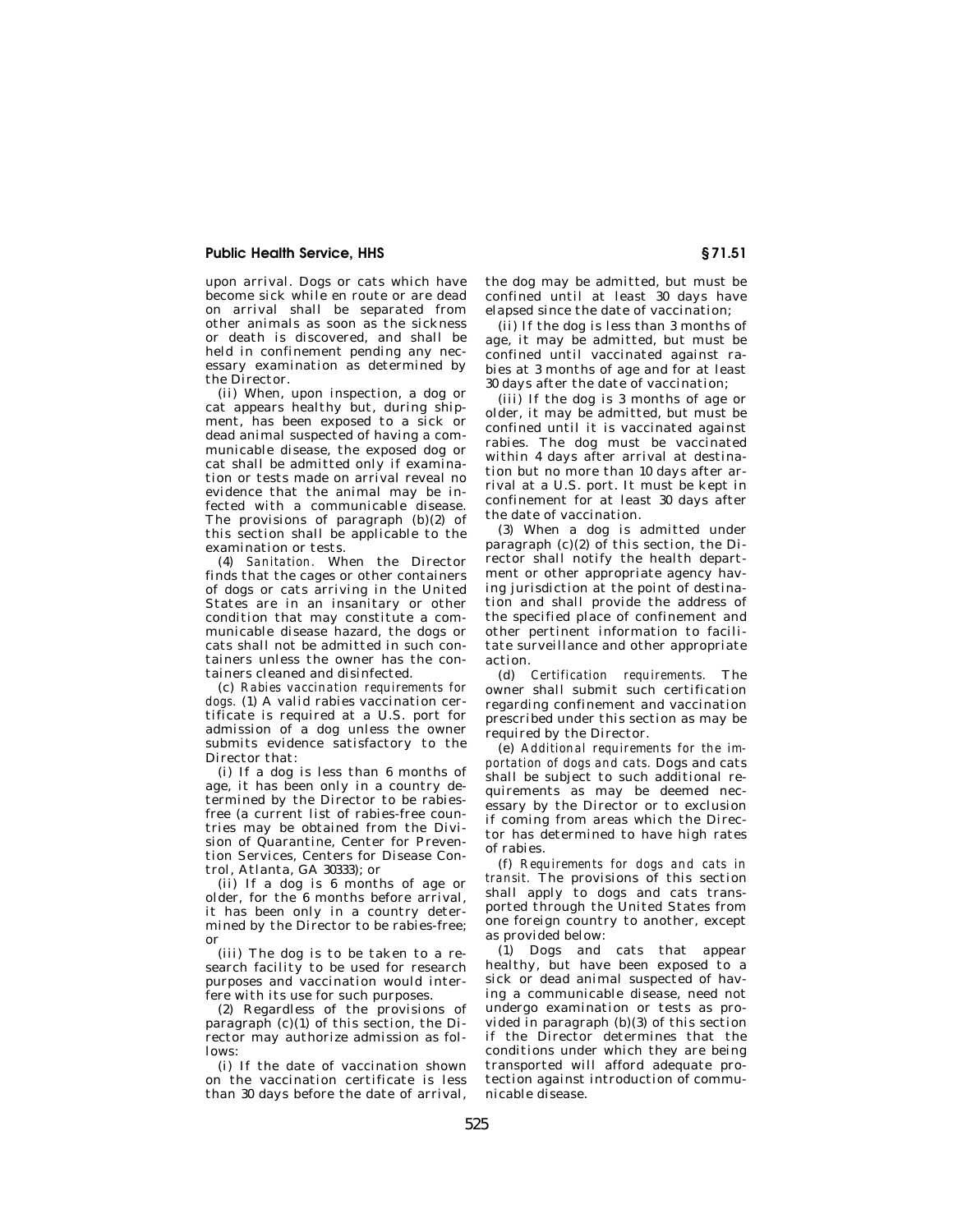(2) Rabies vaccination is not required for dogs that are transported by aircraft or ship and retained in custody of the carrier under conditions that would prevent transmission of rabies.

(g) *Disposal of excluded dogs and cats.* A dog or cat excluded from the United States under the regulations in this part shall be exported or destroyed. Pending exportation, it shall be detained at the owner's expense in the custody of the U.S. Customs Service at the U.S. port.

(Approved by the Office of Management and Budget under control number 0920–0134)

## **§ 71.52 Turtles, tortoises, and terrapins.**

(a) *Definitions.*

As used in this section the term:

*Turtles* includes all animals commonly known as turtles, tortoises, terrapins, and all other animals of the order *Testudinata,* class *Reptilia,* except marine species (Families *Dermochelidae* and *Cheloniidae*).

(b) *Importation; general prohibition.* Except as otherwise provided in this section, live turtles with a carapace length of less than 4 inches and viable turtle eggs may not be imported into the United States.

(c) *Exceptions.* (1) Live turtles with a carapace length of less than 4 inches and viable turtle eggs may be imported into the United States, provided that such importation is not in connection with a business, and the importation is limited to lots of fewer than seven live turtles or fewer than seven viable turtle eggs, or any combinations of such turtles and turtle eggs totaling fewer than seven, for any entry.

(2) Seven or more live turtles with a carapace length of less than 4 inches, or seven or more viable turtle eggs or any combination of turtles and turtle eggs totaling seven or more, may be imported into the United States for bona fide scientific or educational purposes or for exhibition when accompanied by a permit issued by the Director.

(3) The requirements in paragraphs  $(c)(1)$  and  $(c)(2)$  of this section shall not apply to the eggs of marine turtles excluded from these regulations under §71.52(a).

# **§ 71.52 42 CFR Ch. I (10–1–00 Edition)**

(d) *Application for permits.* Applications for permits to import turtles, as set forth in paragraph  $(c)(2)$  of this section, shall be made by letter to the Director, and shall contain, identify, or describe, the name and address of the applicant, the number of specimens, and the common and scientific names of each species to be imported, the holding facilities, the intended use of the turtles following their importation, the precautions to be undertaken to prevent infection of members of the public with *Salmonella* and *Arizona* bacteria, and any other information and assurances the Director may require.

(e) *Criteria for issuance of permits.* A permit may be issued upon a determination that the holder of the permit will isolate or otherwise confine the turtles and will take such other precautions as may be determined by the Director to be necessary to prevent infection of members of the public with *Salmonella* and *Arizona* bacteria and on condition that the holder of the permit will provide such reports as the Director may require.

(f) *Interstate Regulations.* Upon admission at a U.S. Port, turtles and viable turtle eggs become subject to Food and Drug Administration Regulations (21 CFR 1240.62) regarding general prohibition.

(g) *Other permits.* Permits to import certain species of turtles may be required under other Federal regulations (50 CFR parts 17 and 23) protecting such species.

(Approved by the Office of Management and Budget under control number 0920–0134)

### **§ 71.53 Nonhuman primates.**

(a) *Definitions.*

As used in this section the term:

*Importer* means any person or corporation, partnership, or other organization, receiving live nonhuman primates from a foreign country within a period of 31 days, beginning with the importation date, whether or not the primates were held for part of the period at another location. The term *importer* includes the original importer and any other person or organization receiving imported primates within the 31-day period.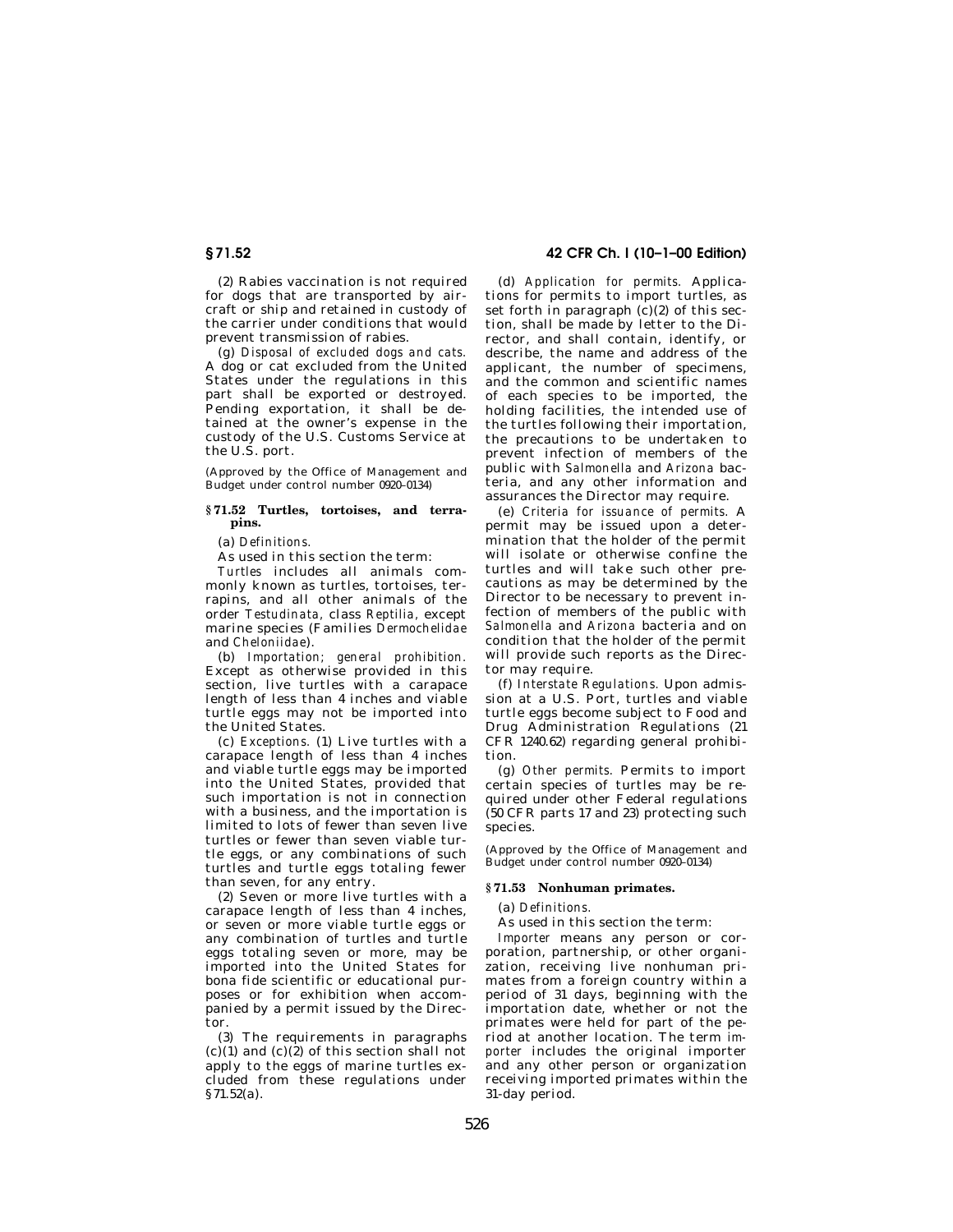## **Public Health Service, HHS § 71.53**

*Nonhuman primates* means all nonhuman members of the Order Primates, including, but not limited to, animals commonly known as monkeys, chimpanzees, orangutans, gorillas, gibbons, apes, baboons, marmosets, tamarin, lemurs, and lorises.

(b) *General prohibition.* No person or organization may import live nonhuman primates into the United States unless registered as an importer in accordance with applicable provisions of this section.

(c) *Uses for which nonhuman primates may be imported and distributed.* Live nonhuman primates may be imported into the United States and sold, resold, or otherwise distributed only for bona fide scientific, educational, or exhibition purposes. The importation of nonhuman primates for use in breeding colonies is also permitted provided that all offspring will be used only for scientific, educational, or exhibition<br>purposes. The maintenance of The maintenance of nonhuman primates as pets, hobby, or an avocation with occasional display to the general public is not a permissible use.

(d) *Registration of importers.* (1) Importers of nonhuman primates shall register with the Director in a manner prescribed by the Director.

(2) Documentary evidence that an importer will use all nonhuman primates solely for the permitted purposes is required.

(3) Registration shall inlcude certification that the nonhuman primates will not be shipped, sold, or otherwise transferred to other persons or organizations without adequate proof that the primates will be used only for the permitted purposes.

(4) Registration shall be for 2 years, effective the date the application for registration is approved by the Director.

(5) Registration may be renewed by filing a registration application form with the Director not less than 30 days nor more than 60 days before expiration of the current registration.

(e) *Recordkeeping and reporting requirement for registered importers.* (1) Importers shall maintain records on each shipment of imported nonhuman primates received. The record on each shipment shall include the number of

primates received, species, country of origin, date of importation, the number of primates in the shipment that die within 90 days after receipt, and cause(s) of deaths. If any primates in the shipment are sold or otherwise distributed within 90 days after receipt, the record shall include the number of primates in each shipment or sale, the dates of each shipment or sale, and the identity of the recipients. In addition, the record shall contain copies of documents that were presented to the importer to establish that the recipient would use the primates solely for the permitted purposes. The records shall be maintained in an organized manner in a central location at or in close proximity to the importer's primate holding facility. The records shall be maintained for a period of 3 years and shall be available for inspection by the Director at any time.

(2) Importers shall report to the Director by telephone within 24 hours the occurrence of any illness in nonhuman primates that is suspected of being yellow fever, monkeypox, or Marburg/ Ebola disease.

(3) Importers also shall report to the Director by telephone within 24 hours the occurrence of illness in any member of their staff suspected of having an<br>infectious disease acquired from infectious disease nonhuman primates.

(f) *Disease control measures.* Upon receipt of evidence of exposure of nonhuman primates to a communicable disease that may constitute a threat to public health, the Director may provide for or require examination, treatment, detention, isolation, seizure, or destruction of exposed animals. Any measures required shall be at the owner's expense.

(g) *Disposal of excluded nonhuman primates.* Nonhuman primate(s) excluded from the United States by provisions of this section shall, at the owner's option and expense, be exported, destroyed, or given to a scientific, educational, or exhibition facility under arrangements approved by the Director. If the owner fails to dispose of the nonhuman primate by one of the approved options or fails to select a method of disposal within 7 days, the Director will select the method of disposal. Pending disposal, the nonhuman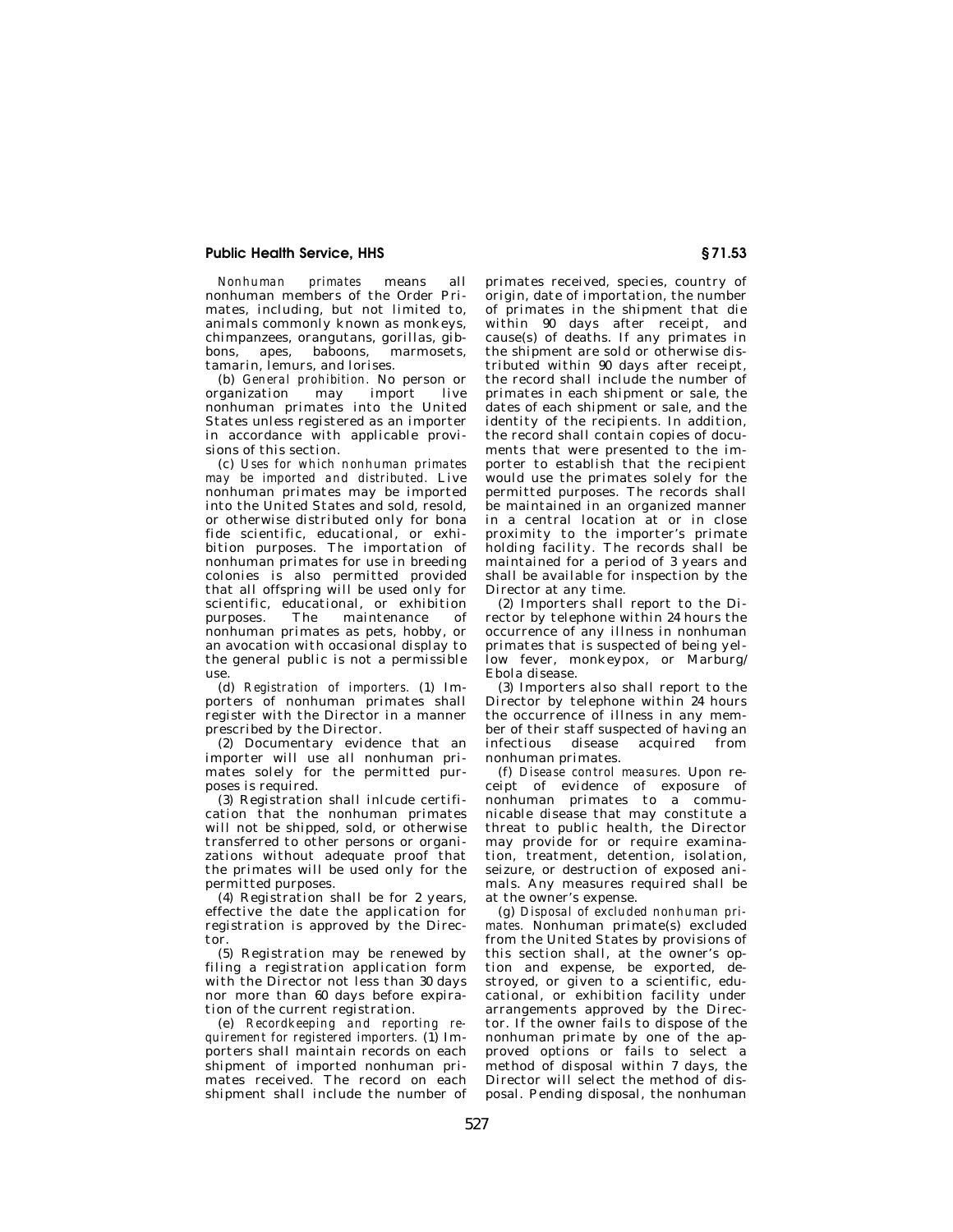primate(s) shall be detained at the owner's expense in custody of the U.S. Customs Service at the U.S. port.

(h) *Revocation of an importer's registration.* (1) An importer's registration may be revoked by the Director, upon notice to the importer holding such registration, if the Director determines that the importer has failed to comply with any applicable provisions of this section. The notice shall contain a statement of the grounds upon which the revocation is based.

(2) The importer may file an answer within 20 days after receipt of the notice. Answers shall admit or deny specifically, and in detail, each allegation in the notice. Allegations in the notice not denied by answer shall be deemed admitted. Matters alleged as affirmative defenses shall be separately stated and numbered. Failure of the importer to file an answer within 20 days after receipt of the notice may be deemed an admission of all allegations of fact recited in the notice.

(3) The importer shall be entitled to a hearing with respect to the revocation upon filing a written request, either in the answer or in a separate document, with the Director within 20 days after the effective date of revocation. Failure to request a hearing shall be deemed a waiver of hearing and as consent to the submission of the case to the Director for decision based on the written record. The failure both to file an answer and to request a hearing shall be deemed to constitute consent to the making of a decision on the basis of available information.

(4) As soon as practicable after the completion of any hearing conducted pursuant to the provisions of this section, the Director shall render a final decision. A copy of such decision shall be served on the importer.

(5) An importer's registration which has been revoked may be reinstated by the Director upon inspection, examination of records, conference with the importer, and receipt of information and assurances of compliance with the requirements of this section.

(i) *Other permits.* In addition to the requirements under this section, permits to import certain species of nonhuman primates may also be required under other Federal regulations

**§ 71.54 42 CFR Ch. I (10–1–00 Edition)**

(50 CFR parts 17 and 23) protecting such species.

(Approved by the Office of Management and Budget under control number 0920–0134)

## **§ 71.54 Etiological agents, hosts, and vectors.**

(a) A person may not import into the United States, nor distribute after importation, any etiological agent or any arthropod or other animal host or vector of human disease, or any exotic living arthropod or other animal capable of being a host or vector of human disease unless accompanied by a permit issued by the Director.

(b) Any import coming within the provisions of this section will not be released from custody prior to receipt by the District Director of the U.S. Customs Service of a permit issued by the Director.

## **§ 71.55 Dead bodies.**

The remains of a person who died of a communicable disease listed in §71.32(b) may not be brought into a U.S. port unless the body is (a) properly embalmed and placed in a hermetically sealed casket, (b) cremated, or (c) accompanied by a permit issued by the Director.

# **PART 72—INTERSTATE SHIPMENT OF ETIOLOGIC AGENTS 1**

Sec.

- 72.1 Definitions.
- 72.2 Transportation of diagnostic specimens, biological products, and other materials; minimum packaging requirements.
- 72.3 Transportation of materials containing certain etiologic agents; minimum packaging requirements.
- 72.4 Notice of delivery; failure to receive.
- 72.5 Requirements; variations.
- 72.6 Additional requirements for facilities transferring or receiving select agents.
- 72.7 Penalties.

APPENDIX A TO PART 72—SELECT AGENTS

<sup>&</sup>lt;sup>1</sup>The requirements of this part are in addition to and not in lieu of any other packaging or other requirements for the transportation of etiologic agents in interstate traffic prescribed by the Department of Transportation and other agencies of the Federal Government.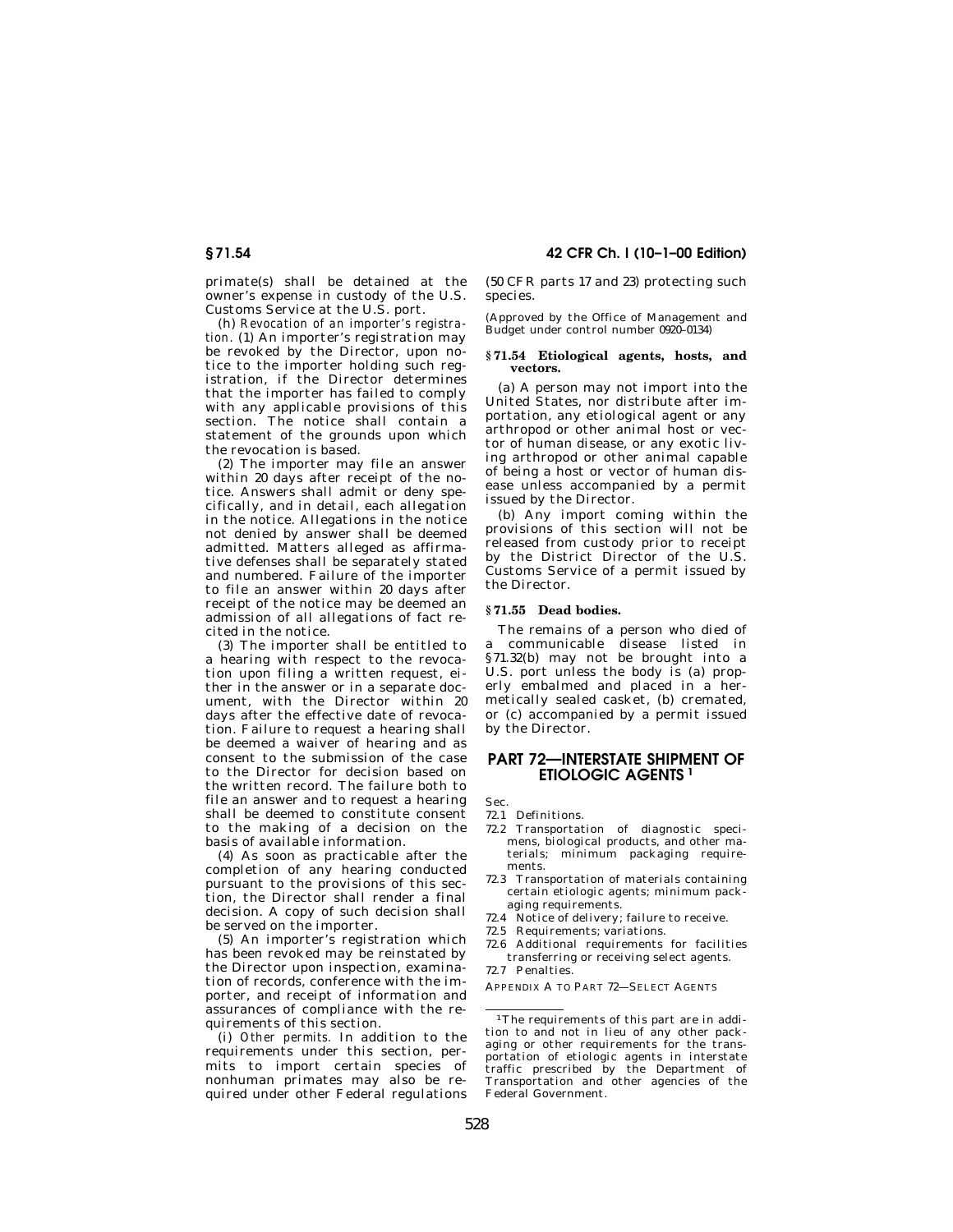## **Public Health Service, HHS § 72.3**

AUTHORITY: 42 U.S.C. 264, 271; 31 U.S.C. 9701; 18 U.S.C. 3559, 3571; 42 U.S.C. 262 note.

SOURCE: 45 FR 48627, July 21, 1980, unless otherwise noted.

## **§ 72.1 Definitions.**

As used in this part:

*Biological product* means a biological product prepared and manufactured in accordance with the provisions of 9 CFR parts 102–104 and 21 CFR parts 312 and 600–680 and which, in accordance with such provisions, may be shipped in interstate traffic.

*Diagnostic specimen* means any human or animal material including, but not limited to, excreta, secreta, blood and its components, tissue, and tissue fluids being shipped for purposes of diagnosis.

*Etiologic agent* means a viable microorganism or its toxin which causes, or may cause, human disease.

*Interstate traffic* means the movement of any conveyance or the transportation of persons or property, including any portion of such movement or transportation which is entirely within a State or possession, (a) from a point of origin in any State or possession to a point of destination in any other State or possession, or (b) between a point of origin and a point of destination in the same State or possession but through any other State, possession, or contiguous foreign country.

#### **§ 72.2 Transportation of diagnostic specimens, biological products, and other materials; minimum packaging requirements.**

No person may knowingly transport or cause to be transported in interstate traffic, directly or indirectly, any material including, but not limited to, diagnostic specimens and biological products which such person reasonably believes may contain an etiologic agent unless such material is packaged to withstand leakage of contents, shocks, pressure changes, and other conditions incident to ordinary handling in transportation.

#### **§ 72.3 Transportation of materials containing certain etiologic agents; minimum packaging requirements.**

Notwithstanding the provisions of §72.2, no person may knowingly transport or cause to be transported in interstate traffic, directly or indirectly, any material (other than biological products) known to contain, or reasonably believed by such person to contain, one or more of the following etiologic agents unless such material is packaged, labeled, and shipped in accordance with the requirements specified in paragraphs  $(\hat{a})$  through  $(\hat{f})$  of this section:

## BACTERIAL AGENTS

*Acinetobacter calcoaceticus.*

*Actinobacillus—* all species. *Actinomycetaceae—* all members.

*Aeromonas hydrophila.*

*Arachnia propionica.*

*Arizona hinshawii—* all serotypes.

*Bacillus anthracis.*

*Bacteroides* spp. *Bartonella—* all species. *Bordetella—* all species.

*Borrelia recurrentis, B. vincenti.*

*Brucella—* all species.

- *Campylobacter (Vibrio) foetus, C. (Vibrio) jejuni.*
- *Chlamydia psittaci, C. trachomatis.*
- *Clostridium botulinum, Cl. chauvoei, Cl. haemolyticum, Cl. histolyticum,Cl. novyi, Cl. septicum, Cl. tetani.*
- *Corynebacterium diphtheriae, C. equi, C. haemolyticum, C. pseudotuberculosis, C. pyogenes, C. renale.*
- *Edwarsiella tarda.*

*Erysipelothrix insidiosa.*

*Escherichia coli,* all enteropathogenic serotypes.

*Francisella (Pasteurella) Tularensis.*

*Haemophilus ducreyi, H. influenzae.*

*Klebsiella—* all species and all serotypes. *Legionella—* all species and all Legionella-

like organisms.

*Leptospira interrogans—* all serovars. *Listeria—* all species.

*Mimae polymorpha.*

*Moraxella—* all species.

*Mycobacterium—* all species.

*Mycoplasma—* all species.

*Neisseria gonorrhoeae, N. meningitidis.*

*Nocardia asteroides.*

*Pasteurella—* all species.

*Plesiomonas shigelloides.*

*Proteus—* all species.

*Pseudomonas mallei.*

*Pseudomonas pseudomallei.*

*Salmonella—* all species and all serotypes.

*Shigella—* all species and all serotypes.

*Sphaerophorus necrophorus.*

*Staphylococcus aureus.*

*Streptobacillus moniliformis.*

*Streptococcus pneumoniae.*

*Streptococcus pyogenes.*

*Treponema careteum, T. pallidum,* and *T. pertenue.*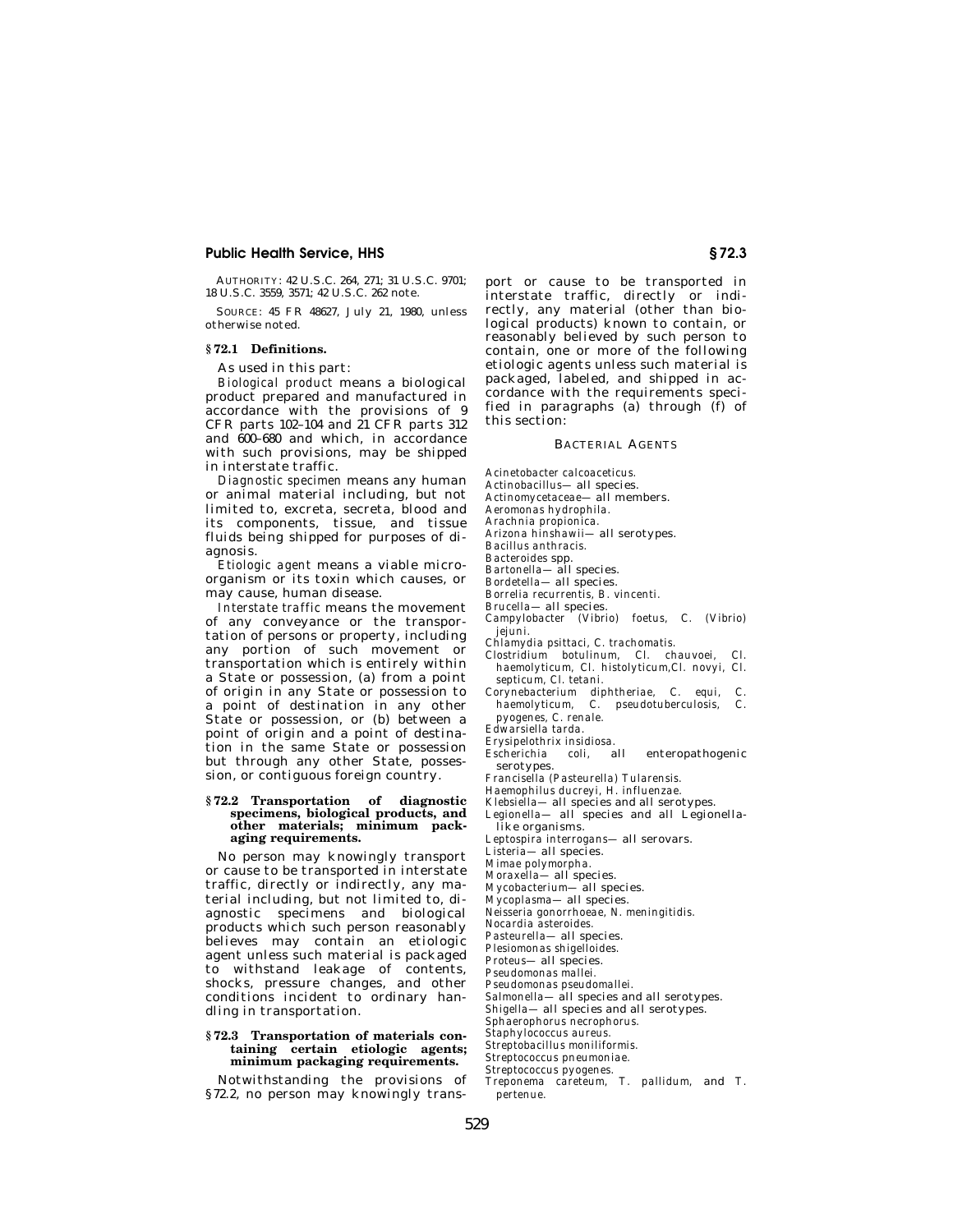*Vibrio cholerae, V. parahemolyticus. Yersinia (Pasteurella) pestis, Y. enterocolitica.*

## FUNGAL AGENTS

*Blastomyces dermatitidis. Coccidioides immitis. Cryptococcus neoformans. Histoplasma capsulatum. Paracoccidioides brasiliensis.*

## VIRAL AND RICKETTSIAL AGENTS

Adenoviruses—human—all types. Arboviruses—all types. *Coxiella burnetii.* Coxsackie A and B viruses—all types. Creutzfeldt—Jacob agent Cytomegaloviruses. Dengue viruses—all types. Ebola virus. Echoviruses—all types. Encephalomyocarditis virus. Hemorrhagic fever agents including, but not limited to, Crimean hemorrhagic fever (Congo), Junin, Machupo viruses, and Korean hemorrhagic fever viruses. Hepatitis associated materials (hepatitis A, hepatitis B, hepatitis nonA-nonB). Herpesvirus—all members. Infectious bronchitis-like virus. Influenza viruses—all types. Kuru agent. Lassa virus. Lymphocytic choriomeningitis virus. Marburg virus. Measles virus. Mumps virus. Parainfluenza viruses—all types. Polioviruses—all types. Poxviruses—all members. Rabies virus—all strains. Reoviruses—all types. Respiratory syncytial virus. Rhinoviruses—all types. *Rickettsia—* all species. *Rochalimaea quintana.* Rotaviruses—all types. Rubella virus. Simian virus 40. Tick-borne encephalitis virus complex, including Russian spring-summer encephalitis, Kyasanur forest disease, Omsk hemorrhagic fever, and Central European encephalitis viruses. Vaccinia virus. Varicella virus. Variola major and Variola minor viruses.

Vesicular stomatis viruses—all types.

# **§ 72.3 42 CFR Ch. I (10–1–00 Edition)**

(a) *Volume not exceeding 50 ml.* Material shall be placed in a securely closed, watertight container (primary container (test tube, vial, etc.)) which shall be enclosed in a second, durable watertight container (secondary container). Several primary containers may be enclosed in a single secondary container, if the total volume of all the primary containers so enclosed does not exceed 50 ml. The space at the top, bottom, and sides between the primary and secondary containers shall contain sufficient nonparticulate absorbent material (e.g., paper towel) to absorb the entire contents of the primary container(s) in case of breakage or leakage. Each set of primary and secondary containers shall then be enclosed in an outer shipping container constructed of<br>corrugated fiberboard, cardboard,  $\check{\phantom{\phi}}$ fiberboard, wood, or other material of equivalent strength.

(b) *Volume greater than 50 ml.* Packaging of material in volumes of 50 ml. or more shall comply with requirements specified in paragraph (a) of this section. In addition, a shock absorbent material, in volume at least equal to that of the absorbent material between the primary and secondary containers, shall be placed at the top, bottom, and sides between the secondary container and the outer shipping container. Single primary containers shall not contain more than 1,000 ml of material. However, two or more primary containers whose combined volumes do not exceed 1,000 ml may be placed in a single, secondary container. The maximum amount of etiologic agent which may be enclosed within a single outer shipping container shall not exceed  $4,000 \text{ ml}$ .

(c) *Dry ice.* If dry ice is used as a refrigerant, it must be placed outside the  $secondary container(s)$ . If dry ice is used between the secondary container and the outer shipping container, the shock absorbent material shall be placed so that the secondary container does not become loose inside the outer shipping container as the dry ice sublimates<sup>"</sup>

(d)(1) The outer shipping container of all materials containing etiologic agents transported in interstate traffic must bear a label as illustrated and described below:

White pox viruses.

Yellow fever virus. 2

<sup>2</sup>This list may be revised from time to time by Notice published in the FEDERAL REGISTER to identify additional agents which must be packaged in accordance with the requirements contained in this part.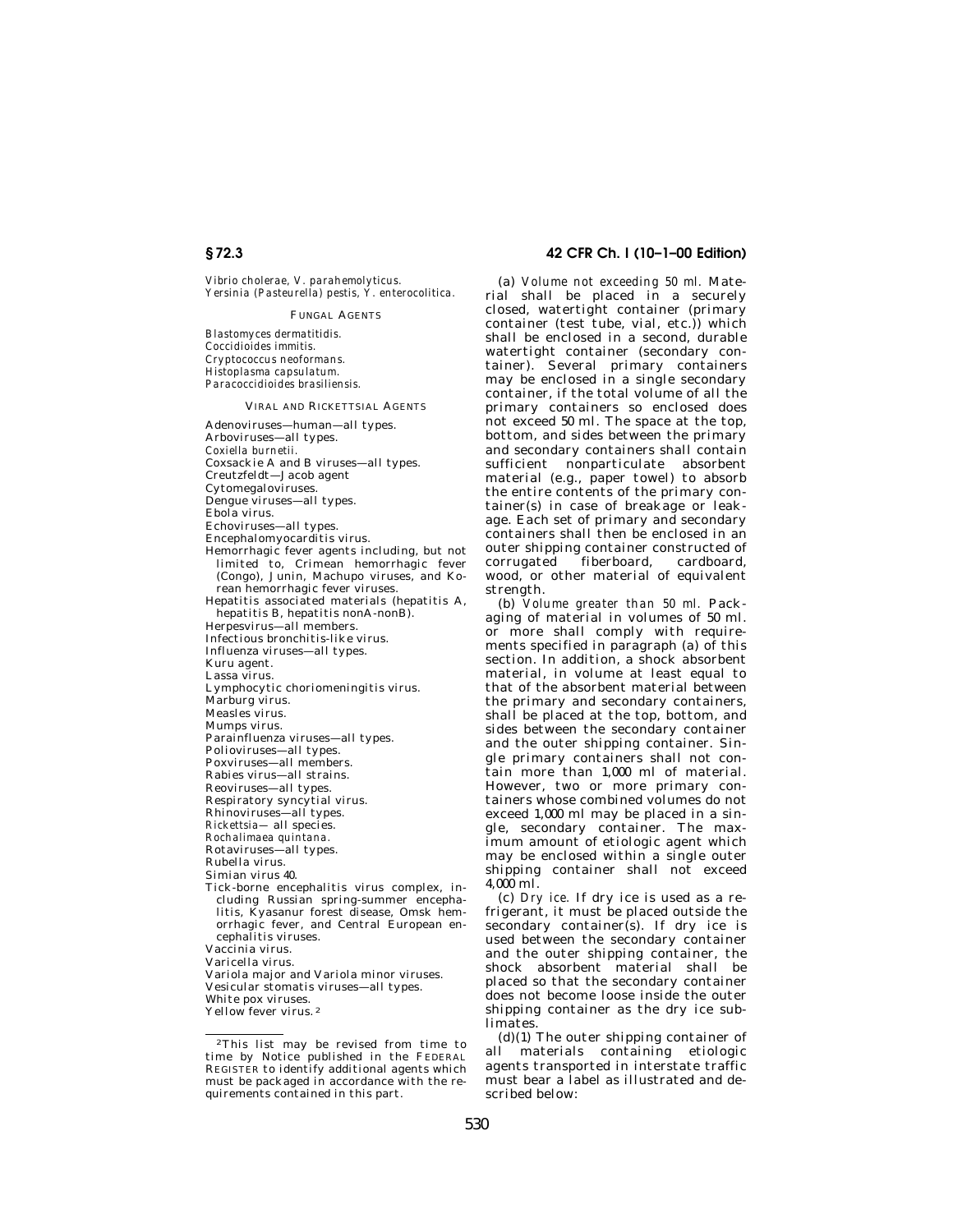## **Public Health Service, HHS § 72.4**



(2) The color of material on which the label is printed must be white, the symbol red, and the printing in red or white as illustrated.

(3) The label must be a rectangle measuring 51 millimeters (mm) (2 inches) high by 102.5 mm (4 inches) long.

(4) The red symbol measuring 38 mm  $(1<sup>1</sup>/<sub>2</sub> inches)$  in diameter must be centered in a white square measuring 51 mm (2 inches) on each side.

(5) Type size of the letters of label shall be as follows:

Etiologic agents—10 pt. rev.

Biomedical material—14 pt.

In case of damage or leakage—10 pt. rev. Notify Director CDC, Atlanta, Georgia—8 pt. rev.

404–633–5313—10 pt. rev.

(e) *Damaged packages.* The carrier shall promptly, upon discovery of evidence of leakage or any other damage to packages bearing an Etiologic Agents/Biomedical Material label, isolate the package and notify the Director, Center for Disease Control, 1600 Clifton Road, NE., Atlanta, GA 30333, by telephone: (404) 633–5313. The carrier shall also notify the sender.

(f) *Registered mail or equivalent system.* Transportation of the following etiologic agents shall be by registered mail or an equivalent system which requires or provides for sending notification of receipt to the sender immediately upon delivery:

*Coccidioides immitis.* Ebola virus.

*Francisella* (Pasteurella) tularensis.

Hemorrhagic fever agents including, but not limited to, Crimean hemorrhagic fever (Congo), Junin, Machupo viruses, and Korean hemorrhagic fever viruses.

Herpesvirus simiae (B virus).

*Histoplasma capsulatum.*

Lassa virus.

Marburg virus.

*Pseudomonas mallei.*

- *Pseudomonas pseudomallei.*
- Tick-borne encephalitis virus complex including, but not limited to, Russian springsummer encephalitis, Kyasanur forest disease, Omsk Hemorrhagic fever, and Central European encephalitis viruses, Variola minor, and Variola major.
- Variola major, Variola minor, and Whitepox viruses.

*Yersinia (Pasteurella) pestis.* 3

## **§ 72.4 Notice of delivery; failure to receive.**

When notice of delivery of materials known to contain or reasonably believed to contain etiologic agents listed in §72.3(f) is not received by the sender within 5 days following anticipated delivery of the package, the sender shall notify the Director, Center for Disease Control, 1600 Clifton Road, NE., Atlanta, GA 30333 (telephone (404) 633–5313).

<sup>3</sup>This list may be revised from time to time by Notice published in the FEDERAL REGISTER to identify additional agents which must be transported in accordance with requirements contained in §72.3(f).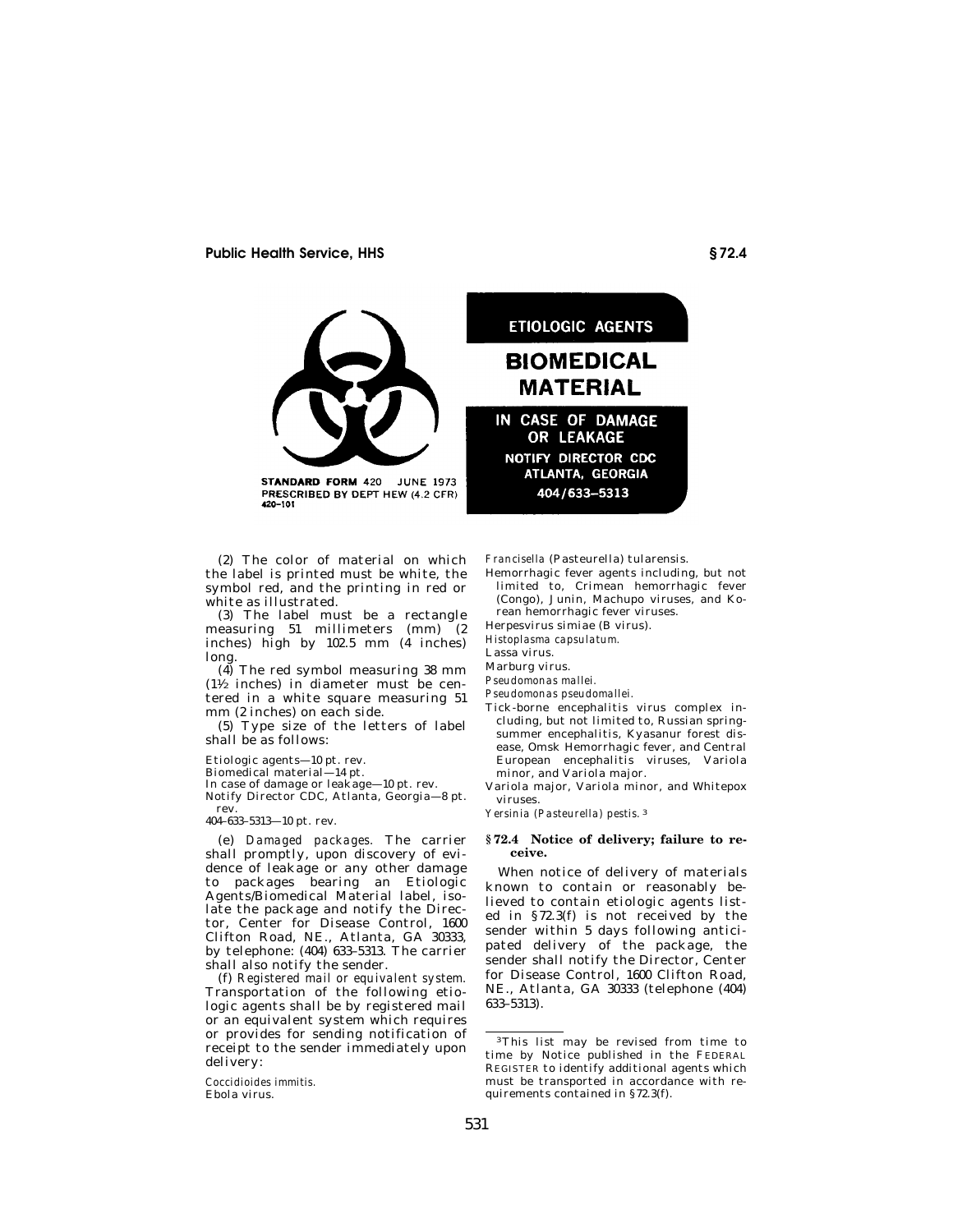# **§ 72.5 42 CFR Ch. I (10–1–00 Edition)**

## **§ 72.5 Requirements; variations.**

The Director, Center for Disease Control, may approve variations from the requirements of this section if, upon review and evaluation, it is found that such variations provide protection at least equivalent to that provided by compliance with the requirements specified in this section and such findings are made a matter of official record.

### **§ 72.6 Additional requirements for facilities transferring or receiving select agents.**

(a) *Registration of facilities.* (1) Prior to transferring or receiving a select agent listed in Appendix A of this part, a facility shall register with a registering entity authorized by the Secretary (paragraph (c) of this section) or be approved by the Secretary as equipped and capable of handling the covered agent at Biosafety Level (BL) 2, 3, or 4, depending on the agent.

(2) Registration will include:

(i) Sufficient information provided by the responsible facility official indicating that the applicant facility, and its laboratory or laboratories, are equipped and capable of handling the agents at BL 2, 3, or 4, depending upon the agent, and the type of work being performed with the agents;

(ii) Inspection of the applicant facility at the discretion of the Secretary or the registering entity in consultation with the Secretary;

(iii) Issuance by the registering entity of a registration number unique to each facility;

(iv) Collection of a periodic site registration fee by the registering entity or the Secretary.

A schedule of fees collected by the Secretary to cover the direct costs (e.g., salaries, equipment, travel) and indirect costs (e.g., rent, telephone service and a proportionate share of management and administration costs) related to administration of this part will be published in the FEDERAL REG-ISTER and updated annually.

(v) Follow-up inspections of the facility by the registering entity or the Secretary, as appropriate, to ensure the facility continues to meet approved standards and recordkeeping requirements.

(3) Such registration shall remain effective until relinquished by the facility or withdrawn by the Secretary or the registering entity.

(4) The registration may be denied or withdrawn by the registering entity or the Secretary based on:

(i) Evidence that the facility is not or is no longer capable of handling covered agents at the applicable biosafety level;

(ii) Evidence that the facility has handled covered agents in a manner in contravention of the applicable biosafety level requirements;

(iii) Evidence that the facility has or intends to use covered agents in a manner harmful to the health of humans;

(iv) Evidence that the facility has failed to comply with any provisions of this part or has acted in a manner in contravention of this part; or

(v) Failure to pay any required registration fee.

(5) The requirements for BSL–2, 3, and 4 operations pertaining to this section are contained in the CDC/NIH publication, ''Biosafety in Microbiological and Biomedical Laboratories,'' Third Edition, May 1993 which is hereby incorporated by reference. The Director of the Federal Register has approved under 5 U.S.C. 552(a) and 1 C.F.R. Part 51 the incorporation by reference of the above publication. Copies may be obtained from the Superintendent of Documents, U.S. Government Printing Office, Washington D.C. 20402. Copies may be inspected at the Centers for Disease Control and Prevention, 1600 Clifton Road, Atlanta, Georgia, or at the Office of the Federal Register, 800 North Capitol Street N.W., Suite 700, Washington D.C.

(6) Additional specific requirements for handling toxins subject to this part must be met and are found in 29 CFR §1910.1450, ''Occupational Exposure to Hazardous Chemicals in Laboratories.''

(b) *Appeals.* A decision made by the Secretary or a registering entity to deny or withdraw registration of a particular facility may be appealed to the Secretary. An application for appeal must be received by the Secretary no later than 14 days after the appealing party's application for registration was denied or no later than 14 days after the appealing party's registration was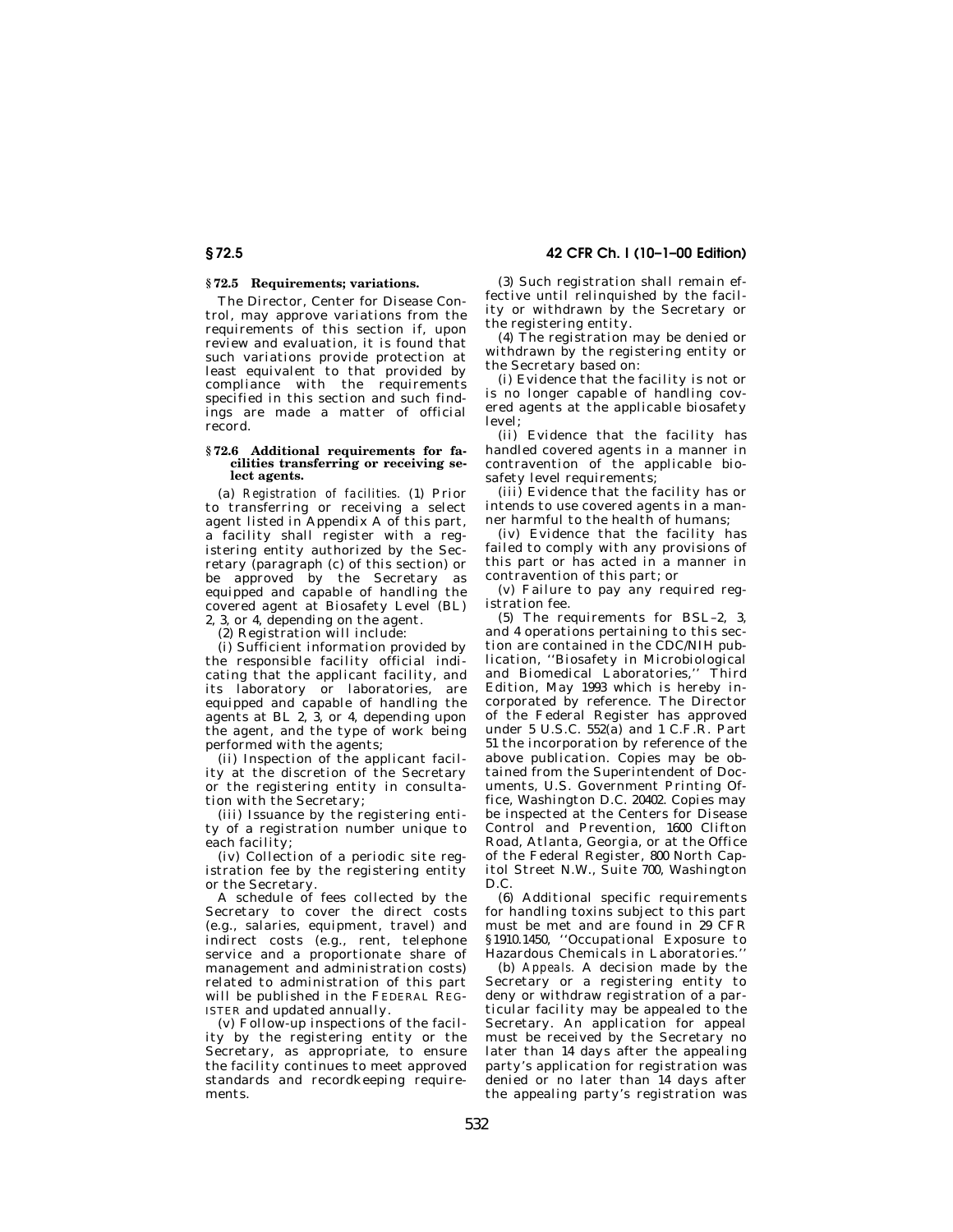## **Public Health Service, HHS § 72.6**

withdrawn. The application must clearly identify the issues presented by the appeal and fully explain the appealing party's position with respect to those issues. The Secretary may allow the filing of opposing briefs, informal conferences, or whatever steps the Secretary considers appropriate to fairly resolve the appeal.

(c) *Authorized registering entities.* (1) The Secretary may authorize a state agency or private entity to register facilities under paragraph (a) of this section, if the Secretary determines that the registering entity's criteria for determining the biosafety standards for facilities handling select agents are consistent with the requirements contained in the CDC/NIH publication ''Biosafety in Microbiological and Biomedical Laboratories,'' Third Edition.

(2) A registering entity shall maintain:

(i) A database of all facilities formerly and currently registered as BL 2, 3, or 4 and capable of working with agents in Appendix A of this part. The database shall include the name and address of the registered facility, the date the facility was registered, the facility's registration number, and the name and phone number of the responsible facility official.

(ii) A copy of each CDC Form EA–101 transmitted by each transferor registered by that registering entity. Such forms shall be made readily accessible to the Secretary and to appropriate federal law enforcement authorities and/or authorized local law enforcement authorities.

(3) In the event the Secretary authorizes more than one registering entity, or if otherwise necessary, the Secretary may require the establishment of a consolidated database to carry out the provisions of  $\S 72.6(c)(2)$ .

(d) *Requests for agents.* (1) Prior to the transfer of any agent contained in Appendix A of this part, a CDC Form EA– 101 must be completed for each transfer sought. As specified in CDC Form EA– 101, the information provided must include:

(i) The name of the requestor and requesting facility;

(ii) The name of the transferor and transferring facility;

(iii) The names of the responsible facility officials for both the transferor and requestor;

(iv) The requesting facility's registration number;

(v) The transferring facility's registration number;

(vi) The name of the agent(s) being shipped;

(vii) The proposed use of the agent(s); and

(viii) The quantity (number of containers and amount per container) of the agent(s) being shipped.

(2) The form must be signed by the transferor and requestor, and the responsible facility officials representing both the transferring and requesting facilities.

(3) A copy of the completed CDC Form EA–101 must be retained by both transferring and requesting facilities for a period of five (5) years after the date of shipment or for five (5) years after the agents are consumed or properly disposed, whichever is longer.

(4) All CDC forms EA–101 must be produced upon request to appropriate federal and authorized local law enforcement authorities, officials authorized by the Secretary, and officials of the registering entity.

(e) *Verification of registration.* (1) Prior to transferring any agent covered by this part, the transferor's responsible facility official must verify with the requestor's responsible facility official, and as appropriate, with the registering entity:

(i) That the requesting facility retains a valid, current registration;

(ii) That the requestor is an employee of the requesting facility; and

(iii) That the proposed use of the agent by the requestor is correctly indicated on CDC Form EA–101.

(2) In the event that any party is unable to verify the information required in paragraph (e)(1) of this section, or there is suspicion that the agent may not be used for the requested purpose, then the party shall immediately notify CDC.

(f) *Transfer.* (1) Upon completion of the CDC Form EA–101 and verification of registration, the transferring facility must comply with the packaging and shipping requirements in this part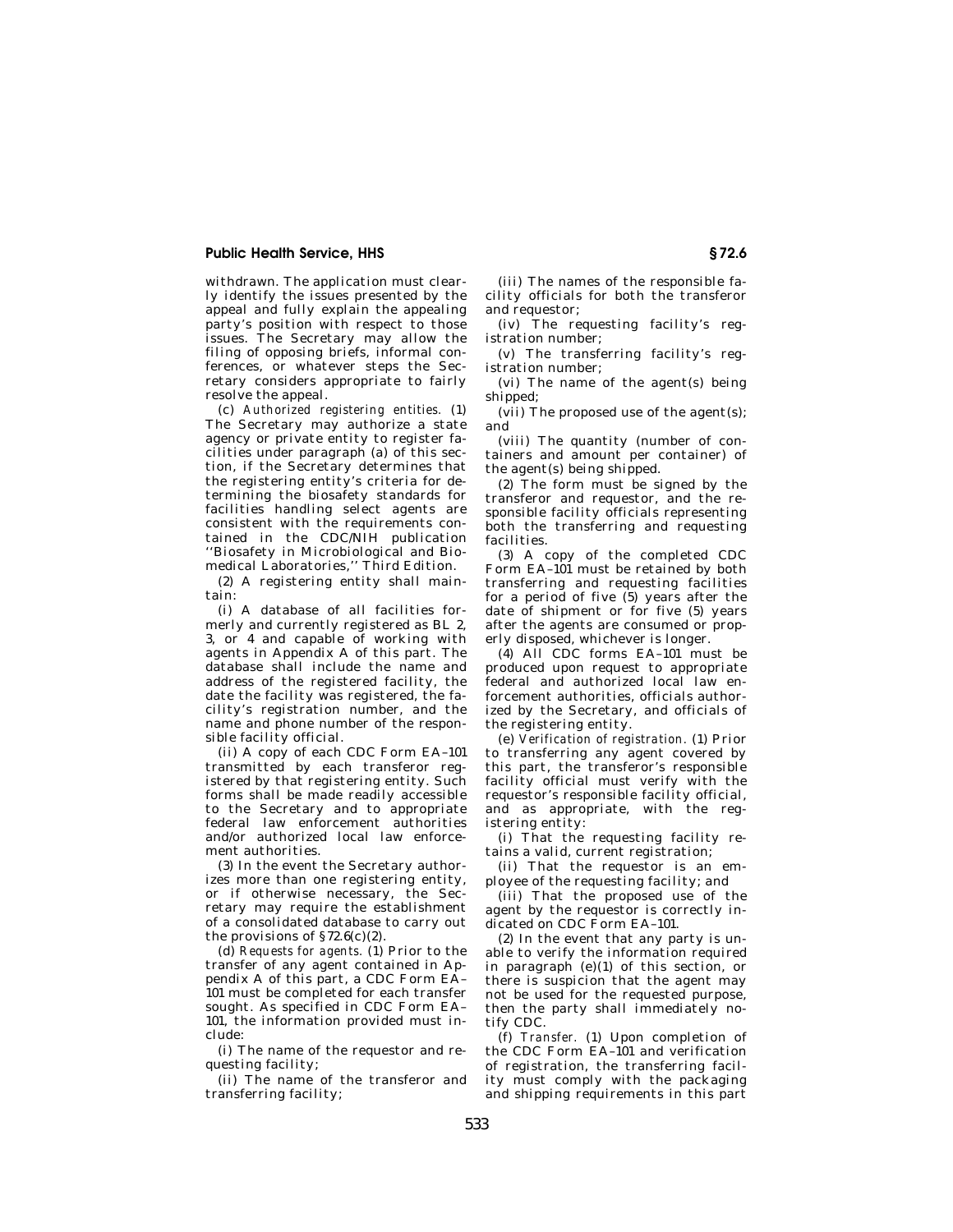or other applicable regulations when transferring the agent.

(2) The requesting facility's responsible official must acknowledge receipt of the agent telephonically or otherwise electronically within 36 hours of receipt and provide a paper copy or facsimile transmission of receipt to the transferor within 3 business days of receipt of the agent.

(3) Upon telephonic acknowledgment of receipt of the agent, the transferor shall provide a completed paper copy or facsimile transmission of CDC Form EA–101 within 24 hours to the registering entity (holding that facility's registration), in accordance with  $\S 72.6(c)(2)$  for filing in a centralized repository.

(g) *Inspections.* (1) Registering entities or the Secretary may conduct random or for cause inspections of registered facilities to assure compliance with this part. All CDC forms EA–101 and records deemed relevant by inspecting officials must be produced upon request to authorized personnel conducting these inspections. Inspections may also include review of the mechanisms developed by a facility to track intrafacility transfers as well as the facility's agent disposal procedures.

(2) In addition, the Secretary may conduct inspections of registering entities, and/or any consolidated database established in accordance with §72.6(c)(3), to assure compliance with this part.

(h) *Exemptions*—(1) *Exemptions for certain select agents:* Select agents otherwise covered by this part are exempt from its provisions if:

(i) The agent is part of a clinical specimen intended for diagnostic, reference, or verification purposes. Isolates of covered agents from clinical specimens shall be disposed of in accordance with §72.6(i) after diagnostic, reference, or verification procedures have been completed;

(ii) The agent is a toxin having an  $LD_{50}$  for vertebrates of more than 100 nanograms per kilogram of body weight which is used for legitimate medical purposes or biomedical research or is one of the listed toxins which has been inactivated for use as a

vaccine or otherwise detoxified for use in biomedical research procedures; or

(iii) The agent(s) is an exempted strain specified in Appendix A of this part and/or CDC Form EA–101. Additional exemptions for otherwise covered strains will be considered when CDC reviews and updates the list of select agents (Appendix A of this part). Individuals seeking additions to the list of exemptions should submit a request to CDC that specifies the agent or strain to be exempted and explains why such an exemption should be granted. Future changes to the list of exemptions will be published in the FEDERAL REGISTER for review and comment prior to inclusion on Appendix A of this part.

(2) *Exemption of CLIA certified laboratories:* Clinical laboratories certified under the Clinical Laboratory Improvement Amendments of 1988, (42 U.S.C. 263a) (CLIA), that utilize these select for diagnostic, reference, verification, or proficiency testing purposes are exempt from the provisions of §72.6.

(3) *Procedures for facilities that are not CLIA laboratories but are transferring or receiving select agents to or from a CLIA laboratory*: Facilities that are not CLIA laboratories but are transferring or receiving select agents to or from a CLIA laboratory must comply with the following provisions. (No additional paperwork on behalf of CLIA laboratories is required by this section.)

(i) Prior to transferring a select agent subject to this part to a CLIA laboratory for diagnostic, reference, verification, or proficiency testing purposes, the *transferor* must:

(A) Provide the following information on CDC Form EA–101:

(*1*) The name of the requestor and requesting facility;

(*2*) The name of the transferor and transferring facility;

(*3*) The name of the transferor's responsible facility official;

(*4*) The requesting facility's CLIA certification number (which the transferor must verify as valid and current with the registering entity);

(*5*) The transferring facility's registration number;

(*6*) The name of the agent(s) being shipped;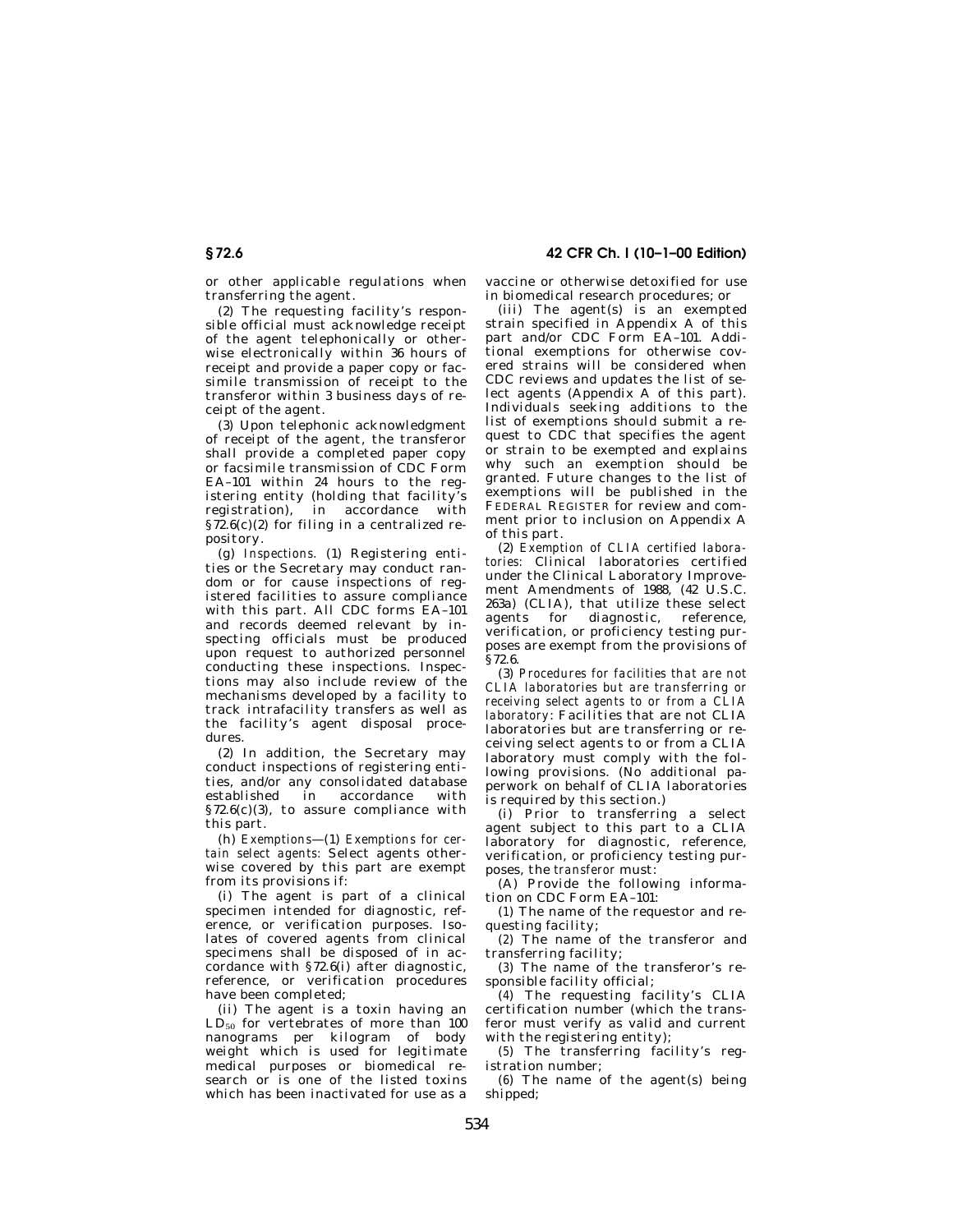## **Public Health Service, HHS § 72.6**

 $(7)$  The proposed use of the agent(s); and

(*8*) The quantity (number of containers and amount per container) of the agent(s) being shipped.

(B) Verify receipt of the agent with the CLIA laboratory and note such receipt on CDC Form EA–101;

(C) Transmit a copy of the form, signed by the transferror and the responsible facility official representing the transfering facility, to the registering entity holding the transferring facility's registration; and

(D) Retain a copy of CDC Form EA– 101 in accordance with  $$72.6(d)(3)$  and  $$72.6(d)(4)$ .

(ii) Prior to receiving a select agent listed in Appendix A of this part from a CLIA laboratory, the *requestor* must be registered in accordance with §72.6(a) and comply with the following requirements:

(A) Provide the following information on the CDC Form EA–101:

(*1*) The name of the requestor and requesting facility;

(*2*) The name of the transferor and transferring facility;

(*3*) The name of the requestor's responsible facility official;

(*4*) The transferring facility's CLIA certification number;

(*5*) The requesting facility's registration number;

(*6*) The name of the agent(s) being shipped;

 $(7)$  The proposed use of the agent(s); and

(*8*) The quantity (number of containers and amount per container) of the agent(s) being shipped.

(B) Upon receiving the agent, note such receipt on CDC Form EA-101;

(C) Transmit a copy of CDC Form EA–101, signed by the requestor and the responsible facility official representing the requesting facility, to the registering entity holding the requesting facility's registration;

(D) Retain a copy of the CDC Form EA–101 in accordance with §§72.6(d)(3) and 72.6(d)(4);

(E) Comply with the disposal requirements of §72.6(i) and all other sections of this part when subsequently transferring the agent.

(i) *Agent disposal.* (1) Upon termination of the use of the agent, all cultures and stocks of it will be

(i) Securely stored in accordance with prudent laboratory practices,

(ii) Transferred to another registered facility in accordance with this part, or

(iii) Destroyed on-site by autoclaving, incineration, or another recognized sterilization or neutralization process.

(2) When an agent, previously transferred to a facility in accordance with this part, is consumed or destroyed, the responsible facility official must formally notify the registering entity. Formal notification must be noted on CDC Form EA–101 and a copy kept on record by the responsible facility official for a period of five (5) years and is subject to paragraph (g) of this section.

(j) *Definitions.* As used in this section: *Facility* means any individual or government agency, university, corporation, company, partnership, society, association, firm, or other legal entity located at a single geographic site that may transfer or receive through any means a select agent subject to this part.

*Registering entity* means an organization or state agency authorized by the Secretary to register facilities as capable of handling select agents at Biosafety Level 2, 3, or 4, depending on the agent, in accordance with the CDC/NIH publication ''Biosafety in Microbiological and Biomedical Laboratories.''

*Requestor* means any person who receives or seeks to receive through any means a select agent subject to this part from any other person.

*Responsible facility official* means an official authorized to transfer and receive select agents covered by this part on behalf of the transferor's and/or requestor's facility. This person should be either a safety officer, a senior management official of the facility, or both. The responsible facility official should not be an individual who actually transfers or receives an agent at the facility.

*Secretary* means the Secretary of the Department of Health and Human Services or her or his designee.

*Select agent* means a microorganism (virus, bacterium, fungus, rickettsia)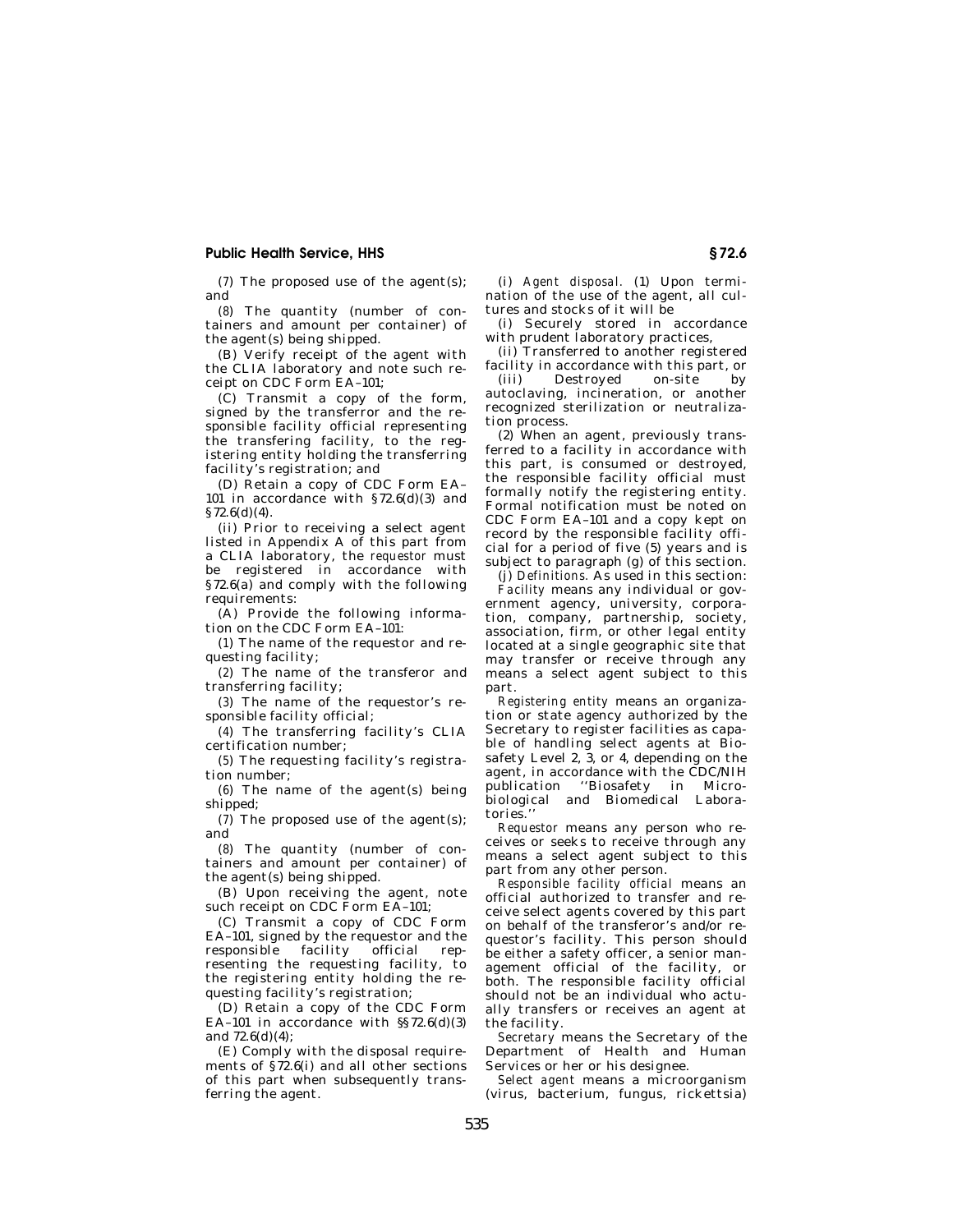or toxin listed in Appendix A of this part. The term also includes:

(1) Genetically modified microorganisms or genetic elements from organisms on Appendix A of this part, shown to produce or encode for a factor associated with a disease, and

(2) Genetically modified microorganisms or genetic elements that contain nucleic acid sequences coding for any of the toxins on Appendix A of this part, or their toxic submits.

*Single geographic site* means a building or complex of buildings at a single mailing address.

*Transfer* means:

(1) The conveyance or movement from a point or origination to a point of destination either:

(i) From one state or territory to another or;

(ii) Entirely within one contiguous state or territory.

(2) Intrafacility transfers within a registered facility located at a single geographic site are not covered by the provisions of  $$72.6$  (d), (e), and (f) provided that:

(i) The intended use of the agent remains consistent with that specified in the most current transfer form; and

(ii) For each intrafacility transfer, the facility maintains records that include the name and location of the recipient; the amount of agent transferred, and the date transferred. Such records must be maintained for a period of five (5) years after the date of transfer or for five (5) years after the agents are consumed or properly disposed, whichever is longer.

*Transferor* means any person who transfers or seeks to transfer through any means a select agent subject to this part to any other person.

[61 FR 55197, Oct. 24, 1996]

#### **§ 72.7 Penalties.**

Individuals in violation of this part are subject to a fine of no more than \$250,000 or one year in jail, or both. Violations by organizations are subject to a fine or no more than \$500,000 per event. A false, fictitious, or fraudulent statement or representation on the Government forms required in the part for registration of facilities or for transfers of select agents is subject to a fine or imprisonment for not more

than five years, or both for an individual; and a fine for an organization.

[61 FR 55199, Oct. 24, 1996]

## APPENDIX A TO PART 72—SELECT **AGENTS**

#### *Viruses*

1. Crimean-Congo haemorrhagic fever virus

2. Eastern Equine Encephalitis virus

3. Ebola viruses

4. Equine Morbillivirus

5. Lassa fever virus

- 6. Marburg virus
- 7. Rift Valley fever virus

8. South American Haemorrhagic fever viruses (Junin, Machupo, Sabia, Flexal, Guanarito)

9. Tick-borne encephalitis complex viruses

10. Variola major virus (Smallpox virus)

11. Venezuelan Equine Encephalitis virus

12. Viruses causing hantavirus pulmonary syndrome 13. Yellow fever virus

Exemptions: Vaccine strains of viral agents (Junin Virus strain candid #1, Rift Valley fever virus strain MP–12, Venezuelan Equine encephalitis virus strain TC–83, Yellow fever virus strain 17–D) are exempt.

#### *Bacteria*

1. *Bacillus anthracis*

- 2. *Brucella abortus, B. melitensis, B. suis* 3. *Burkholderia (Pseudomonas) mallei*
- 4. *Burkholderia (Pseudomonas) pseudomallei*

5. *Clostridium botulinum*

6. *Francisella tularensis*

- 7. *Yersinia pestis*
- Exemptions: vaccine strains as described in Title 9 CFR, 78.1 are exempt.

#### *Rickettsiae*

1. *Coxiella burnetii*

- 2. *Rickettsia prowazekii*
- 3. *Rickettsia rickettsii*

## *Fungi*

1. *Coccidioides immitis*

#### *Toxins*

- 1. Abrin
- 2. Aflatoxins 3. Botulinum toxins
- 4. *Clostridium perfringens epsilon toxin*
- 5. Conotoxins
- 6. Diacetoxyscirpenol
- 7. Ricin
- 8. Saxitoxin
- 9. Shigatoxin
- 10. Staphylococcal enterotoxins
- 11. Tetrodotoxin
- 12. T-2 toxin

Exemptions: Toxins for medical use, inac-

tivated for use as vaccines, or toxin preparations for biomedical research use at an  $LD_{50}$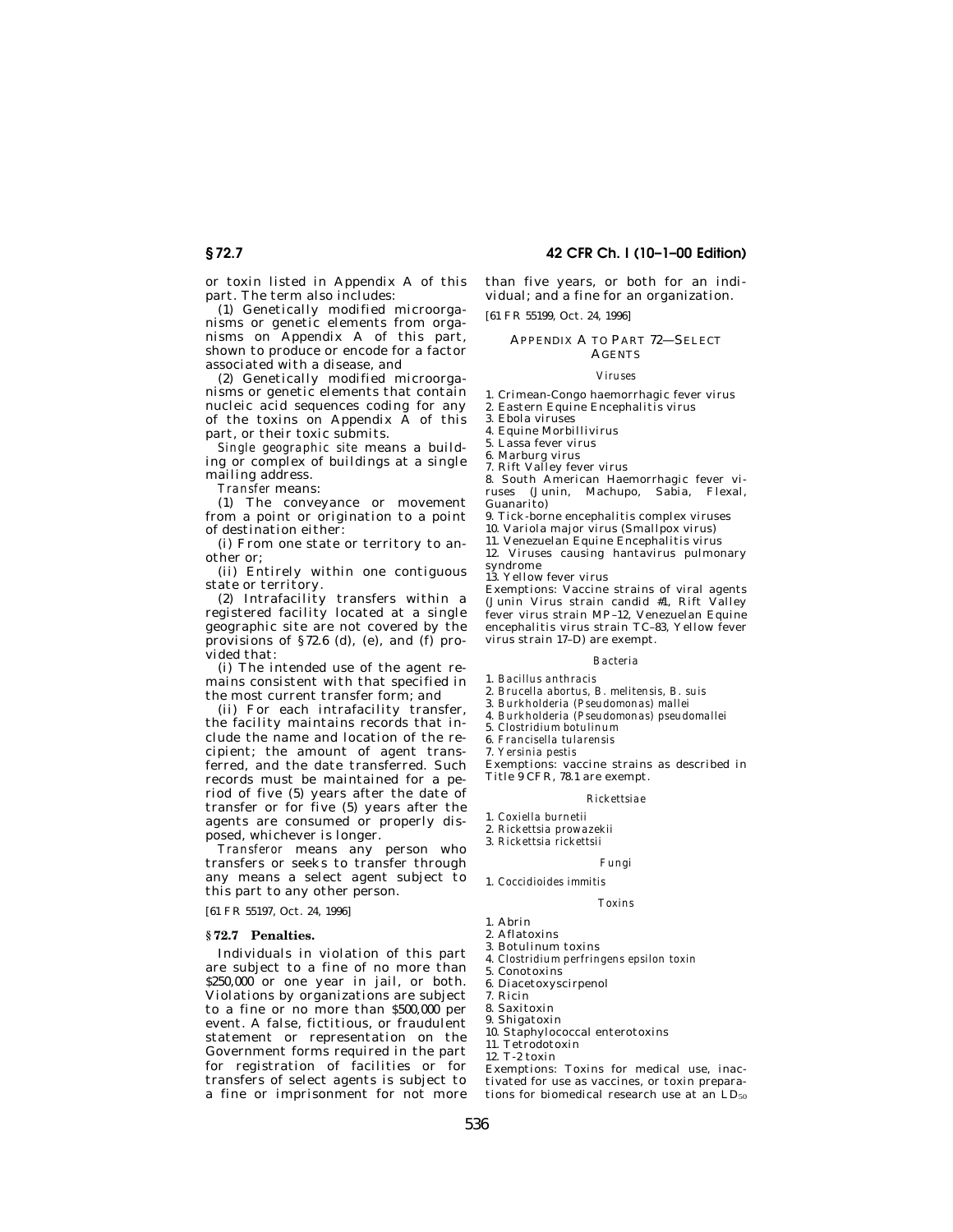## **Public Health Service, HHS § 75.1**

for vertebrates of more than 100 nanograms per kilogram body weight are exempt. National standard toxins required for biologic potency testing as described in 9 CFR Part 113 are exempt.

RECOMBINANT ORGANISMS/MOLECULES

1. Genetically modified microorganisms or genetic elements from organisms on Appendix A, shown to produce or encode for a factor associated with a disease.

2. Genetically modified microorganisms or genetic elements that contain nucleic acid sequences coding for any of the toxins listed in this Appendix, or their toxic subunits.

#### OTHER RESTRICTIONS

The deliberate transfer of a drug resistance trait to microorganisms listed in this Appendix that are not known to acquire the trait naturally is prohibited by NIH ''Guidelines for Research Involving Recombinant DNA Molecules,'' if such acquisition could compromise the use of the drug to control these disease agents in humans or veterinary medicine.

ADDITIONAL EXEMPTIONS

1. Products subject to regulation under the<br>Federal Insecticide Fungicide and Federal Insecticide Fungicide and Rodenticide Act (7 U.S.C. 136 *et seq.*) and the Toxic Substances Control Act (15 U.S.C. 2601 *et seq.*) are exempt.

2. Additional exemptions for otherwise covered strains will be considered when CDC reviews and updates the list of select agents in this Appendix. Individuals seeking an exemption should submit a request to CDC that specifies the agent or strain to be exempted and explains why such an exemption should be granted. Future exemptions will be published in the FEDERAL REGISTER for review and comment prior to inclusion in this Appendix.

[61 FR 55199, Oct. 24, 1996]

# **PART 75—STANDARDS FOR THE ACCREDITATION CATIONAL PROGRAMS FOR AND CREDENTIALING RADIOLOGIC PERSONNEL**

Sec.

- 75.1 Background and purpose.
- 75.2 Definitions.
- 75.3 Applicability.
- APPENDIX A TO PART 75—STANDARDS FOR AC-CREDITATION OF EDUCATIONAL PROGRAMS FOR RADIOGRAPHERS
- APPENDIX B TO PART 75—STANDARDS FOR AC-CREDITATION OF DENTAL RADIOGRAPHY TRAINING FOR DENTAL HYGIENISTS
- APPENDIX C TO PART 75—STANDARDS FOR AC-CREDITATION OF DENTAL RADIOGRAPHY TRAINING FOR DENTAL ASSISTANTS
- APPENDIX D TO PART 75—STANDARDS FOR AC-CREDITATION OF EDUCATIONAL PROGRAMS FOR NUCLEAR MEDICINE TECHNOLOGISTS
- APPENDIX E TO PART 75—STANDARDS FOR AC-CREDITATION OF EDUCATIONAL PROGRAMS FOR RADIATION THERAPY TECHNOLOGISTS
- APPENDIX F TO PART 75—STANDARDS FOR LI-CENSING RADIOGRAPHERS, NUCLEAR MEDI-CINE TECHNOLOGISTS, AND RADIATION THERAPY TECHNOLOGISTS
- APPENDIX G TO PART 75—STANDARDS FOR LI-CENSING DENTAL HYGIENISTS AND DENTAL ASSISTANTS IN DENTAL RADIOGRAPHY

AUTHORITY: Sec. 979 of the Consumer-Patient Radiation Health and Safety Act of 1981, Pub. L. 97–35, 95 Stat. 599–600 (42 U.S.C. 10004).

SOURCE: 50 FR 50717, Dec. 11, 1985, unless otherwise noted.

### **§ 75.1 Background and purpose.**

(a) The purpose of these regulations is to implement the provisions of section 979 of the Consumer-Patient Radiation Health and Safety Act of 1981, 42 U.S.C. 10004, which requires the establishment by the Secretary of Health and Human Services of standards for the accreditation of programs for the education of certain persons who administer radiologic procedures and for the credentialing of such persons.

(b) Section 979 requires the Secretary, after consultation with specified Federal agencies, appropriate agencies of States, and appropriate professional organizations, to promulgate by regulation the minimum standards described above. These standards distinguish between the occupations of (1) radiographer, (2) dental hygienist, (3) dental assistant, (4) nuclear medicine technologist, and (5) radiation therapy technologist. In the interest of public safety and to prevent the hazards of improper use of medical radiation identified by Congress in its determination of the need for standards, the Secretary is also authorized to prepare standards for other occupational groups utilizing ionizing and non-ionizing radiation as he/she finds appropriate. However, the standards set out below are limited to the five occupational groups listed above, utilizing ionizing radiation. Nothing in these accreditation standards is intended to against proprietary schools.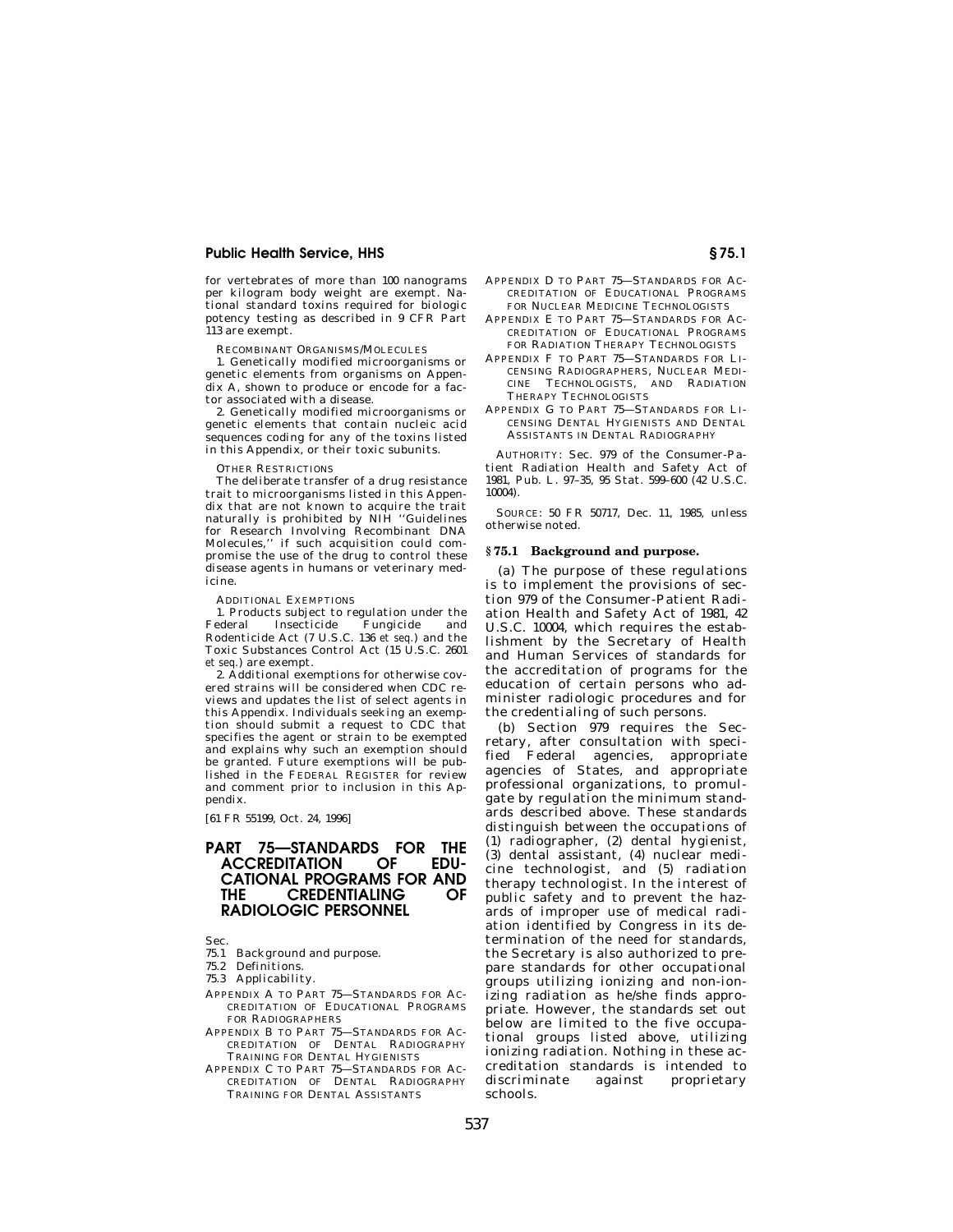# **§ 75.2 42 CFR Ch. I (10–1–00 Edition)**

# **§ 75.2 Definitions.**

All terms not defined herein shall have the meaning given them in the Act. As used in this part:

*Accreditation,* as applied to an educational program, means recognition, by a State government or by a nongovernmental agency or association, of a specialized program of study as meeting or exceeding certain established qualifications and educational standards. As applied to a health care or educational institution, *accreditation* means recognition, by a State government or by a nongovernmental agency or association, of the institution as meeting or exceeding certain established standards or criteria for that type of institution.

*Act* means the Consumer-Patient Radiation Health and Safety Act of 1981, 42 U.S.C. 10001–10008.

*Continuing competency* means the maintenance of knowledge and skills and/or demonstrated performance that are adequate and relevant to professional practice needs.

*Credentialing* means any process whereby a State Government or nongovernmental agency or association grants recognition to an individual who meets certain predetermined qualifications.

*Dental hygienist* means a person licensed by the State as a dental hygienist.

*Dental assistant* means a person other than a dental hygienist who assists a dentist in the care of patients.

*Educational program* means a set of formally structured activities designed to provide students with the knowledge and skills necessary to enter an occupation, with evaluation of student performance according to predetermined objectives.

*Energized laboratory* means any facility which contains equipment that generates ionizing radiation. This does not include facilities for training students when the equipment is not powered to emit ionizing radiation, e.g., practice in setting controls and positioning of patients.

*Formal training* means training or education, including either didactic or clinical practicum or both, which has a specified objective, planned activities for students, and suitable methods for

measuring student attainment, and which is offered, sponsored, or approved by an organization or institution which is able to meet or enforce these criteria.

*Ionizing radiation* means any electromagnetic or particulate radiation (Xrays, gamma rays, alpha and beta particles, high speed electrons, neutrons, and other nuclear particles) which interacts with atoms to produce ion pairs in matter.

*Licensed practitioner* means a licensed doctor of medicine, osteopathy, dentistry, podiatry, or chiropractic.

*Licensure* means the process by which an agency of State government grants permission to persons meeting predetermined qualifications to engage in an occupation.

*Nuclear medicine technologist* means a person other than a licensed practitioner who prepares and administers radio-pharmaceuticals to human beings and conducts *in vivo* or *in vitro* detection and measurement of radioactivity for medical purposes.

*Permit* means an authorization issued by a State for specific tasks or practices rather than the entire scope of practice in an occupation.

*Radiation therapy technologist* means a person other than a licensed practitioner who utilizes ionizing radiationgenerating equipment for therapeutic purposes on human subjects.

*Radiographer* means an individual other than a licensed practitioner who (1) performs, may be called upon to perform, or who is licensed to perform a comprehensive scope of diagnostic radiologic procedures employing equipment which emits ionizing radiation, and (2) is delegated or exercises responsibility for the operation of radiationgenerating equipment, the shielding of patient and staff from unnecessary radiation, the appropriate exposure of radiographs, or other procedures which contribute to any significant extent to the site or dosage of ionizing radiation to which a patient is exposed. Radiographers are distinguished from personnel whose use of diagnostic procedures is limited to a few specific body sites and/or standard procedures, from those personnel in other clinical specialties who may occasionally be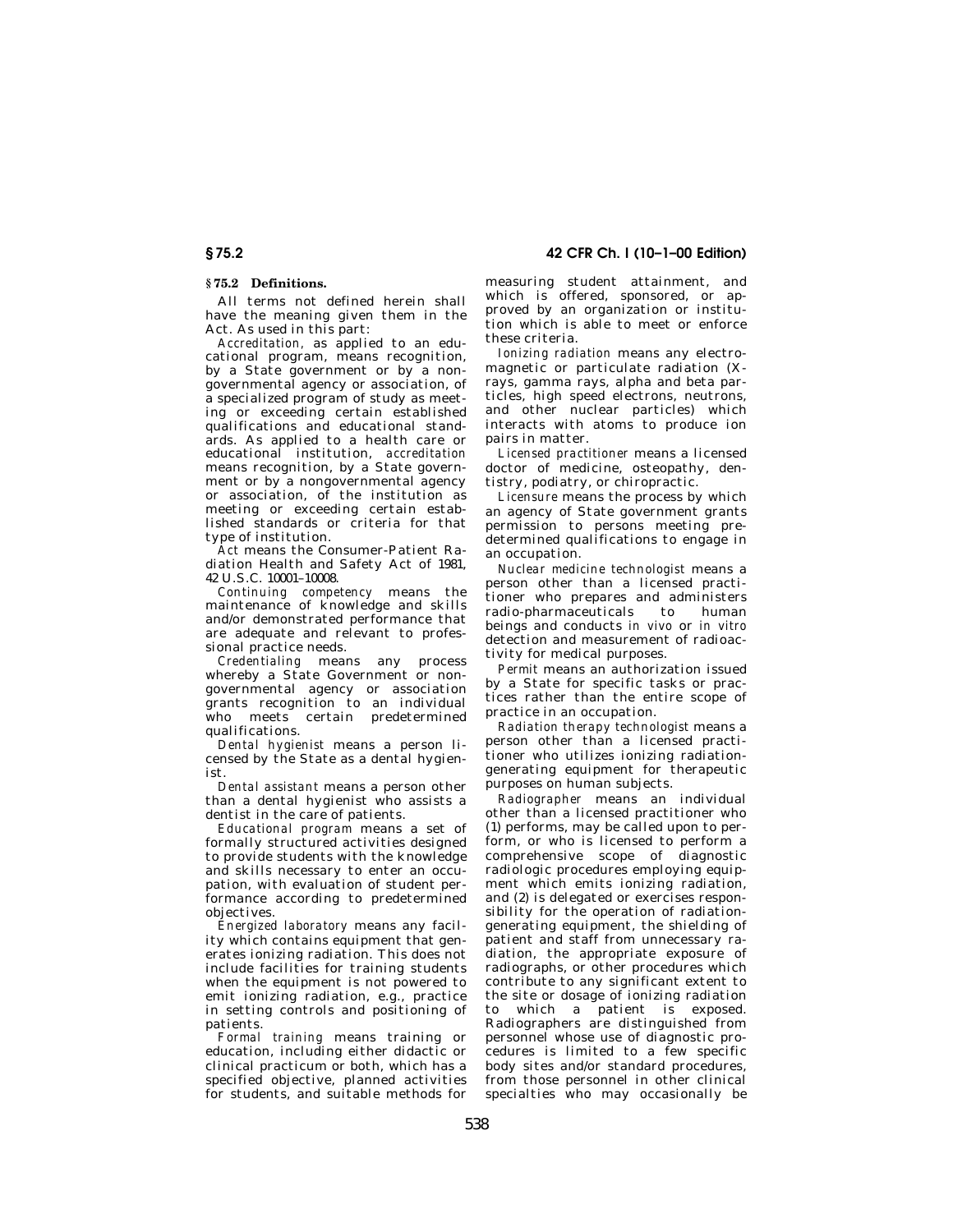## **Public Health Service, HHS § 75.3**

called upon to assist in diagnostic radiology, and from those technicians or assistants whose activities do not, to any significant degree, determine the site or dosage of radiation to which a patient is exposed.

*Radiologist* means a physician certified in radiology by the American Board of Radiology or the American Osteopathic Board of Radiology.

## **§ 75.3 Applicability.**

(a) *Federal Government.* Except as provided in section 983 of the Act, the credentialing standards set out in the Appendixes to this part apply to those individuals who administer or propose to administer radiologic procedures, in each department, agency and instrumentality of the Federal Government as follows:

(1) *Radiographer Standards* apply to all individuals who are radiographers as defined in §75.2 and who are not practitioners excepted by the Act.

(2) *Nuclear Medicine Technologist Standards* apply to all individuals who are nuclear medicine technologists as defined in §75.2, who perform *in vivo* nuclear medicine procedures, and who are not practitioners excepted by the Act. For purposes of this Act, any administration of radiopharmaceuticals to human beings is considered an *in vivo* procedure.

(3) *Radiation Therapy Technologist Standards* apply to all individuals who perform radiation therapy and who are not practitioners excepted by the Act.

(4) *Dental Hygienist Standards* apply to all dental hygienists who perform dental radiography.

(5) *Dental Assistant Standards* apply to all dental assistants who perform dental radiography.

(6) The following persons are deemed to have met the requirements of these standards:

(i) Persons employed by the Federal government as radiologic personnel prior to the effective date of this regulation and who show evidence of current or fully satisfactory performance or certification of such from a licensed practitioner:

(ii) Uniformed military personnel who receive radiologic training from or

through the Armed Forces of the United States and who meet standards established by the Department of Defense or components thereof, provided that those standards are determined by such Department or component to offer equivalent protection of patient health and safety:

(iii) Foreign national employed by the Federal government in positions outside of the United States who show evidence of training, experience, and competence determined by the employing agency to be equally protective of patients health and safety; and

(iv) Persons first employed by the Federal government as radiologic personnel after the effective date of this regulation who (*a*) received training from institutions in a State or foreign jurisdiction which did not accredit training in that particular field at the time of graduation, or (*b*) practiced in a State or foreign jurisdiction which did not license that particular field or which did not allow special eligibility to take a licensure examination for those who did not graduate from an accredited educational program; provided that such persons show evidence of training, experience, and competence determined by the Office of Personnel Management or the employing agency to be equally protective of patient health and safety.

(7) The following persons are exempted from these standards:

(i) Persons who are trained to perform, or perform, covered radiologic procedures in emergency situations which preclude use of fully qualified personnel; and

(ii) Students in approved training programs.

(8) A department, agency, or instrumentality of the Federal government may, after consultation with the Secretary, use alternative criteria which it determines would offer equivalent protection of patient health and safety.

(b) *States.* The States may, but are not required to, adopt standards for accreditation and credentialing that are consistent with the standards set out in the appendixes to this part.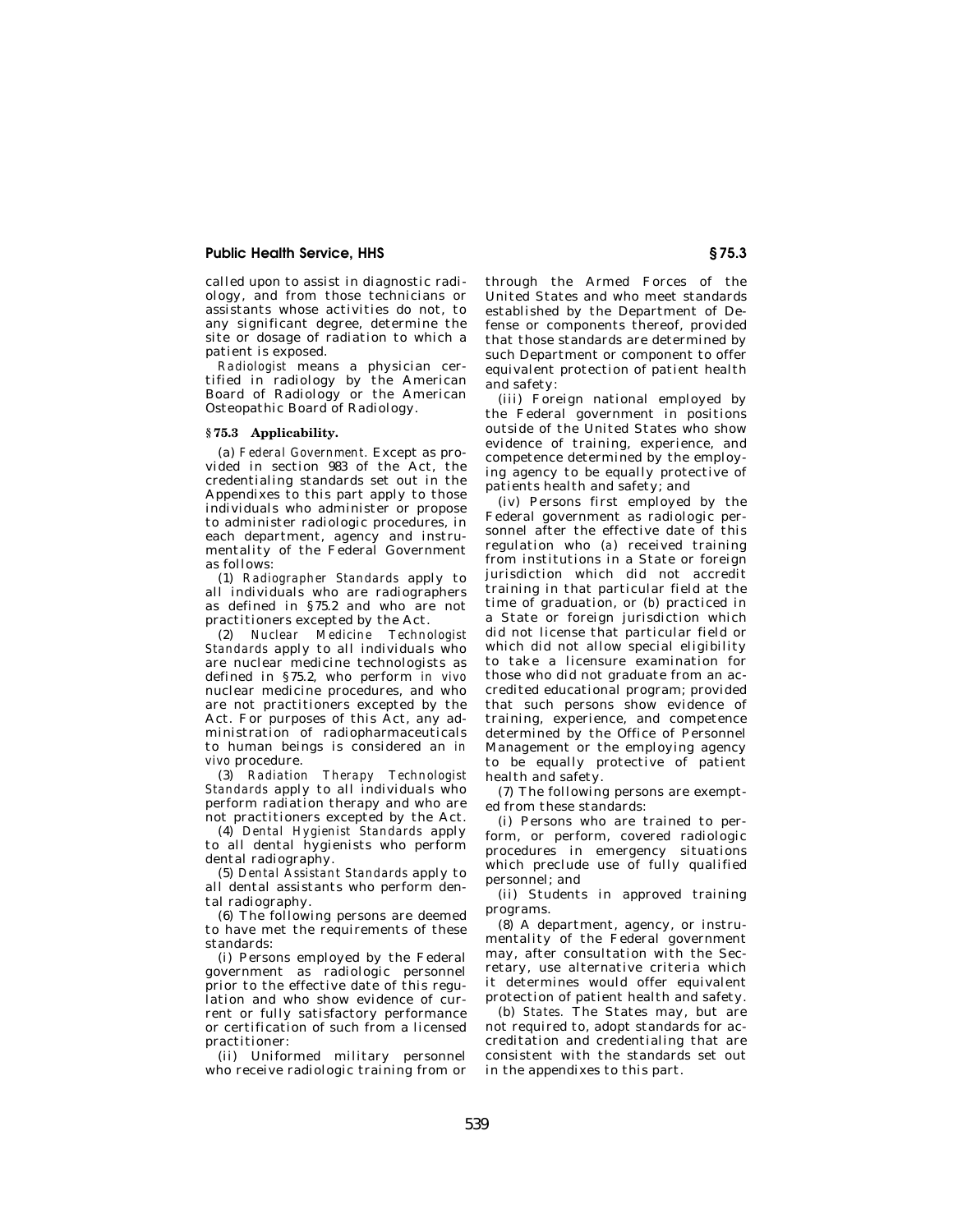### APPENDIX A TO PART 75—STANDARDS FOR ACCREDITATION OF EDUCATIONAL PROGRAMS FOR RADIOGRAPHERS

## *A. Description of the Profession*

The radiographer shall perform effectively

by: 1. Applying knowledge of the principles of radiation protection for the patient, self, and others.

2. Applying knowledge of anatomy, posi-tioning, and radiographic techniques to accurately demonstrate anatomical structures on a radiograph.

3. Determining exposure factors to achieve optimum radiographic technique with a minimum of radiation exposure to the patient.

4. Examining radiographs for the purpose of evaluating technique, positioning, and other pertinent technical qualities.

5. Exercising discretion and judgment in the performance of medical imaging procedures.

6. Providing patient care essential to radiologic procedures.

7. Recognizing emergency patient conditions and initiating lifesaving first aid.

#### *B. Sponsorship*

1. Accreditation will be granted to the institution that assumes primary responsibility for curriculum planning and selection of course content; coordinates classroom teaching and supervised clinical education; appoints faculty to the program; receives and processes applications for admission; and grants the degree or certificate documenting completion of the program.

2. Educational programs may be established in:

(a) Community and junior colleges, senior colleges, and universities;

(b) Hospitals;

(c) Medical schools;

(d) Postsecondary vocational/technical schools and institutions; and

(e) Other acceptable institutions which meet comparable standards.

3. The sponsoring institutions and affiliate(s) must be accredited by a recognized agency. When the sponsoring institution and affilitate(s) are not so recognized, they may be considered as meeting the requirements of accreditation if the institution meets or exceeds established equivalent standards.

#### *C. Instructional Facilities*

1. *General.* Appropriate classroom and clinical space, modern equipment, and supplies for supervised education shall be provided.

2. *Laboratory.* Energized laboratories utilized for teaching purposes shall be certified as required for compliance with Federal and/ or State radiation safety regulations. The use of laboratories shall be governed by established educational objectives.

## **Pt. 75, App. A 42 CFR Ch. I (10–1–00 Edition)**

3. *Reference Materials.* Adequate up-to-date scientific books, periodicals, and other reference materials related to the curriculum and profession shall be readily accessible to students.

### *D. Clinical Education*

1. The clinical phase of the educational program shall provide an environment for supervised competency-based clinical edu-cation and experience and offer a sufficient and well-balanced variety of radiographic examinations and equipment.

2. An acceptable ratio of students to registered technologists shall be maintained in the clinical teaching environment.

3. A clinical instructor(s), who shall be responsible for supervising students according to objectives, shall be identified for each primary clinical education center.

4. The maximum student enrollment shall not exceed the capacity recommended on the basis of volume and variety of radiographic procedures, resources, and personnel available for teaching purposes.

5. In programs where didactic and clinical experience are not provided in the same institution, accreditation shall be given only to the institution responsible for admissions, curriculum, and academic credit. The accredited institution shall be responsible for coordinating the program and assuring that the activities assigned to the students in the clinical setting are educational. There shall be a uniform contract between the accredited institution and each of its affiliate hospitals, clearly defining the responsibilities and obligations of each.

#### *E. Curriculum*

1. The structure of the curriculum shall be based on not less than two calendar years of full-time study or its equivalent.

2. Instruction shall follow a planned outline that includes:

(a) The assignment of appropriate instructional materials;

(b) Classroom presentations, discussions and demonstrations; and

(c) Examinations in the didactic and clinical aspects of the program.

3. All professional courses, including clinical education, must include specific curriculum content that shall include, but shall not be limited to:

(a) Introduction to radiologic technology;

(b) Medical ethics;

(c) Imaging;

(d) Radiographic processing technique;

(e) Human structure and function;

(f) Medical terminology;

(g) Principals of radiographic exposure;

(h) Radiographic procedures;

(i) Principles of radiation protection;

(j) Radiographic film evaluation;

(k) Methods of patient care;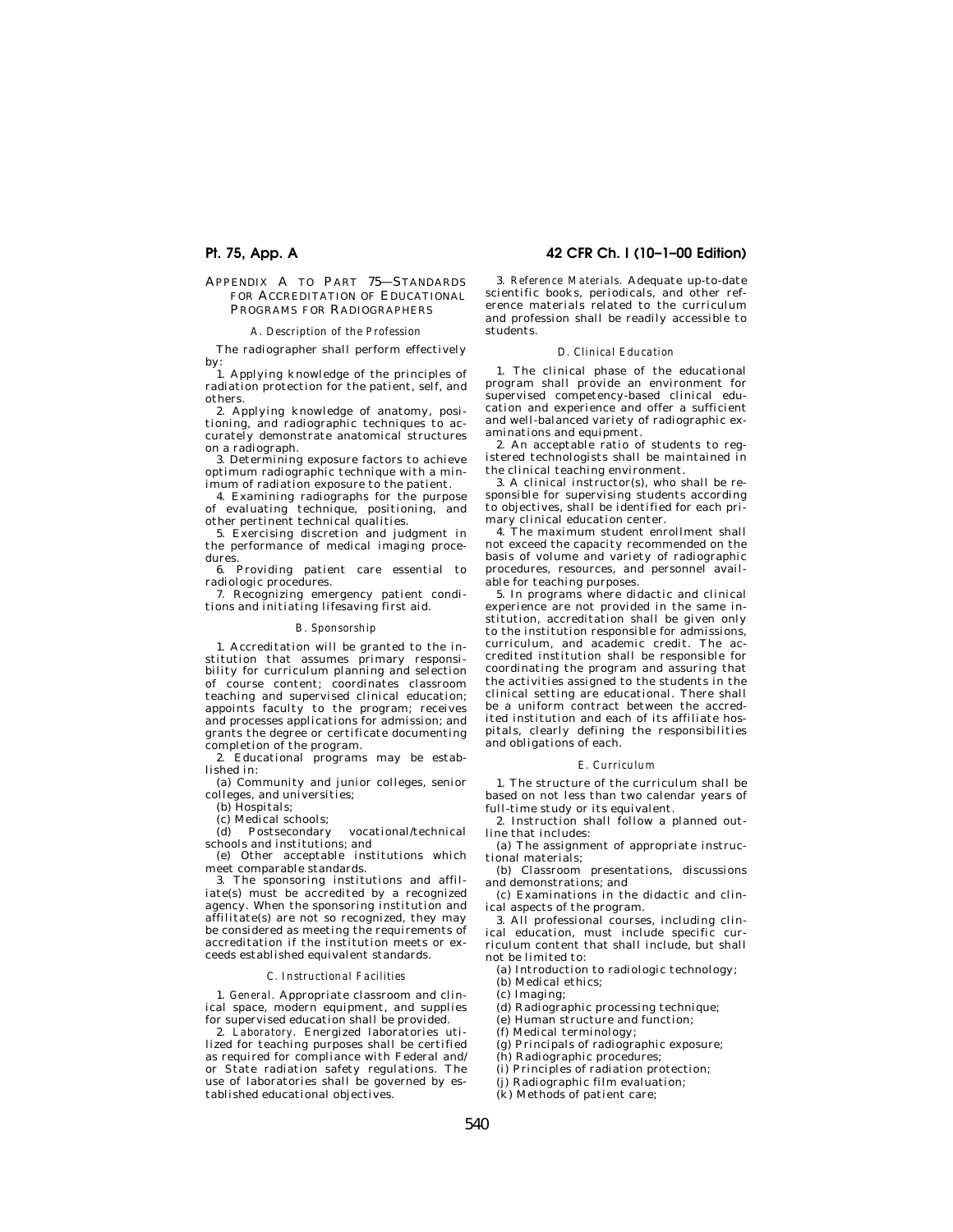## Public Health Service, HHS **Public Health Service, HHS Pt. 75, App. B**

(l) Pathology;

(m) Radiologic physics; and

(n) Radiation biology.

Related subjects added to the professional curriculum shall meet the requirements of the degree-granting institution.

## *F. Finances*

Financial resources for operation for the educational program shall be assured through regular budgets, gifts, grants, endowments, or fees.

### *G. Faculty*

1. *Program Director.* A program director shall be designated who is credentialed in radiography. The program director's responsibilities in teaching, administration, and coordination of the educational program in radiography shall not be adversely affected by educationally unrelated functions.

(a) *Minimum qualifications.* A minimum of two years of professional experience and proficiency in instructing, curriculum design, program planning, and counseling.

(b) *Responsibilities.* (1) The program director, in consultation with the medical director/advisor (G. 2.) shall be responsible for the organization, administration, periodic review, records, continued development, and general policy and effectiveness of the program.

(2) Opportunities for continuing education shall be provided for all faculty members.

2. *Medical Director/Medical Advisor*—(a) *minimum qualifications.* The medical director/ medical advisor shall be a qualified radiologist, certified by the American Board of Radiology, or shall possess suitable equivalent qualifications.

(b) *Responsibilities.* The medical director/ medical advisor shall work in consultation with the program director in developing the goals and objectives of the program and implementing the standards for their achievement.

3. *Instructors.* All instructors shall be qualified through academic preparation and experience to teach the assigned subjects.

#### *H. Students*

#### **ADMISSION**

(a) Candidates for admission shall satisfy the following minimum requirements: Completion of four years of high school; successful completion of a standard equivalency test; or certification of equivalent education by an organization recognized by the United States Department of Education. Courses in physics, chemistry, biology, algebra, and geometry are strongly recommended.

(b) The number of students enrolled in each class shall be commensurate with the most effective learning and teaching prac-

tices and should also be consistent with acceptable student-teacher ratios.

#### *I. Records*

Records shall be maintained as dictated by good educational practices.

NOTE: Educational programs accredited by an organization recommended by the United States Department of Education are considered to have met these standards.

APPENDIX B TO PART 75—STANDARDS FOR ACCREDITATION OF DENTAL RA-DIOGRAPHY TRAINING FOR DENTAL **HYGIENISTS** 

#### *A. Sponsorship*

Sponsorship must be by an entity that assumes primary responsibility for the planning and conduct of competency-based didactic and clinical training in dental radiography.

1. This responsibility must include: defining the curriculum in terms of program goals, instructional objectives, learning experiences designed to achieve goals and objectives, and evaluation procedures to assess attainment of goals and objectives; coordinating classroom teaching and supervised clinical experiences; appointing faculty; receiving and processing applications for admission; and granting documents of successful completion of the program.

2. The formal training in dental radiography may be a part of a total program of dental hygiene education accredited by an organization recognized by the United States Department of Education.

3. The sponsoring entity and the dental radiography training must be approved by the State entity responsible for approving dental hygiene education programs or the State entity responsible for credentialing dental personnel in radiography.

#### *B. Curriculum*

Dental radiography training for dental hygienists must provide sufficient content and instructional time to assure competent performance.

1. The dental radiography curriculum content and learning experiences must include the theoretical aspects of the subject as well as practical application of techniques. The theoretical aspects should provide content necessary for dental hygienists to understand the critical nature of the radiological procedures they perform and of the judgments they make as related to patient and operator radiation safety.

2. The dental radiography curriculum must include content in seven areas: radiation physics; radiation biology; radiation health,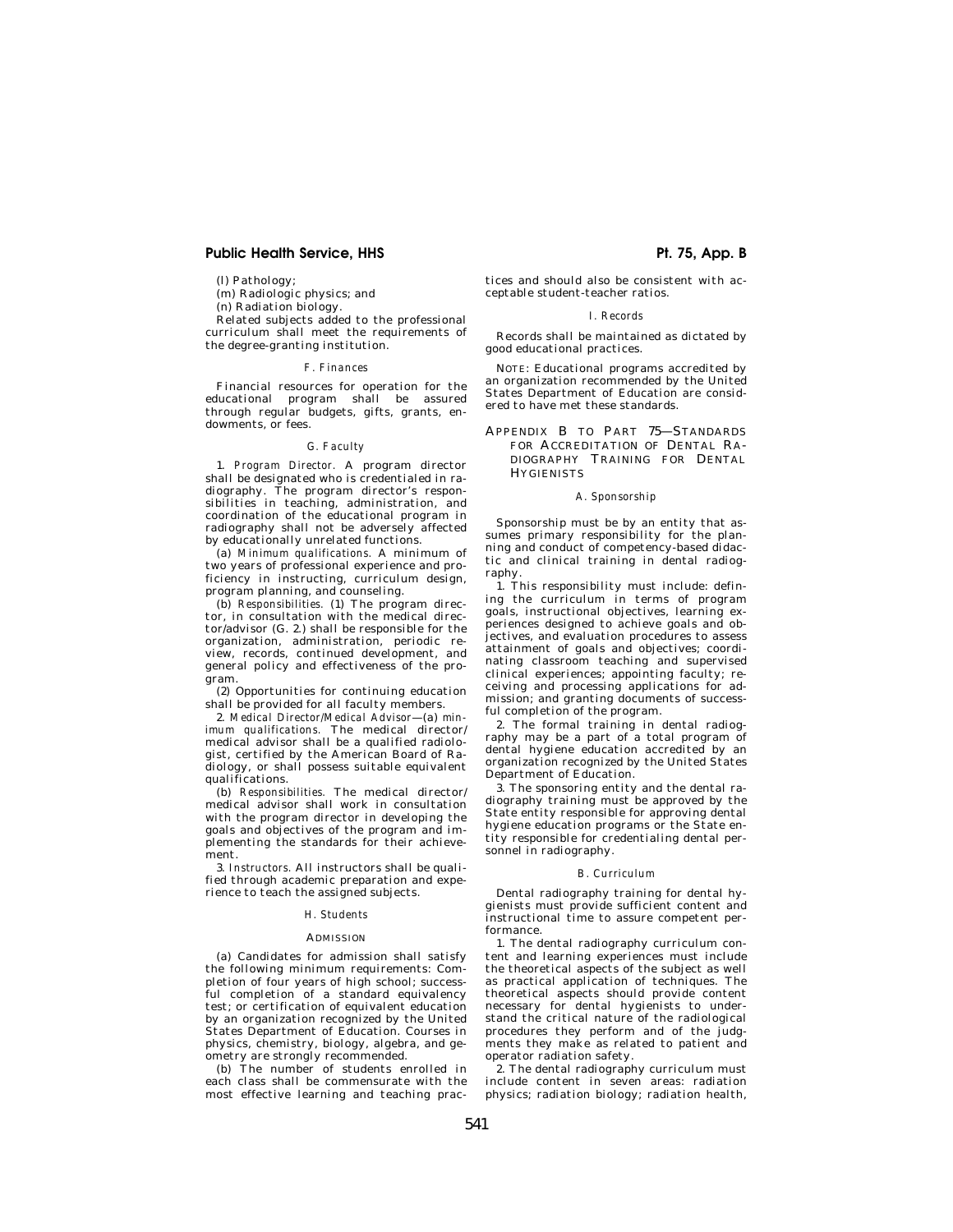safety, and protection; X-ray films and radiographic film quality; radiographic techniques; darkroom and processing techniques; and film mounting.

- —*Radiation Physics.* Curriculum content should include: historical background; role of radiology in modern dentistry; types of radiation; X-ray production principles; operation of X-ray equipment; properties of X-radiation; and X-radiation units, detection and monitoring devices.
- —*Radiation Biology.* Curriculum content should include: Interaction of ionizing radiation with cells, tissues, and matter; factors influencing biological response of cells and tissues to ionizing radiation; somatic and genetic effects of radiation exposure; and cumulative effects of X-radiation and latent period.
- —*Radiation Health, Safety, and Protection.* Curriculum content should include: Sources and types of radiation exposure; public health implications and public concerns; principles of radiological health including collimation and filtration; radiation protection methods in the dental office; necessity for high diagnostic yield with a reduction of X-radiation exposure; and monitoring devices.
- —*X-ray Films and Radiographic Film Quality.* Curriculum content should include: X-radiation production and scatter; X-ray beam quality and quantity; factors influencing radiographic density, contrast, definition, and distortion; film characteristics; dosage related to film speed; types of films, cassettes, and screens; and film identification systems.
- —*Radiographic Techniques.* Curriculum content should include: imagery geometry; patient positioning; film/film holder positioning; cone positioning and exposure settings for the intraoral paralleling technique, bisecting the angle technique, and techniques for occlusal radiographs; extaroral panoramic techniques; and patient variations that affect the above techniques.
- —*Darkroom and Processing Techniques.* Curriculum content should include: solution chemistry and quality maintenance; darkroom equipment and safe lighting; film processing techniques; automatic film
- processing; and processing errors. —*Film Mounting.* Curriculum content should include: anatomical landmarks essential to mounting films; film mounting procedures; and diagnostic quality of radiographs.

3. The curriculum must also include clinical practice assignments.

—Clinical practice assignments must be an integral part of the curriculum so that Dental Hygienists have the opportunity to<br>develop competence in making develop competence in radiographs. Faculty supervision must be

# **Pt. 75, App. B 42 CFR Ch. I (10–1–00 Edition)**

provided during a student's radiographic technique experience. Students must demonstrate competence in making diagnostically acceptable radiographs prior to their clinical practice where there is not direct supervision by faculty.

- —Dental hygienists must demonstrate knowledge of radiation safety measures before making radiographs and, where possible, should demonstrate competence on manikins before making radiographs on patients. Radiographs must be exposed for diagnostic purposes and not solely to demonstrate techniques or obtain experience.
- —The clinical experience should provide opportunity to make a variety of radiographs and radiographic surveys including primary, mixed, and permanent dentitions, as<br>well as edentulous and partially well as edentulous edentulous patients.

#### *C. Student Evaluation*

Evaluation procedures must be developed to assess performance and achievement of dental radiography program objectives.

#### *D. Faculty*

The dental radiography training must be conducted by faculty who are qualified in the curriculum subject matter.

1. This may include a D.D.S./D.M.D. degree; graduation from an accredited dental assisting or dental hygiene education program with a certificate or an associate or baccalaureate degree; status as a Certified Dental Assistant certified by the Dental Assisting National Board; or recognition as equivalently qualified by the State entity which approved the training program in dental radiography.

2. The faculty-to-student ratio must be adequate to achieve the stated objectives of the curriculum.

## *E. Facilities*

Adequate radiographic facilities must be available to permit achievement of the dental radiography training objectives. The design, location, and construction of radiographic facilities must provide optimum protection from X-radiation for patients and operators. Equipment shall meet State and Federal laws related to radiation. Monitoring devices shall be worn by dental personnel. Lead aprons must be placed to protect patients. Safe storage for films must be provided. Darkroom facilities and equipment must be available and of a quality that assures that films will not be damaged or lost.

## *F. Learning Resources*

A wide range of printed materials, instructional aids, and equipment must be available to support instruction. Current specialized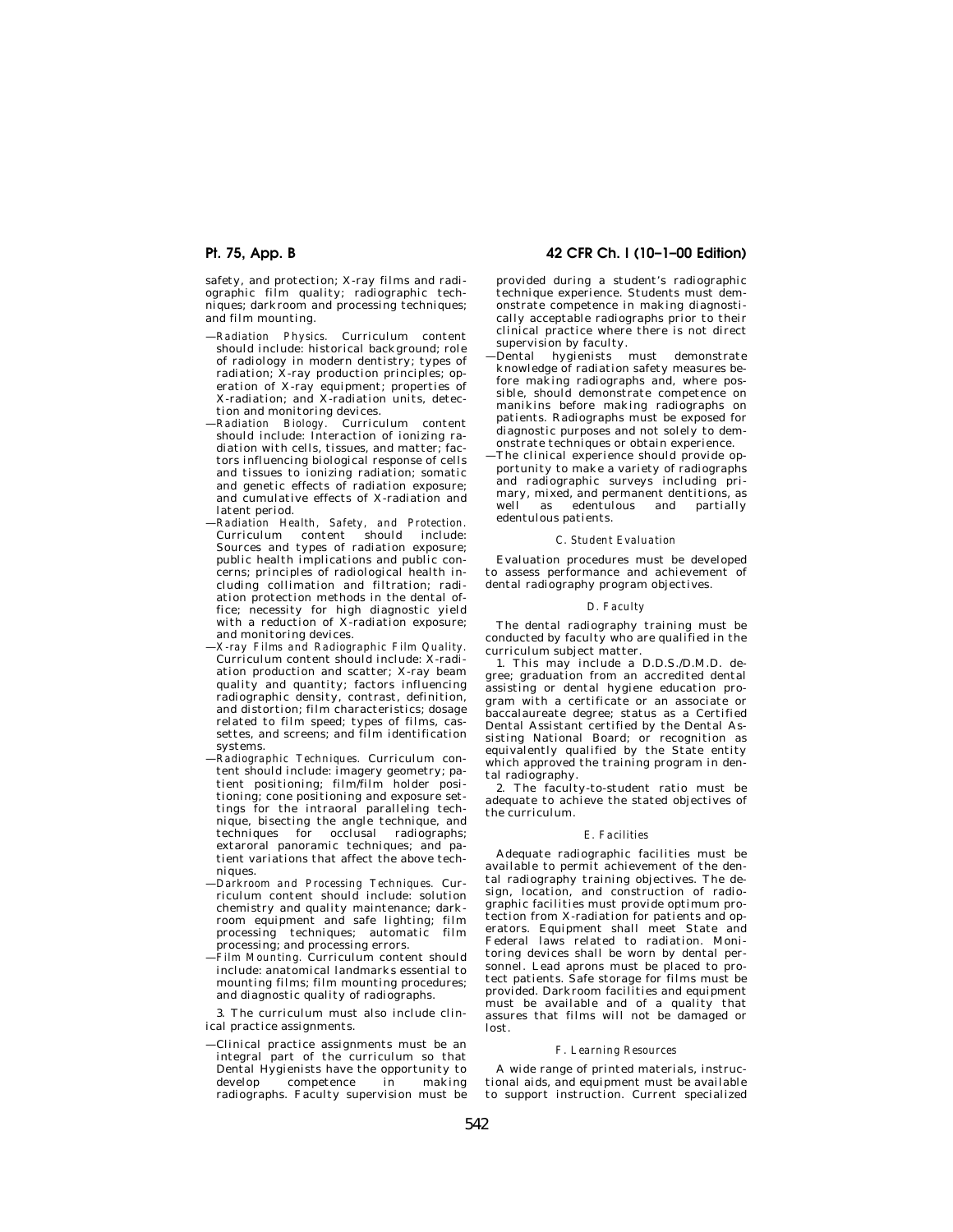## **Public Health Service, HHS Public Health Service, HHS** Pt. 75, App. C

reference texts should be provided; and models, replicas, slides, and films which depict current techniques should be available for use in instruction. As appropriate self-instructional materials become available, they should be provided for the student's use.

NOTE: Educational programs accredited by an organization recognized by the United States Department of Education are considered to have met these standards. Under existing licensure provisions in all States, becoming a dental hygienist requires graduation from a dental hygiene education program accredited by an organization recognized by the United States Department of Education. In lieu of this requirement, Alabama accepts graduation from a State-approved preceptorship program.

## APPENDIX C TO PART 75—STANDARDS FOR ACCREDITATION OF DENTAL RA-DIOGRAPHY TRAINING FOR DENTAL **ASSISTANTS**

#### *A. Sponsorship*

Sponsorship must be an entity that assumes primary responsibility for the planning and conduct of competency-based didactic and clinical training in dental radiography.

1. This responsibility must include: Defining the curriculum in terms of program goals, instructional objectives, learning experiences designed to achieve goals and objectives, and evaluation procedures to assess attainment of goals and objectives; coordinating classroom teaching and supervised clinical experiences; appointing faculty; receiving and processing applications for admission; and granting documents of successful completion of the program.

2. Dental radiography training may be freestanding (as a continuing education course offered by State dental/dental auxiliary societies, or by dental/dental auxiliary education programs); or be a part of an educational program in dental assisting. Such dental assisting education programs may be accredited by an organization recognized by the United States Department of Education; or located in a school accredited by an institutional accrediting agency recognized by the the United States Department of Education or approved by the State agency responsible for secondary and postsecondary education, or approved by a Federal agency conducting dental assistant education in that Agency.

3. The sponsoring entity and the dental radiography training must be approved by the State entity responsible for approving dental assisting education programs, or the State entity responsible for credentialing dental personnel in radiography.

## *B. Curriculum*

Dental radiography training for dental assistants must provide sufficient content and instructional time to assure competent performance.

1. The dental radiography curriculum content and learning experiences must include the theoretical aspects of the subject as well as practical application of techniques. The theoretical aspects should provide content necessary for dental assistants to understand the critical nature of the radiological procedures they perform and of the judgments they make as related to patient and operator radiation safety.

2. The dental radiography curriculum must include content in seven areas: radiation physics; radiation biology; radiation health, safety, and protection;  $\bar{X}$ -ray films and radiographic film quality; radiographic techniques; darkroom and processing techniques; and film mounting.

- —*Radiation Physics.* Curriculum content should include: Historical background; role of radiology in modern dentistry; types of radiation; X-ray production principles; operation of X-ray equipment; properties of X-radiation; and X-radiation units, detection and monitoring devices.
- —*Radiation Biology.* Curriculum content should include: interaction of ionizing radiation with cells, tissues, and matter; factors influencing biological response of cells and tissues to ionizing radiation; somatic and genetic effects of radiation exposure; and cumulative effects of X-radiation and latent period.
- —*Radiation Health, Safety, and Protection.* Curriculum content should include: sources and types of radiation exposure; public health implications and public concerns; principles of radiological health including collimation and filtration; radiation protection methods in the dental office; necessity for high diagnostic yield with a reduction of X-radiation exposure; and monitoring devices.
- —*X-ray Films and Radiographic Film Quality.* Curriculum content should include: X-radiation production and scatter; X-ray beam quality and quantity; factors influencing radiographic density, contrast, definition, and distortion; film characteristics; dosage related to film speed; types of films, cassettes, and screens; and film identification systems.
- —*Radiographic Techniques.* Curriculum content should include: imagery geometry; patient positioning; film/film holder positioning; cone positioning and exposure settings for the intraoral paralleling technique, bisecting the angle technique, and techniques for occlusal radiographs; extraoral panoramic techniques; and patient variations that affect the above techniques.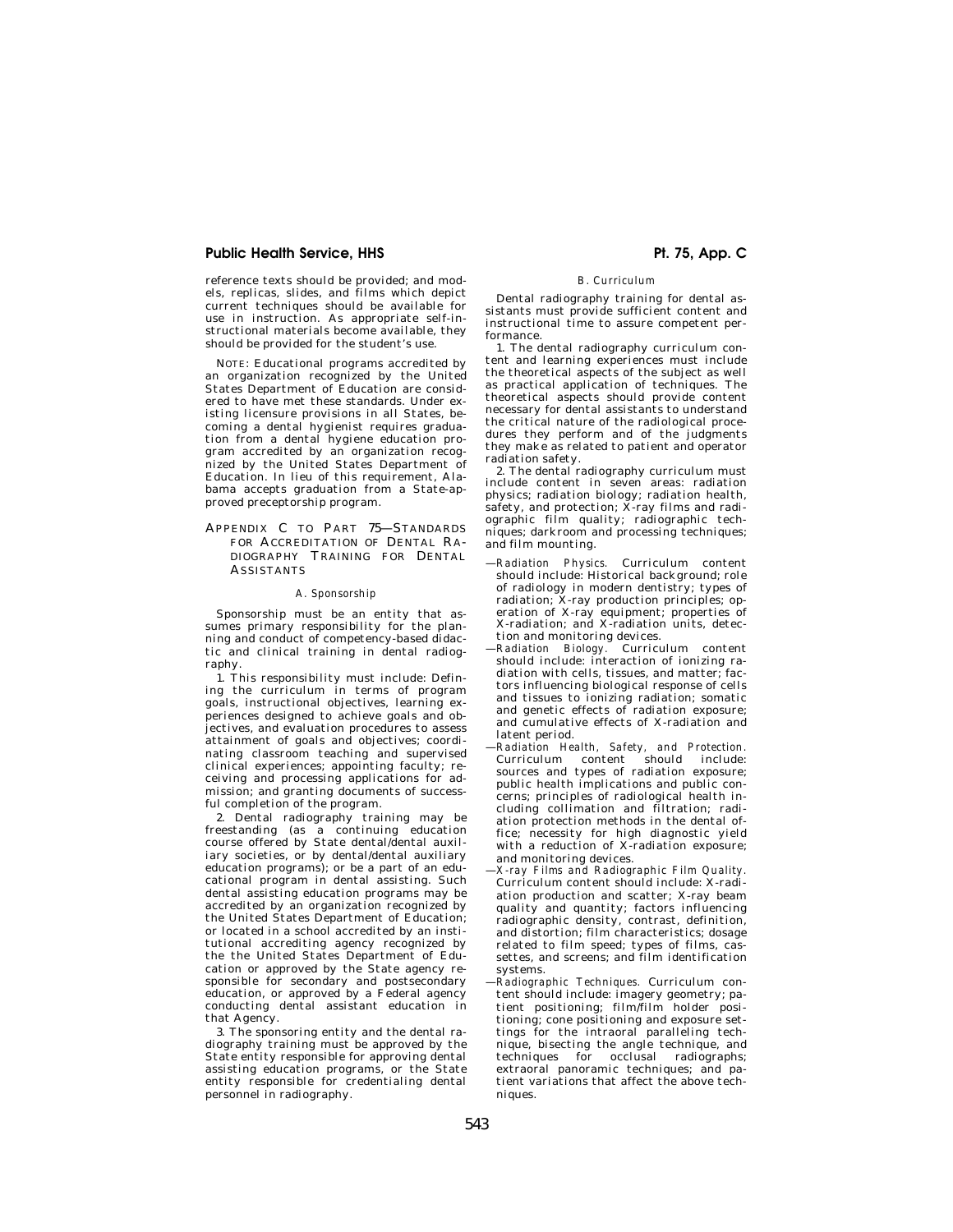- —*Darkroom and Processing Techniques.* Curriculum content should include: Solution chemistry and quality maintenance; darkroom equipment and safe lighting; film processing techniques; automatic film processing; and processing errors.
- —*Film Mounting.* Curriculum content should include: anatomical landmarks essential to mounting films; film mounting procedures; and diagnostic quality of radiographs.

3. The curriculum must also include clinical practice assignments.

- —Clinical practice assignments must be an integral part of the curriculum so that Dental Assistants have the opportunity to<br>develop competence in making competence radiographs. The clinical experience may be conducted in the dental office in which the Dental Assistant is employed or is serving an externship. Faculty and/or employing dentist supervision must be provided during a student's radiographic technique experience. Students must demonstrate competence in making diagnostically acceptable radiographs prior to their clinical practice when there is not direct supervision by faculty and/or the employing dentist.
- —Dental Assistants must demonstrate knowledge of radiation safety measures before making radiographs, and where possible should demonstrate competence on manikins before making radiographs on patients. Radiographs must be exposed for diagnostic purposes and not solely to demonstrate techniques or obtain experience.
- —The clinical experience should provide opportunity to make a variety of radiographs and radiographic surveys, including primary, mixed, and permanent dentitions, as<br>well as edentulous and partially as edentulous and edentulous patients.

#### *C. Student Evaluation*

Evaluation procedures must be developed to assess performance and achievement of dental radiography program objectives.

#### *D. Faculty*

The dental radiography training must be conducted by faculty who are qualified in the curriculum subject matter.

1. This may include a D.D.S./D.M.D. degree; graduation from an accredited dental assisting or dental hygiene education program with a certificate or an associate or baccalaureate degree; status as a Certified Dental Assistant certified by the Dental Assisting National Board; or recognition as equivalently qualified by the State entity (or Federal agency where appropriate) which approves the educational program in dental radiography.

# **Pt. 75, App. D 42 CFR Ch. I (10–1–00 Edition)**

2. The faculty-to-student ratio must be adequate to achieve the stated objectives of the curriculum.

#### *E. Facilities*

Adequate radiographic facilities must be available to permit achievement of the dental radiography training objectives. The design, location, and construction of radiographic facilities must provide optimum protection from X-radiation for patients and operators. Equipment shall meet State and Federal laws related to radiation. Monitoring devices shall be worn by dental personnel. Lead aprons must be placed to protect patients. Safe storage for films must be provided. Darkroom facilities and equipment must be available and of a quality that assures that films will not be damaged or lost.

#### *F. Learning Resources*

A wide range of printed materials, instructional aids, and equipment must be available to support instruction. Current specialized reference texts should be provided; and models, replicas, slides, and films which depict current techniques should be available for use in instruction. As appropriate self-instructional materials become available, they should be provided for the student's use.

NOTE: Educational programs accredited by an organization recognized by the United States Department of Education are considered to have met these standards.

## APPENDIX D TO PART 75—STANDARDS FOR ACCREDITATION OF EDUCATIONAL PROGRAMS FOR NUCLEAR MEDICINE **TECHNOLOGISTS**

#### *A. Sponsorship*

1. Accreditation will be granted to the institution that assumes primary responsibility for curriculum planning and selection of course content; coordinates classroom teaching and supervised clinical education; appoints faculty to the program; receives and processes applications for admission; and grants the degree or certificate documenting completion of the program.

2. Educational programs may be established in:

(a) Community and junior colleges, senior colleges, and universities;

(b) Hospitals and clinics;

(c) Laboratories;

(d) Medical schools;<br>(e) Postsecondary vocational/technical

schools and institutions; and (f) Other acceptable institutions which meet comparable standards.

3. The sponsoring institution and affiliate(s) must be accredited by a recognized agency. When the sponsoring institution and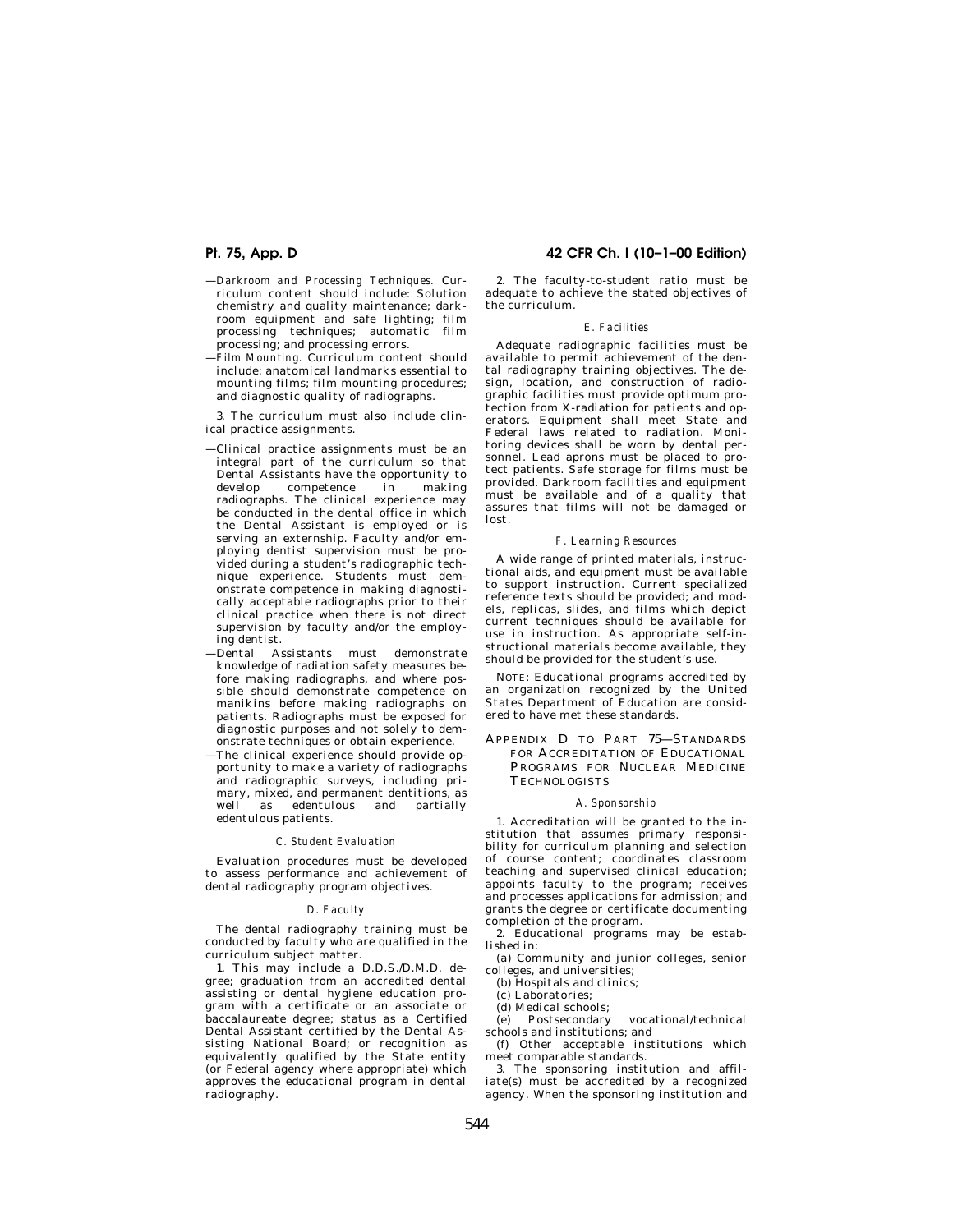## **Public Health Service, HHS Public Health Service, HHS**

affiliate(s) are not so recognized, they may be considered as meeting the requirements of accreditation if the institution meets or exceeds established equivalent standards.

4. Responsibilities of the sponsor and each affiliate for program administration, instruction, supervision, etc., must be carefully described in written affiliation agreements.

#### *B. Curriculum*

Instruction must follow a plan which documents:

1. A structured curriculum including clinical education with clearly written syllabi which describe learning objectives and competencies to be achieved. The curriculum shall be based on not less than one calendar year of full-time study or its equivalent.

2. The minimum professional curriculum that includes the following:

(a) Methods of patient care;

(b) Radiation safety and protection;

(c) Nuclear medicine physics;

(d) Radiation physics;

(e) Nuclear instrumentation;

(f) Statistics;

(g) Radionuclide chemistry;

(h) Radiopharmacology;

(i) Departmental organization and function;

(j) Radiation biology;

(k) Nuclear medicine *in vivo* and *in vitro* procedures;

(l) Radionuclide therapy;

(m) Computer applications; and

(n) Clinical practicum.

3. Assignment of appropriate instructional materials.

4. Classroom presentations, discussions, and demonstrations.

5. Supervised practice, experience, and discussions. This shall include the following:

(a) Patient care and patient recordkeeping; (b) Participation in the quality assurance program;

(c) The preparation, calculation, identification, administration, and disposal of radiopharmaceuticals;

(d) Radiation safety techniques that will minimize radiation exposure to the patient, public, fellow workers, and self;

(e) The performance of an adequate number and variety of imaging and non-imaging procedures; and

(f) Clinical correlation of nuclear medicine procedures.

6. Evaluation of student's knowledge, problem-solving skills, and motor and clinical competencies.

7. The competencies necessary for graduation.

#### *C. Resources*

1. The program must have qualified program officials. Primary responsibilities shall include program development, organization, administration, evaluation, and revision. The following program officials must be identified:

(a) *Program Director—*(1) *Responsibilities.* The program director of the educational program shall have overall responsibility for the organization, administration, periodic review, continued development, and general effectiveness of the program. The director shall provide supervision and coordination to the instructional staff in the academic and clinical phases of the program. Regular visits to the affiliates by the program director must be scheduled.

(2) *Qualifications.* The program director must be a physician or nuclear medicine technologist. The program director must demonstrate proficiency in instruction, curriculum design, program planning, and counseling.

(b) *Medical Director—* (1) *Responsibilities.* The medical director of the program shall provide competent medical direction and shall participate in the clinical instruction. In multiaffiliate programs each clinical affiliate must have a medical director.

(2) *Qualifications.* The medical director must be a physician qualified in the use of radionuclides and a diplomate of the American Board(s) of Nuclear Medicine, or Pathology, or Radiology, or possess suitable equivalent qualifications.

(c) *Clinical Supervisor.* Each clinical affiliate must appoint a clinical supervisor.

(1) *Responsibilities.* The clinical supervisor shall be responsible for the clinical education and evaluation of students assigned to that clinical affiliate.

(2) *Qualifications.* The clinical supervisor must be a technologist credentialed in nu-

clear medicine technology. 2. *Instructional Staff—*(a) *Responsibilities.* The instructional staff shall be responsible for instruction in the didactic and/or clinical phases of the program. They shall submit course outlines for each course assigned by the program director; evaluate students and report progress as required by the sponsoring institution; and cooperate with the program director in the periodic review and upgrading of course material.

(b) *Qualifications.* The instructors must be qualified, knowledgeable, and effective in teaching the subjects assigned.

(c) *Instructor-to-student ratio.* The instructor-to-student ratio shall be adequate to achieve the stated objectives of the curriculum.

(d) *Professional development.* Accredited programs shall assure continuing education in the health profession or occupation and ongoing instruction for the faculty in curriculum design and teaching techniques.

3. Financial resoures for continued operation of the educational program must be assured.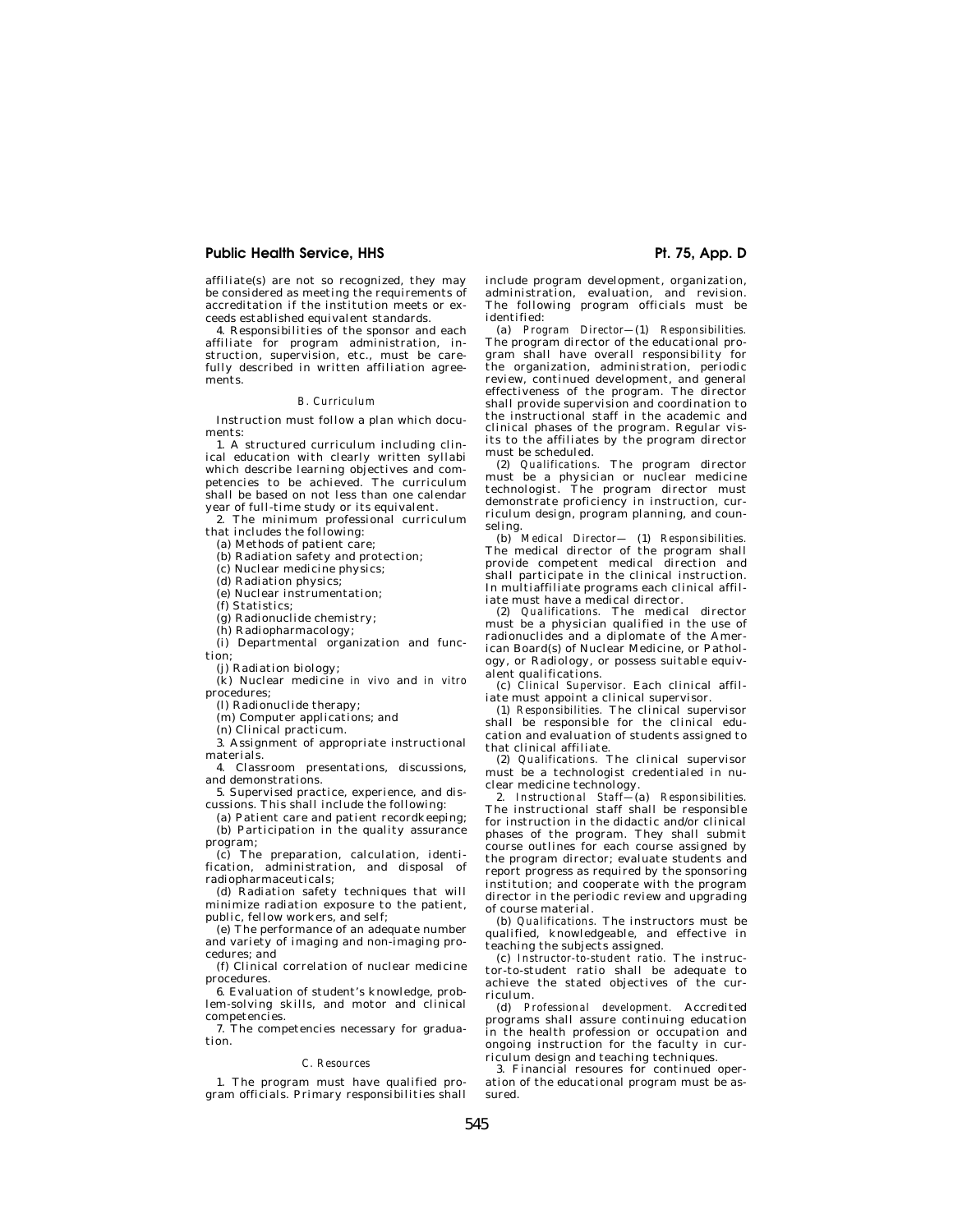4. *Physical Resources.* (a) *General.* Adequate classrooms, laboratories, and other facilities shall be provided.

(b) *Equipment and Supplies.* Modern nuclear medicine equipment, accurately calibrated, in working order, and meeting applicable Federal and State standards, if any, must be available for the full range of diagnostic and therapeutic procedures as outlined in the curriculum.

(c) *Reference Materials.* Reference materials appropriate to the curriculum shall be readily accessible to students.

(d) *Records.* Records shall be maintained as dictated by good educational practices.

5. *Instructional Resources.* Instructional aids such as clinical materials, reference materials, demonstration and other multimedia materials must be provided.

#### *D. Students*

#### ADMISSION REQUIREMENTS

Persons admitted into nuclear medicine technology programs shall have completed high school or its equivalent. They shall have completed postsecondary courses in the following areas:

- (1) Human anatomy and physiology;
- (2) Physics;
- (3) Mathematics;
- (4) Medical terminology;
- (5) Oral and written communications;
- (6) General chemistry; and

(7) Medical ethics.

Prerequisites may be completed during nuclear medicine training. Educational institutions such as junior colleges, universities, and technical vocational institutes may provide these prerequisite courses as part of an integrated program in nuclear medicine technology (i.e., two to four years).

#### *E. Operational Policies*

Students may not take the responsibility nor the place of qualified staff. However, students may be permitted to perform procedures after demonstrating proficiency, with careful supervision.

## *F. Continuing Program Evaluation*

1. Periodic and systematic review of the program's effectiveness must be documented. 2. One element of program evaluation shall

be the initial employment of graduates of the program.

NOTE: Educational programs accredited by an organization recognized by the United States Department of Education are considered to have met these standards.

## **Pt. 75, App. E 42 CFR Ch. I (10–1–00 Edition)**

APPENDIX E TO PART 75—STANDARDS FOR ACCREDITATION OF EDUCATIONAL PROGRAMS FOR RADIATION THERAPY **TECHNOLOGISTS** 

## *A. Sponsorship*

1. Educational programs may be established in:

(a) Community and junior colleges, senior colleges, and universities;

(b) Hospitals, clinics, or autonomous radiation oncology centers meeting the criteria for major cancer management centers or meeting demonstrably equivalent standards; (c) Medical schools; and

(d) Postsecondary vocational/technical schools and institutions.

2. The sponsoring institution and affiliates, if any, must be accredited by recognized agencies or meet equivalent standards. When more than one clinical education center is used, each must meet the standards of a major cancer management center.

3. When didactic preparation and supervised clinical education are not provided in the same institution, accreditation must be obtained by the sponsoring institution for the total program. This institution will be the one responsible for admission, curriculum, and academic credit. The accredited institution shall be responsible for coordinating the program and assuring that the activities assigned to the student in the clinical setting are educational. There shall be a uniform, written, affiliation agreement between the accredited institution and each clinical education center, clearly defining the responsibilities and obligations of each.

### *B. Curriculum*

Educational programs of 24 months and 12 months or their equivalents may be developed. A 24-month program shall admit those candidates with a high school diploma (or equivalent) as outlined in D.1. The 12-month program shall be designed for those students admitted with backgrounds as outlined in D.2.

Instruction must follow a plan which documents:

1. A structured curriculum with clearly written course syllabi which describe competencies and learning objectives to be achieved. The curriculum shall include but not necessarily be limited to the following:

(a) Orientation to radiation therapy technology;

(b) Medical ethics and law;

(c) Methods of patient care;

- (d) Medical terminology;
- (e) Human structure and function;

(f) Oncologic pathology;

(g) Radiation oncology;

(h) Radiobiology;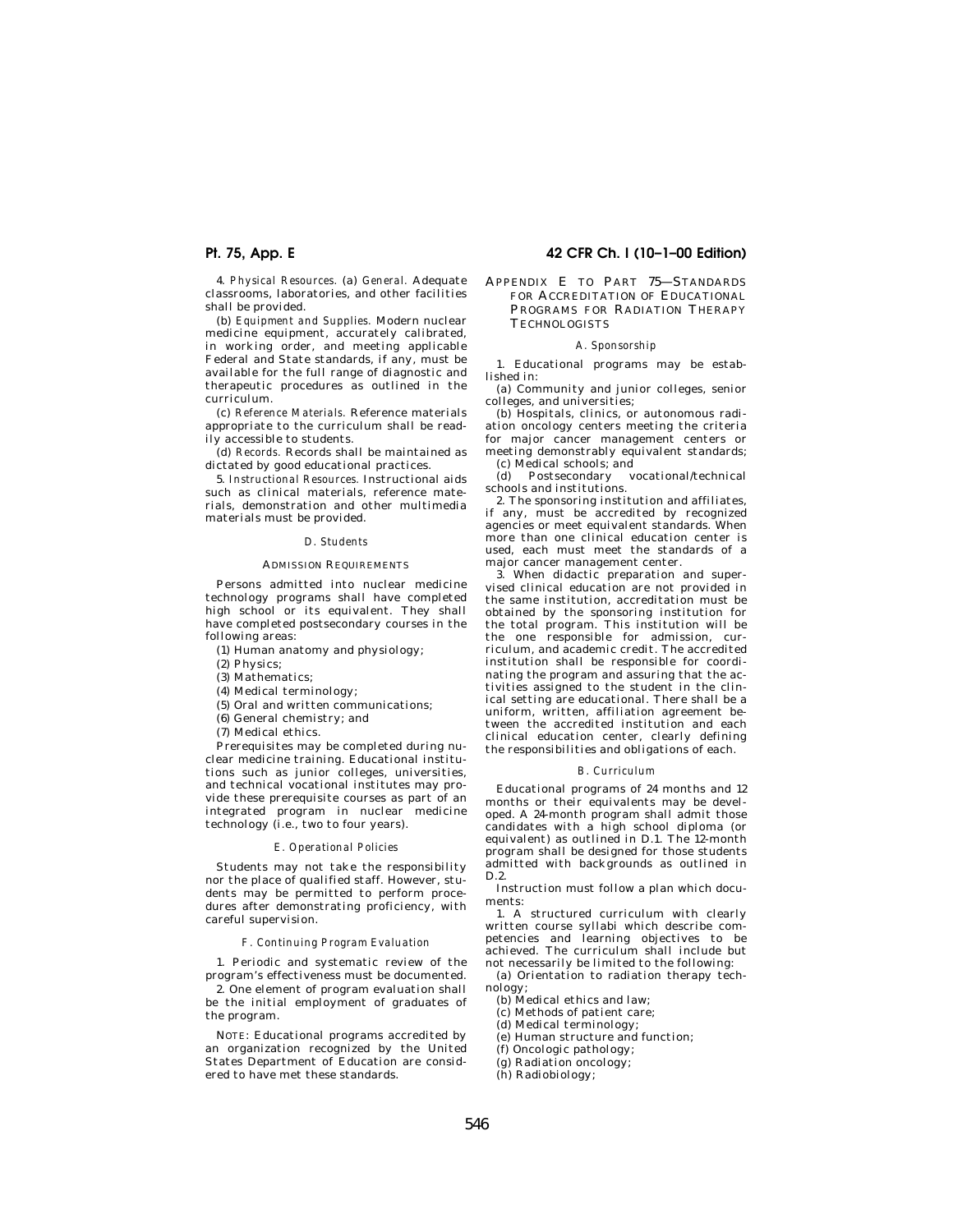## **Public Health Service, HHS Public Health Service, HHS**

(i) Mathematics;

(j) Radiation physics;

(k) Radiation protection;

(l) Radiation oncology technique;

(m) Radiographic imaging; and

(n) Clinical dosimetry.

The curriculum must include a plan for wellstructured competency-based clinical education.

2. Assignment of appropriate instructional materials.

3. Classroom presentations, discussions, and demonstrations.

4. Supervised clinical education and laboratory practicum.

5. Evaluation of students to assess knowledge, problem-solving skills, and motor and clinical competencies.

6. Program graduates must demonstrate competencies including, but not limited to, the following:

(a) Practice oral and written communications;

(b) Maintain records of treatment administered;

(c) Perform basic mathematical functions; (d) Demonstrate knowledge of human

structure, function, and pathology; (e) Demonstrate knowledge of radiation physics in radiation interactions and radiation protection techniques;

(f) Provide basic patient care and cardiopulmonary resuscitation;

(g) Deliver a planned course of radiation therapy;

(h) Verify physician's prescribed course of radiation therapy and recognize errors in computation;

(i) Demonstrate awareness of patterns of physical and emotional stress exhibited by patients;

(j) Produces and utilize immobilization and beam directional devices;

(k) Prepare commonly used brachytherapy sources;

(l) Demonstrate knowledge of methods of calibration of equipment, and quality assurance;

(m) Prepare isodose summations;

(n) Detect malfunctioning equipment;

(o) Apply rules and regulations for radiation safety, and detect defects which might pose a radiation hazard;

(p) Understand the function of equipment and accessories;

(q) Demonstrate knowledge of methods of continuing patient evaluation (follow up);

(r) Apply wedge and compensating filters;

(s) Recognize patients' clinical progress, complications, and demonstrate knowledge of when to withhold treatment until consultation with the physician; and

(t) Interact with patients and families concerning the physical and psychological needs of patients.

#### *C. Resources*

1. *Program Officials.* The program must have a qualified program official or officials. Primary responsibilities shall include program development, organization, administration, evaluation, and revision. A program director is necessary; other program officials may be required.

(a) *Program Director—*(1) *Responsibilities.*

- —The director of the educational program shall be responsible for the organization, administration, periodic review, continued development, and general effectiveness of the program. The program director's responsibilities in teaching, administration, and coordination of the educational program in radiation therapy technology shall not be adversely affected by educationally unrelated functions.
- —In a college-sponsored program, or a hospital-sponsored multiple affiliate program, the program director shall be a employee of the sponsoring institution. A schedule of regular affiliate visits must be maintained.

(2) *Qualifications.*

—Must be a technologist qualified in radiation therapy technology and educational methodologies.

—Must be credentialed in radiation therapy technology or possess suitable equivalent qualifications.

—Must have at least two years' experience as an instructor in an accredited educational program.

(b) *Clinical Supervisor.* Each clinical education center shall appoint a clinical supervisor.

(1) *Responsibilities.* The clinical supervisor shall be responsible for the clinical education and evaluation of students assigned to that clinical education center.

(2) *Qualifications.* Must be a technologist, with suitable experience, qualified in radiation therapy technology and educational methodologies and must be credentialed in radiation therapy technology.

(c) *Medical Director/Medical Advisor*—

(1) *Responsibilities.* The medical director/ medical advisor shall work in consultation with the program director in developing the goals and objectives of the program and implementing the standards for achievement.

(2) *Qualifications.* The medical director/ medical advisor shall be a qualified radiation oncologist certified by the American Board of Radiology, or shall possess suitable equivalent qualifications.

2. *Instructional Staff—* (a) *Responsibilities.* The instructional staff shall be responsible for submitting course outlines for each course assigned by the program director; evaluating students and reporting progress as required by the sponsoring institution; and cooperating with the program director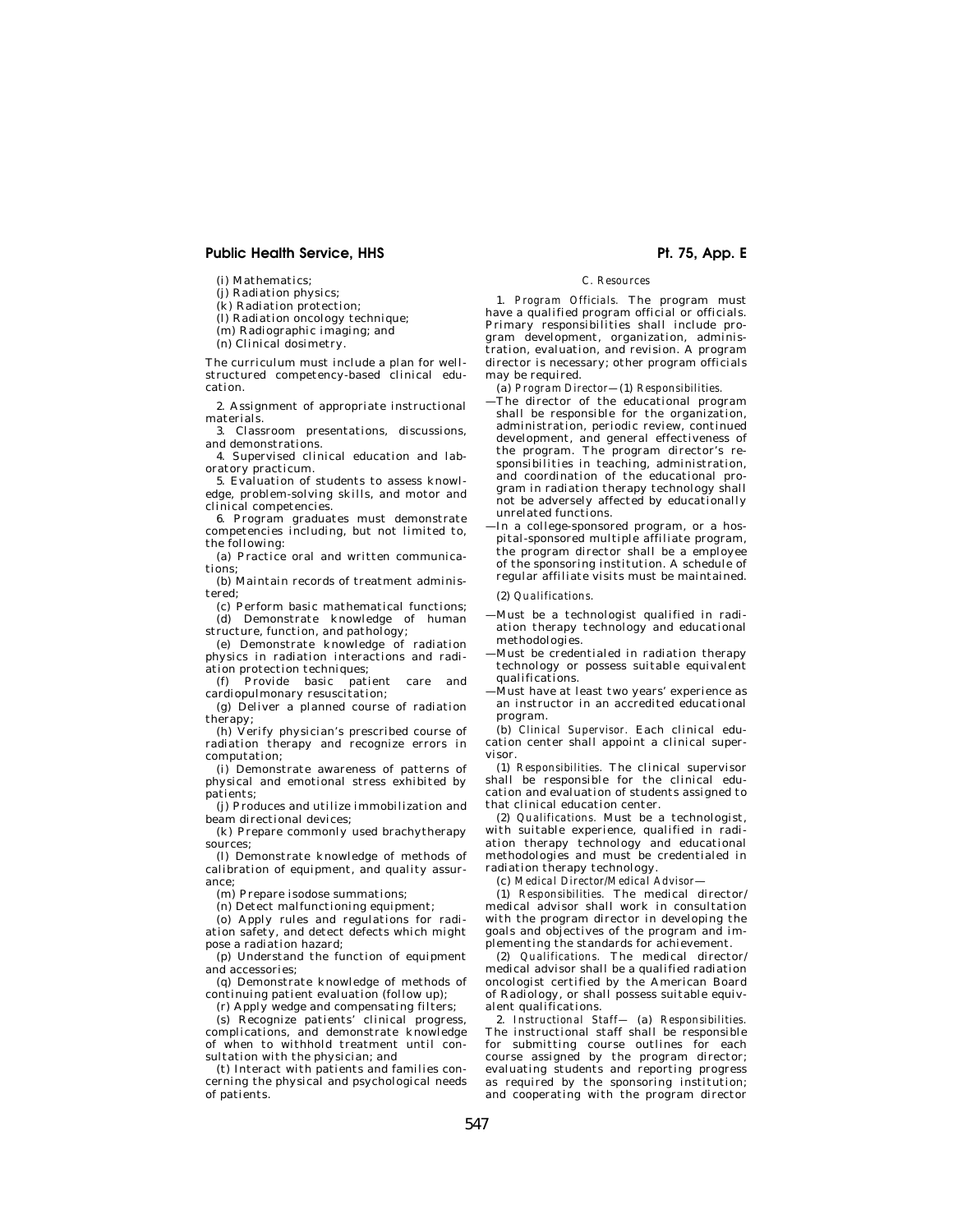**Pt. 75, App. F 42 CFR Ch. I (10–1–00 Edition)**

in the periodic review and upgrading of course material.

(b) *Qualifications.* The instructors must be individually qualified, must be effective in teaching the subjects assigned, and must meet the standards required by the sponsoring institution.

(c) *Instructor-to-Student Ratio.* The instructor-to-student ratio shall be adequate to achieve the stated objectives of the curriculum.

(d) *Professional Development.* Programs shall have a policy that encourages continuing education in radiation therapy technology and assures ongoing instruction for the faculty in curriculm design and teaching strategies.

3. *Financial Resources.* Financial resources for continued operation of the educational program must be assured.

4. *Physical Resources*—(a) *General.* Adequate classrooms, laboratories, and other facilities shall be provided. All affiliated institutions shall provide space required for these facilities.

(b) *Equipment and Supplies.* Appropriate modern equipment and supplies in sufficient quantities shall be provided.

(c) *Laboratory.* Energized laboratories must meet Federal and/or State radiation and safety regulations.

(d) *Reference Materials.* An adequate supply of up-to-date books, periodicals, and other reference materials related to the curriculum and the profession shall be readily available to students.

(e) *Records.* Records shall be maintained as dictated by good educational practices.

5. *Instructional Resources.* Instructional aids such as clinical materials, reference materials, and demonstration and other multimedia materials must be provided.

#### *D. Students*

#### ADMISSION

1. Applicants must be high school graduates (or equivalent) with an educational background in basic science and mathematics.

2. For admission to a 12-month program, the candidate must satisfy one of the following requirements:

(a) Graduation from an accredited or equivalent program in radiography.

(b) Successful completion or challenge of courses in the following prerequisite content areas:

—Radiation physics;

—Human structure and function;

—Radiation protection;

—Medical ethics and law;

—Methods of patient care;

—Medical terminology; and

—Mathematics.

(c) Successful demonstration of the following competencies:

—Practice oral and written communications;

- —Perform basic mathematical functions; —Demonstrate knowledge of human structure and function;
- —Demonstrate knowledge of radiation physics in radiation interactions and radiation protection techniques;
- —Provide basic patient care and cardiopulmonary resuscitation;
- —Demonstrate awareness of patterns of physical and emotional stress exhibited by patients;
- —Apply rules and regulations for radiation safety, detect defects which might pose a radiation hazard, and maintain control, if a radiation accident occurs; and
- —Interact with patients and families concerning patients physical and psychological needs.

## *E. Continuing Program Evaluation*

1. A process for periodic and systematic review of the program's effectiveness must be documented and reflected in policies.

2. Program evaluation shall include the employment performance of recent graduates.

NOTE: Educational programs accredited by an organization recognized by the United States Department of Education are considered to have met these standards.

APPENDIX F TO PART 75—STANDARDS FOR LICENSING RADIOGRAPHERS, NU-CLEAR MEDICINE TECHNOLOGISTS, AND RADIATION THERAPY TECH-NOLOGISTS

The following section describes basic elements to be incorporated in credentialing programs of States that choose to regulate personnel who perform radiologic procedures.

## *A. Licensure*

1. Only eligible applicants who have passed the licensure examination shall be licensed as Radiographers, Nuclear Medicine Technologists, or Radiation Therapy Technologists.

2. Licenses shall be renewed at periodic intervals.

#### *B. Eligibility*

1. For regular eligibility to take the licensure examination, applicants shall have successfully completed an accredited program of formal education in radiography, nuclear medicine technology, or radiation therapy technology.

2. Special eligibility to take the licensure examination shall be provided for applicants whose training and/or experience are equal